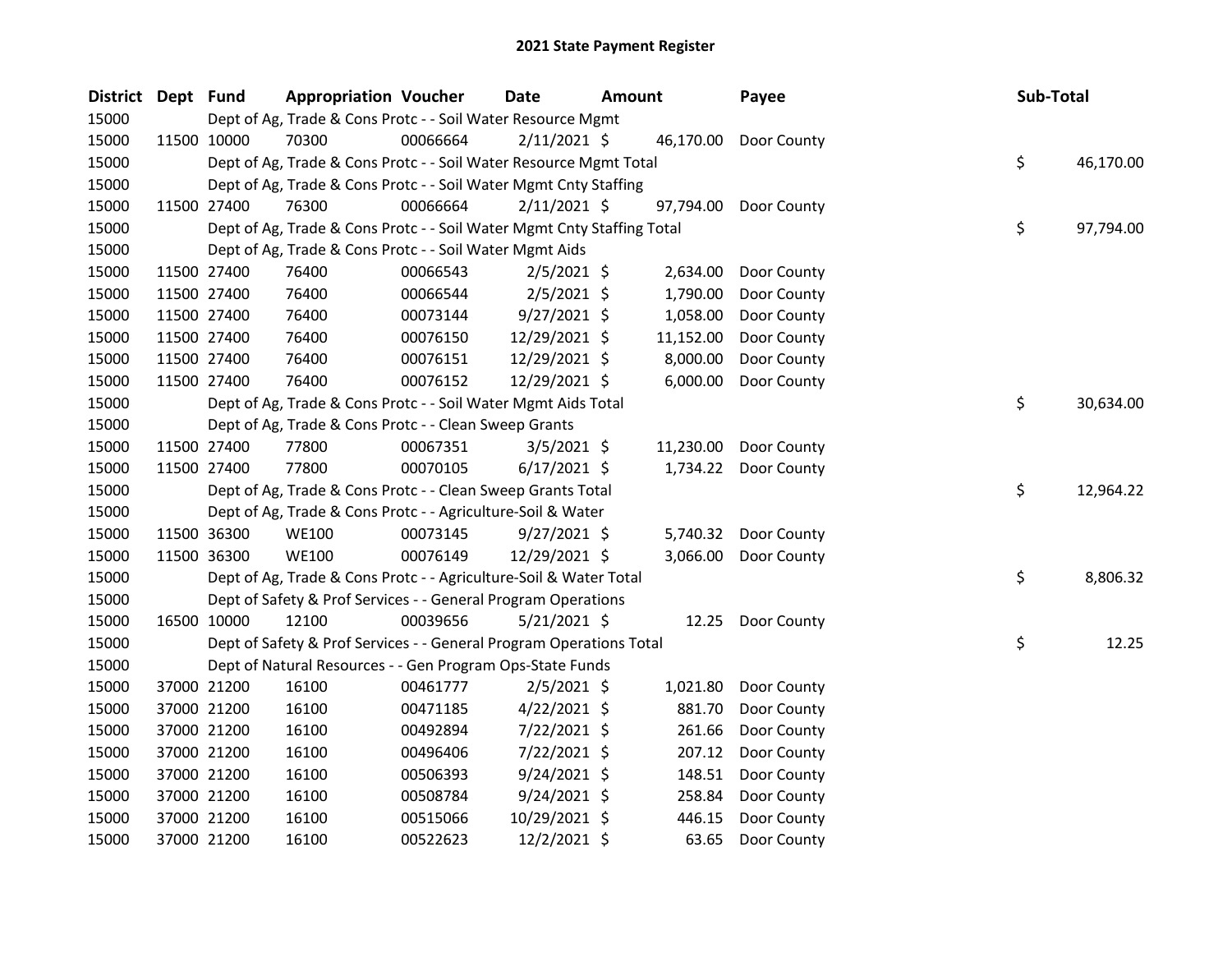| <b>District</b> | Dept Fund |             | <b>Appropriation Voucher</b>                                       |          | Date           | <b>Amount</b> |           | Payee                | Sub-Total |           |
|-----------------|-----------|-------------|--------------------------------------------------------------------|----------|----------------|---------------|-----------|----------------------|-----------|-----------|
| 15000           |           |             | Dept of Natural Resources - - Gen Program Ops-State Funds Total    |          |                |               |           |                      | \$        | 3,289.43  |
| 15000           |           |             | Dept of Natural Resources - - GPO -Federal Funds                   |          |                |               |           |                      |           |           |
| 15000           |           | 37000 21200 | 38100                                                              | 00466827 | $3/12/2021$ \$ |               |           | 1,441.37 Door County |           |           |
| 15000           |           |             | Dept of Natural Resources - - GPO -Federal Funds Total             |          |                |               |           |                      | \$        | 1,441.37  |
| 15000           |           |             | Dept of Natural Resources - - Venison Processing                   |          |                |               |           |                      |           |           |
| 15000           |           | 37000 21200 | 54900                                                              | 00466382 | $3/11/2021$ \$ |               | 3,920.00  | Door County          |           |           |
| 15000           |           |             | Dept of Natural Resources - - Venison Processing Total             |          |                |               |           |                      | \$        | 3,920.00  |
| 15000           |           |             | Dept of Natural Resources - - Enf A - Boating Enforcement          |          |                |               |           |                      |           |           |
| 15000           |           | 37000 21200 | 55000                                                              | 00466827 | $3/12/2021$ \$ |               |           | 2,969.28 Door County |           |           |
| 15000           |           |             | Dept of Natural Resources - - Enf A - Boating Enforcement Total    |          |                |               |           |                      | \$        | 2,969.28  |
| 15000           |           |             | Dept of Natural Resources - - Enf A - Snow Enforcement             |          |                |               |           |                      |           |           |
| 15000           |           | 37000 21200 | 55200                                                              | 00509612 | $9/20/2021$ \$ |               |           | 4,603.74 Door County |           |           |
| 15000           |           |             | Dept of Natural Resources - - Enf A - Snow Enforcement Total       |          |                |               |           |                      | \$        | 4,603.74  |
| 15000           |           |             | Dept of Natural Resources - - Wildlife Damage Claims & Abat        |          |                |               |           |                      |           |           |
| 15000           |           | 37000 21200 | 55300                                                              | 00466382 | $3/11/2021$ \$ |               | 7,357.08  | Door County          |           |           |
| 15000           |           | 37000 21200 | 55300                                                              | 00482867 | $5/25/2021$ \$ |               | 2,007.54  | Door County          |           |           |
| 15000           |           | 37000 21200 | 55300                                                              | 00522149 | 12/17/2021 \$  |               | 6,244.68  | Door County          |           |           |
| 15000           |           | 37000 21200 | 55300                                                              | 00522150 | 12/17/2021 \$  |               | 2,013.79  | Door County          |           |           |
| 15000           |           |             | Dept of Natural Resources - - Wildlife Damage Claims & Abat Total  |          |                |               |           |                      | \$        | 17,623.09 |
| 15000           |           |             | Dept of Natural Resources - - Resaids - County Cons Aids           |          |                |               |           |                      |           |           |
| 15000           |           | 37000 21200 | 56300                                                              | 00466009 | $3/5/2021$ \$  |               | 1,322.00  | Door County          |           |           |
| 15000           |           | 37000 21200 | 56300                                                              | 00519136 | 11/12/2021 \$  |               | 6,308.00  | Door County          |           |           |
| 15000           |           |             | Dept of Natural Resources - - Resaids - County Cons Aids Total     |          |                |               |           |                      | \$        | 7,630.00  |
| 15000           |           |             | Dept of Natural Resources - - Ra- Rec Boat & Other Projects        |          |                |               |           |                      |           |           |
| 15000           |           | 37000 21200 | 57300                                                              | 00485546 | $6/3/2021$ \$  |               | 6,082.50  | Door County          |           |           |
| 15000           |           | 37000 21200 | 57300                                                              | 00526598 | 12/30/2021 \$  |               | 6,082.50  | Door County          |           |           |
| 15000           |           |             | Dept of Natural Resources - - Ra- Rec Boat & Other Projects Total  |          |                |               |           |                      | \$        | 12,165.00 |
| 15000           |           |             | Dept of Natural Resources - - Ra- Cnty Snow Trail & Area Aid       |          |                |               |           |                      |           |           |
| 15000           |           | 37000 21200 | 57400                                                              | 00465997 | $3/5/2021$ \$  |               | 14,800.00 | Door County          |           |           |
| 15000           |           | 37000 21200 | 57400                                                              | 00515084 | 10/18/2021 \$  |               | 27,900.00 | Door County          |           |           |
| 15000           |           | 37000 21200 | 57400                                                              | 00519832 | 11/17/2021 \$  |               | 960.00    | Door County          |           |           |
| 15000           |           |             | Dept of Natural Resources - - Ra- Cnty Snow Trail & Area Aid Total |          |                |               |           |                      | \$        | 43,660.00 |
| 15000           |           |             | Dept of Natural Resources - - Ra- Snowmobile Trail Areas           |          |                |               |           |                      |           |           |
| 15000           |           | 37000 21200 | 57500                                                              | 00511892 | 9/30/2021 \$   |               | 35,175.00 | Door County          |           |           |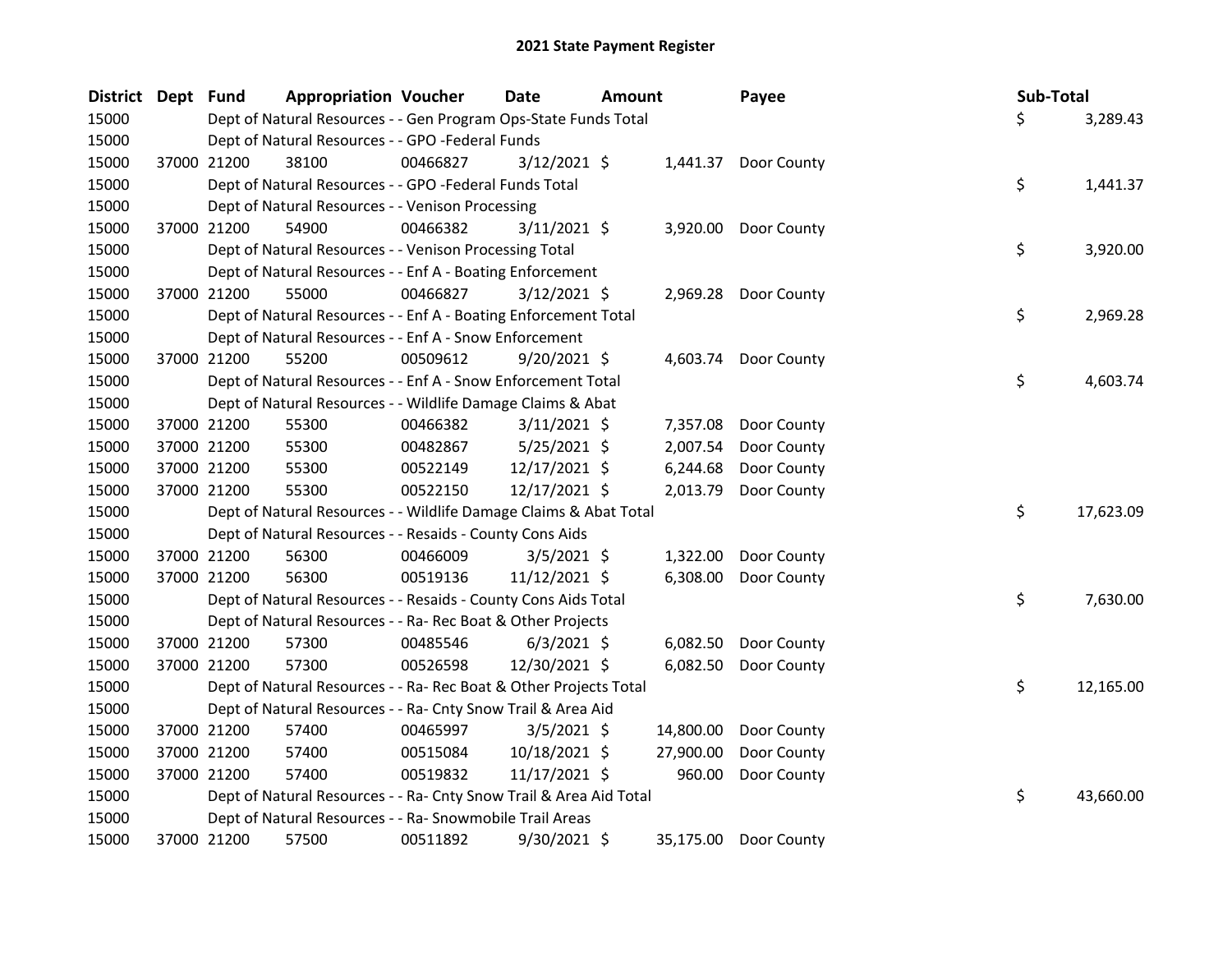| District Dept Fund |             | <b>Appropriation Voucher</b>                                       |          | Date           | Amount |           | Payee                  | Sub-Total |            |
|--------------------|-------------|--------------------------------------------------------------------|----------|----------------|--------|-----------|------------------------|-----------|------------|
| 15000              | 37000 21200 | 57500                                                              | 00519832 | 11/17/2021 \$  |        | 33,645.00 | Door County            |           |            |
| 15000              |             | Dept of Natural Resources - - Ra- Snowmobile Trail Areas Total     |          |                |        |           |                        | \$        | 68,820.00  |
| 15000              |             | Dept of Natural Resources - - Resaids - Pymt In Lieu Tax Fed       |          |                |        |           |                        |           |            |
| 15000              | 37000 21200 | 58400                                                              | 00510751 | $9/28/2021$ \$ |        |           | 1,379.00 Door County   |           |            |
| 15000              |             | Dept of Natural Resources - - Resaids - Pymt In Lieu Tax Fed Total |          |                |        |           |                        | \$        | 1,379.00   |
| 15000              |             | Dept of Natural Resources - - Ea - Invasive Aqu & Lake Mon         |          |                |        |           |                        |           |            |
| 15000              | 37000 21200 | 67800                                                              | 00463913 | $2/17/2021$ \$ |        | 837.00    | Door County            |           |            |
| 15000              | 37000 21200 | 67800                                                              | 00466486 | $3/9/2021$ \$  |        | 26,482.61 | Door County            |           |            |
| 15000              | 37000 21200 | 67800                                                              | 00466497 | 3/10/2021 \$   |        | 26,963.77 | Door County            |           |            |
| 15000              | 37000 21200 | 67800                                                              | 00469695 | $3/23/2021$ \$ |        | 11,134.11 | Door County            |           |            |
| 15000              |             | Dept of Natural Resources - - Ea - Invasive Aqu & Lake Mon Total   |          |                |        |           |                        | \$        | 65,417.49  |
| 15000              |             | Dept of Natural Resources - - GPO--State Funds                     |          |                |        |           |                        |           |            |
| 15000              | 37000 21200 | 86100                                                              | 00451808 | $1/7/2021$ \$  |        | 5.00      | Door County            |           |            |
| 15000              | 37000 21200 | 86100                                                              | 00463846 | $3/12/2021$ \$ |        | 4.00      | Door County            |           |            |
| 15000              | 37000 21200 | 86100                                                              | 00463847 | 3/12/2021 \$   |        | 2.00      | Door County            |           |            |
| 15000              | 37000 21200 | 86100                                                              | 00464342 | $3/12/2021$ \$ |        | 3.00      | Door County            |           |            |
| 15000              |             | Dept of Natural Resources - - GPO--State Funds Total               |          |                |        |           |                        | \$        | 14.00      |
| 15000              |             | Dept of Natural Resources - - Environmental Aids; Nonpoint         |          |                |        |           |                        |           |            |
| 15000              | 37000 27400 | 66200                                                              | 00465982 | $3/5/2021$ \$  |        |           | 7,876.51 Door County   |           |            |
| 15000              |             | Dept of Natural Resources - - Environmental Aids; Nonpoint Total   |          |                |        |           |                        | \$        | 7,876.51   |
| 15000              |             | Dept of Natural Resources - - Fin Asst For Responsible Units       |          |                |        |           |                        |           |            |
| 15000              | 37000 27400 | 67000                                                              | 00483594 | $5/21/2021$ \$ |        |           | 79,250.58 Door County  |           |            |
| 15000              |             | Dept of Natural Resources - - Fin Asst For Responsible Units Total |          |                |        |           |                        | \$        | 79,250.58  |
| 15000              |             | Dept of Natural Resources - - Recycling Consolidation Grants       |          |                |        |           |                        |           |            |
| 15000              | 37000 27400 | 67300                                                              | 00483594 | $5/21/2021$ \$ |        |           | 7,397.88 Door County   |           |            |
| 15000              |             | Dept of Natural Resources - - Recycling Consolidation Grants Total |          |                |        |           |                        | \$        | 7,397.88   |
| 15000              |             | Dept of Natural Resources - - Land Acquisition                     |          |                |        |           |                        |           |            |
| 15000              | 37000 36300 | TA100                                                              | 00523584 | 12/8/2021 \$   |        |           | 13,687.00 Door County  |           |            |
| 15000              |             | Dept of Natural Resources - - Land Acquisition Total               |          |                |        |           |                        | \$        | 13,687.00  |
| 15000              |             | WI Dept of Transportation - - Eldly&Disa Co/Aid Sf                 |          |                |        |           |                        |           |            |
| 15000              | 39500 21100 | 16800                                                              | 00650054 | $2/8/2021$ \$  |        |           | 111,205.00 Door County |           |            |
| 15000              |             | WI Dept of Transportation - - Eldly&Disa Co/Aid Sf Total           |          |                |        |           |                        | \$        | 111,205.00 |
| 15000              |             | WI Dept of Transportation - - Tc, Trns Oper Aid Sf                 |          |                |        |           |                        |           |            |
| 15000              | 39500 21100 | 17700                                                              | 00710174 | $6/23/2021$ \$ |        | 83,485.00 | Door County            |           |            |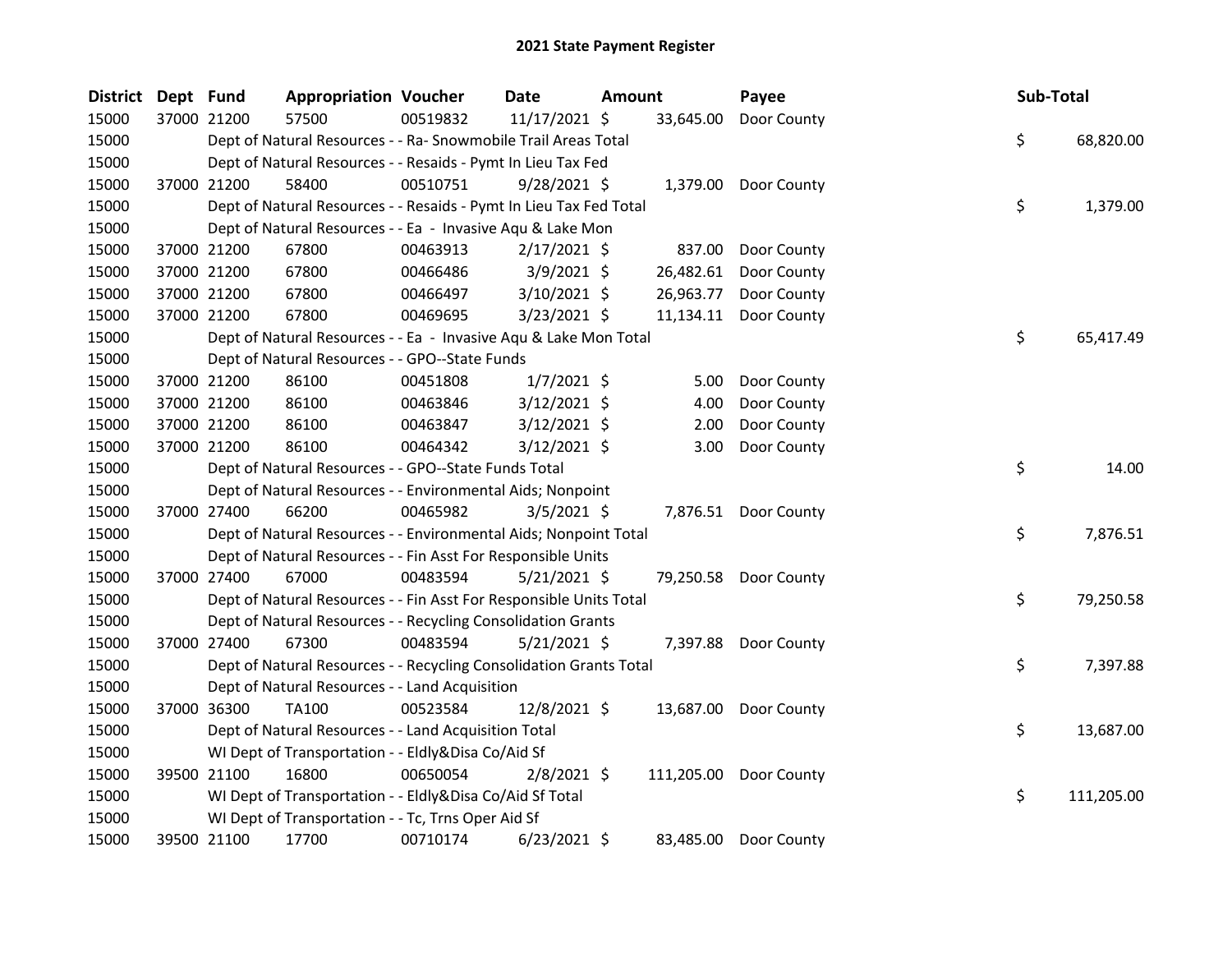| <b>District</b> | Dept Fund   |             | <b>Appropriation Voucher</b>                             |          | Date           | <b>Amount</b> | Payee                  |    | Sub-Total    |
|-----------------|-------------|-------------|----------------------------------------------------------|----------|----------------|---------------|------------------------|----|--------------|
| 15000           | 39500 21100 |             | 17700                                                    | 00754749 | 9/30/2021 \$   | 250,443.00    | Door County            |    |              |
| 15000           |             |             | WI Dept of Transportation - - Tc, Trns Oper Aid Sf Total |          |                |               |                        | \$ | 333,928.00   |
| 15000           |             |             | WI Dept of Transportation - - Trnst/Trns-Rel Aid F       |          |                |               |                        |    |              |
| 15000           | 39500 21100 |             | 18200                                                    | 00637877 | $1/11/2021$ \$ | 3,150.00      | Door County            |    |              |
| 15000           | 39500 21100 |             | 18200                                                    | 00683736 | $4/23/2021$ \$ | 263,857.06    | Door County            |    |              |
| 15000           | 39500 21100 |             | 18200                                                    | 00747078 | $9/16/2021$ \$ | 139,720.47    | Door County            |    |              |
| 15000           |             |             | WI Dept of Transportation - - Trnst/Trns-Rel Aid F Total |          |                |               |                        | \$ | 406,727.53   |
| 15000           |             |             | WI Dept of Transportation - - Trans Aids To Co.-Sf       |          |                |               |                        |    |              |
| 15000           |             | 39500 21100 | 19000                                                    | 00631614 | $1/4/2021$ \$  | 306,861.59    | Door County            |    |              |
| 15000           |             | 39500 21100 | 19000                                                    | 00710709 | $7/6/2021$ \$  | 613,723.18    | Door County            |    |              |
| 15000           | 39500 21100 |             | 19000                                                    | 00751268 | 10/4/2021 \$   |               | 306,861.61 Door County |    |              |
| 15000           |             |             | WI Dept of Transportation - - Trans Aids To Co.-Sf Total |          |                |               |                        | \$ | 1,227,446.38 |
| 15000           |             |             | WI Dept of Transportation - - Loc Rd Imp Prg St Fd       |          |                |               |                        |    |              |
| 15000           | 39500 21100 |             | 27800                                                    | 00777240 | $12/1/2021$ \$ | 4,089.70      | Door County            |    |              |
| 15000           |             |             | WI Dept of Transportation - - Loc Rd Imp Prg St Fd Total |          |                |               |                        | \$ | 4,089.70     |
| 15000           |             |             | WI Dept of Transportation - - Aero Assistance Ffd        |          |                |               |                        |    |              |
| 15000           | 39500 21100 |             | 28400                                                    | 00748187 | $9/21/2021$ \$ | 22,490.30     | Door County            |    |              |
| 15000           | 39500 21100 |             | 28400                                                    | 00748188 | $9/21/2021$ \$ | 446.25        | Door County            |    |              |
| 15000           |             |             | WI Dept of Transportation - - Aero Assistance Ffd Total  |          |                |               |                        | \$ | 22,936.55    |
| 15000           |             |             | WI Dept of Transportation - - St Hwy Rehab, Sf           |          |                |               |                        |    |              |
| 15000           |             | 39500 21100 | 36300                                                    | 00634740 | $1/21/2021$ \$ | 1,200.00      | Door County            |    |              |
| 15000           | 39500 21100 |             | 36300                                                    | 00731649 | 8/27/2021 \$   | 1,200.00      | Door County            |    |              |
| 15000           |             | 39500 21100 | 36300                                                    | 00733973 | $8/16/2021$ \$ | 2,462.00      | Door County            |    |              |
| 15000           | 39500 21100 |             | 36300                                                    | 00740624 | 8/31/2021 \$   | 2,130.94      | Door County            |    |              |
| 15000           | 39500 21100 |             | 36300                                                    | 00779453 | $12/1/2021$ \$ | 218.80        | Door County            |    |              |
| 15000           |             |             | WI Dept of Transportation - - St Hwy Rehab, Sf Total     |          |                |               |                        | \$ | 7,211.74     |
| 15000           |             |             | WI Dept of Transportation - - Hwy Mgmt & Opers Sf        |          |                |               |                        |    |              |
| 15000           |             | 39500 21100 | 36500                                                    | 00637912 | $1/11/2021$ \$ | 371.35        | Door County            |    |              |
| 15000           | 39500 21100 |             | 36500                                                    | 00650705 | $2/8/2021$ \$  | 243.00        | Door County            |    |              |
| 15000           | 39500 21100 |             | 36500                                                    | 00690270 | $5/7/2021$ \$  | 729.00        | Door County            |    |              |
| 15000           | 39500 21100 |             | 36500                                                    | 00707252 | $6/16/2021$ \$ | 243.00        | Door County            |    |              |
| 15000           | 39500 21100 |             | 36500                                                    | 00718043 | 7/8/2021 \$    | 243.00        | Door County            |    |              |
| 15000           | 39500 21100 |             | 36500                                                    | 00733973 | 8/16/2021 \$   | 243.00        | Door County            |    |              |
| 15000           | 39500 21100 |             | 36500                                                    | 00740624 | 8/31/2021 \$   | 714.77        | Door County            |    |              |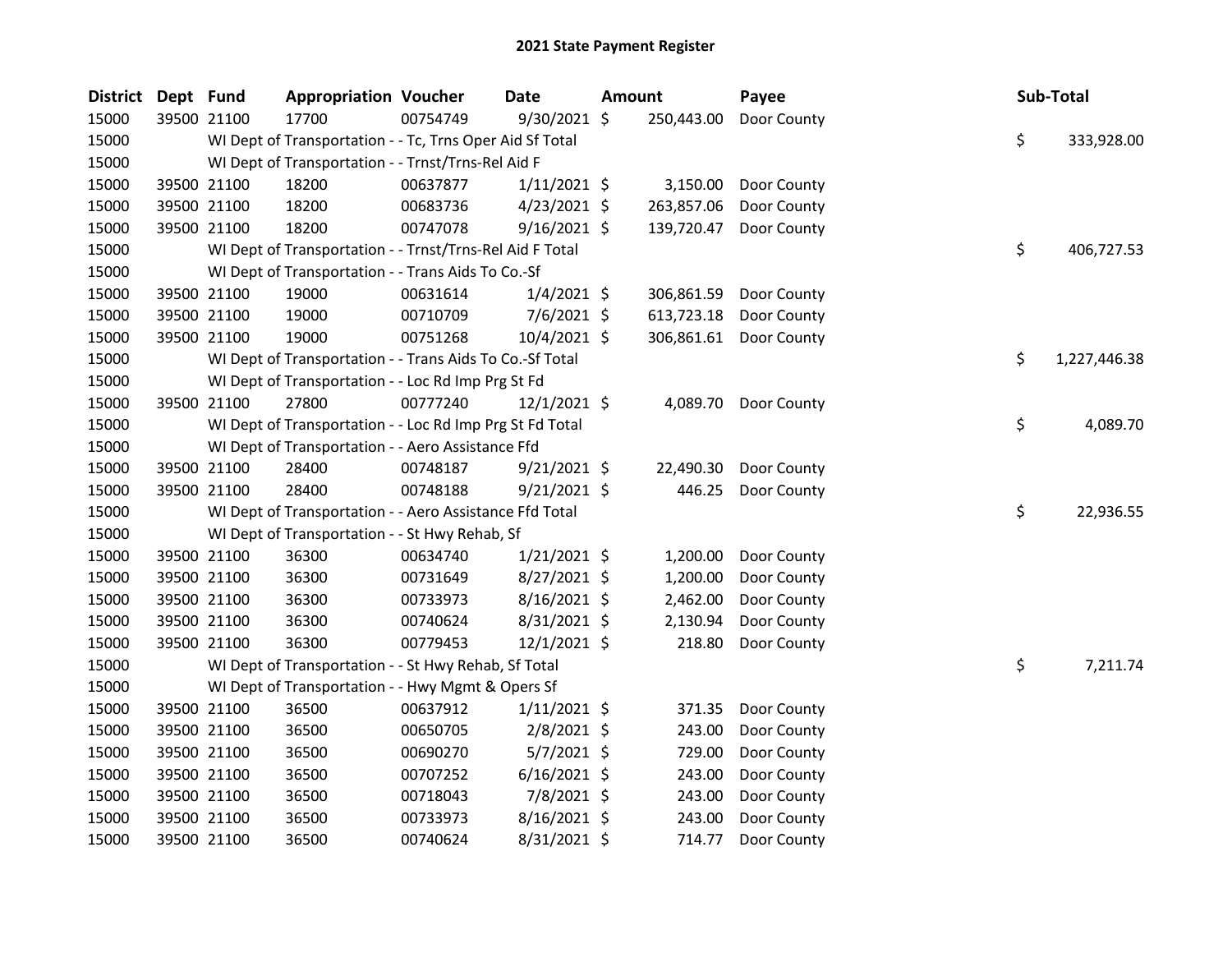| <b>District</b> | Dept Fund |             | <b>Appropriation Voucher</b>                             |          | <b>Date</b>    | <b>Amount</b> |            | Payee       | Sub-Total |            |
|-----------------|-----------|-------------|----------------------------------------------------------|----------|----------------|---------------|------------|-------------|-----------|------------|
| 15000           |           | 39500 21100 | 36500                                                    | 00762402 | 10/15/2021 \$  |               | 243.00     | Door County |           |            |
| 15000           |           | 39500 21100 | 36500                                                    | 00771219 | 11/8/2021 \$   |               | 463.26     | Door County |           |            |
| 15000           |           | 39500 21100 | 36500                                                    | 00779453 | 12/1/2021 \$   |               | 243.00     | Door County |           |            |
| 15000           |           |             | WI Dept of Transportation - - Hwy Mgmt & Opers Sf Total  |          |                |               |            |             | \$        | 3,736.38   |
| 15000           |           |             | WI Dept of Transportation - - Wi Lift Brdg Op/M Sf       |          |                |               |            |             |           |            |
| 15000           |           | 39500 21100 | 36600                                                    | 00644779 | $1/26/2021$ \$ |               | 46,620.18  | Door County |           |            |
| 15000           |           | 39500 21100 | 36600                                                    | 00653820 | $2/16/2021$ \$ |               | 51,964.18  | Door County |           |            |
| 15000           |           | 39500 21100 | 36600                                                    | 00669268 | $3/23/2021$ \$ |               | 7,983.03   | Door County |           |            |
| 15000           |           | 39500 21100 | 36600                                                    | 00671820 | 3/29/2021 \$   |               | 11,640.22  | Door County |           |            |
| 15000           |           | 39500 21100 | 36600                                                    | 00691227 | 5/10/2021 \$   |               | 21,612.60  | Door County |           |            |
| 15000           |           | 39500 21100 | 36600                                                    | 00700549 | 5/28/2021 \$   |               | 41,186.23  | Door County |           |            |
| 15000           |           | 39500 21100 | 36600                                                    | 00722601 | 7/20/2021 \$   |               | 46,635.50  | Door County |           |            |
| 15000           |           | 39500 21100 | 36600                                                    | 00730188 | $8/5/2021$ \$  |               | 69,160.90  | Door County |           |            |
| 15000           |           | 39500 21100 | 36600                                                    | 00756083 | 9/30/2021 \$   |               | 82,895.87  | Door County |           |            |
| 15000           |           | 39500 21100 | 36600                                                    | 00773221 | 11/12/2021 \$  |               | 46,289.64  | Door County |           |            |
| 15000           |           | 39500 21100 | 36600                                                    | 00774976 | 11/17/2021 \$  |               | 41,234.62  | Door County |           |            |
| 15000           |           | 39500 21100 | 36600                                                    | 00792323 | 12/29/2021 \$  |               | 33,580.17  | Door County |           |            |
| 15000           |           | 39500 21100 | 36600                                                    | 00792715 | 12/30/2021 \$  |               | 38,415.09  | Door County |           |            |
| 15000           |           |             | WI Dept of Transportation - - Wi Lift Brdg Op/M Sf Total |          |                |               |            |             | \$        | 539,218.23 |
| 15000           |           |             | WI Dept of Transportation - - Routine Maint Sf           |          |                |               |            |             |           |            |
| 15000           |           | 39500 21100 | 36800                                                    | 00625530 | $4/9/2021$ \$  |               | 925.00     | Door County |           |            |
| 15000           |           | 39500 21100 | 36800                                                    | 00637912 | $1/11/2021$ \$ |               | 3,305.21   | Door County |           |            |
| 15000           |           | 39500 21100 | 36800                                                    | 00638014 | $1/11/2021$ \$ |               | 4,180.77   | Door County |           |            |
| 15000           |           | 39500 21100 | 36800                                                    | 00638016 | $1/12/2021$ \$ |               | 49,387.03  | Door County |           |            |
| 15000           |           | 39500 21100 | 36800                                                    | 00639008 | 1/29/2021 \$   |               | 925.00     | Door County |           |            |
| 15000           |           | 39500 21100 | 36800                                                    | 00641424 | $1/20/2021$ \$ |               | 70,772.17  | Door County |           |            |
| 15000           |           | 39500 21100 | 36800                                                    | 00641425 | $1/20/2021$ \$ |               | 15,777.85  | Door County |           |            |
| 15000           |           | 39500 21100 | 36800                                                    | 00641426 | 1/20/2021 \$   |               | 1,607.92   | Door County |           |            |
| 15000           |           | 39500 21100 | 36800                                                    | 00641427 | 1/20/2021 \$   |               | 6,347.05   | Door County |           |            |
| 15000           |           | 39500 21100 | 36800                                                    | 00647548 | $2/2/2021$ \$  |               | 26,535.40  | Door County |           |            |
| 15000           |           | 39500 21100 | 36800                                                    | 00651395 | 3/5/2021 \$    |               | 934.25     | Door County |           |            |
| 15000           |           | 39500 21100 | 36800                                                    | 00653911 | $2/16/2021$ \$ |               | 131,454.16 | Door County |           |            |
| 15000           |           | 39500 21100 | 36800                                                    | 00661319 | $3/4/2021$ \$  |               | 64,507.82  | Door County |           |            |
| 15000           |           | 39500 21100 | 36800                                                    | 00662306 | $3/5/2021$ \$  |               | 666.18     | Door County |           |            |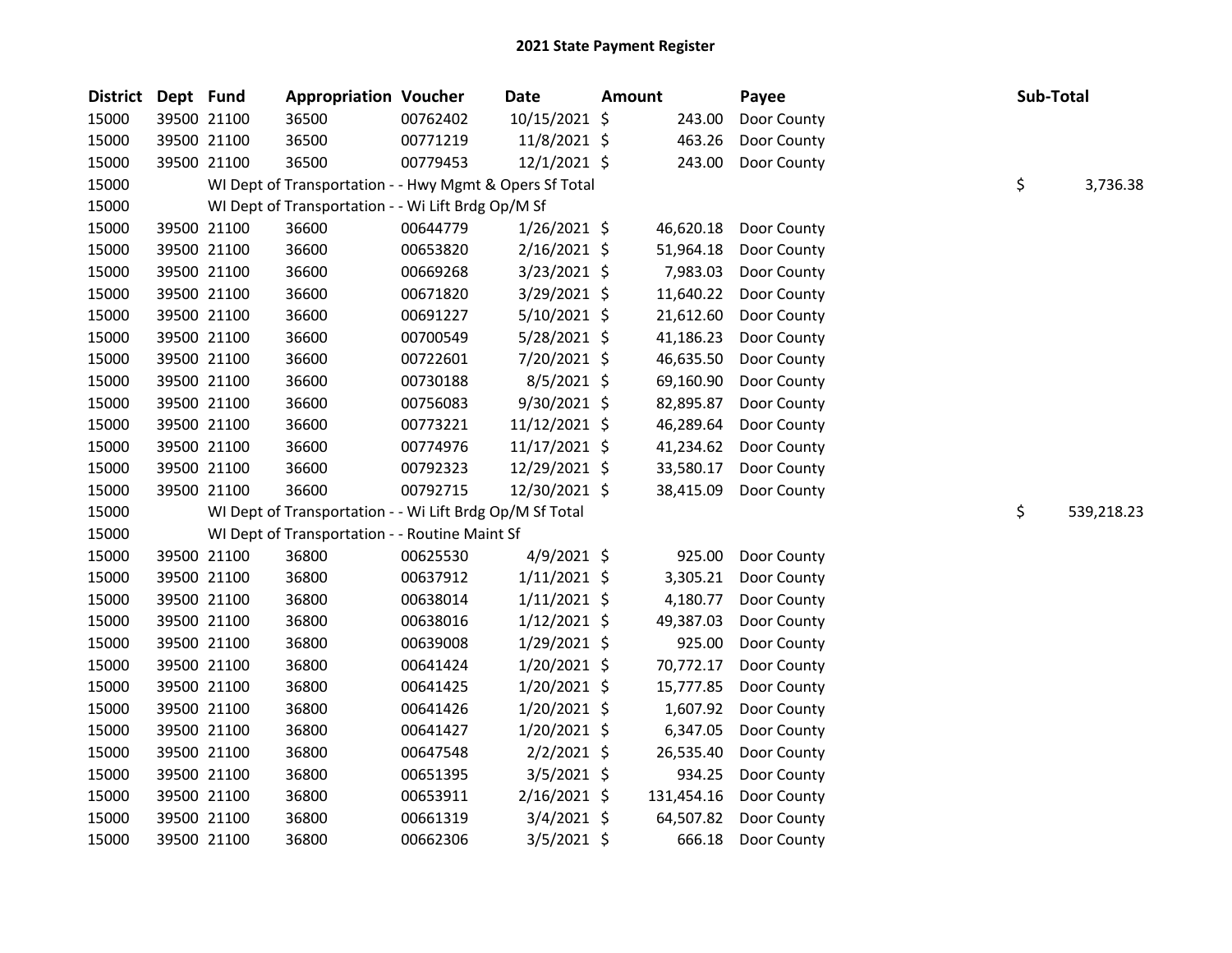| <b>District</b> | Dept Fund |             | <b>Appropriation Voucher</b>                            |          | Date           | <b>Amount</b> | Payee       |    | Sub-Total  |
|-----------------|-----------|-------------|---------------------------------------------------------|----------|----------------|---------------|-------------|----|------------|
| 15000           |           | 39500 21100 | 36800                                                   | 00662882 | $4/2/2021$ \$  | 934.25        | Door County |    |            |
| 15000           |           | 39500 21100 | 36800                                                   | 00672541 | 3/31/2021 \$   | 141,887.27    | Door County |    |            |
| 15000           |           | 39500 21100 | 36800                                                   | 00678891 | $4/13/2021$ \$ | 934.25        | Door County |    |            |
| 15000           |           | 39500 21100 | 36800                                                   | 00689261 | $5/6/2021$ \$  | 75,599.47     | Door County |    |            |
| 15000           |           | 39500 21100 | 36800                                                   | 00690270 | $5/7/2021$ \$  | 1,999.36      | Door County |    |            |
| 15000           |           | 39500 21100 | 36800                                                   | 00694732 | $6/1/2021$ \$  | 934.25        | Door County |    |            |
| 15000           |           | 39500 21100 | 36800                                                   | 00701730 | $6/2/2021$ \$  | 47,674.36     | Door County |    |            |
| 15000           |           | 39500 21100 | 36800                                                   | 00704882 | $7/7/2021$ \$  | 934.25        | Door County |    |            |
| 15000           |           | 39500 21100 | 36800                                                   | 00707252 | $6/16/2021$ \$ | 509.37        | Door County |    |            |
| 15000           |           | 39500 21100 | 36800                                                   | 00715368 | $7/1/2021$ \$  | 32,555.48     | Door County |    |            |
| 15000           |           | 39500 21100 | 36800                                                   | 00718043 | 7/8/2021 \$    | 71.60         | Door County |    |            |
| 15000           |           | 39500 21100 | 36800                                                   | 00721177 | $8/6/2021$ \$  | 934.25        | Door County |    |            |
| 15000           |           | 39500 21100 | 36800                                                   | 00733973 | 8/16/2021 \$   | 502.79        | Door County |    |            |
| 15000           |           | 39500 21100 | 36800                                                   | 00735818 | $9/10/2021$ \$ | 934.25        | Door County |    |            |
| 15000           |           | 39500 21100 | 36800                                                   | 00737426 | 8/20/2021 \$   | 26,586.87     | Door County |    |            |
| 15000           |           | 39500 21100 | 36800                                                   | 00737427 | 8/20/2021 \$   | 28,279.09     | Door County |    |            |
| 15000           |           | 39500 21100 | 36800                                                   | 00739979 | $8/27/2021$ \$ | 13.05         | Door County |    |            |
| 15000           |           | 39500 21100 | 36800                                                   | 00740624 | $8/31/2021$ \$ | 378.18        | Door County |    |            |
| 15000           |           | 39500 21100 | 36800                                                   | 00741139 | $9/1/2021$ \$  | 53,931.16     | Door County |    |            |
| 15000           |           | 39500 21100 | 36800                                                   | 00746338 | 10/8/2021 \$   | 934.25        | Door County |    |            |
| 15000           |           | 39500 21100 | 36800                                                   | 00761500 | 10/13/2021 \$  | 13,988.72     | Door County |    |            |
| 15000           |           | 39500 21100 | 36800                                                   | 00762402 | 10/15/2021 \$  | 213.28        | Door County |    |            |
| 15000           |           | 39500 21100 | 36800                                                   | 00762499 | 11/12/2021 \$  | 934.25        | Door County |    |            |
| 15000           |           | 39500 21100 | 36800                                                   | 00770101 | $11/5/2021$ \$ | 21,434.22     | Door County |    |            |
| 15000           |           | 39500 21100 | 36800                                                   | 00771219 | 11/8/2021 \$   | 1,036.09      | Door County |    |            |
| 15000           |           | 39500 21100 | 36800                                                   | 00771231 | 12/3/2021 \$   | 934.25        | Door County |    |            |
| 15000           |           | 39500 21100 | 36800                                                   | 00779047 | $12/2/2021$ \$ | 907.88        | Door County |    |            |
| 15000           |           | 39500 21100 | 36800                                                   | 00779453 | $12/1/2021$ \$ | 239.02        | Door County |    |            |
| 15000           |           | 39500 21100 | 36800                                                   | 00779868 | $12/2/2021$ \$ | 30,234.85     | Door County |    |            |
| 15000           |           |             | WI Dept of Transportation - - Routine Maint Sf Total    |          |                |               |             | \$ | 863,776.17 |
| 15000           |           |             | WI Dept of Transportation - - Hwy Mgmt & Opers Lf       |          |                |               |             |    |            |
| 15000           |           | 39500 21100 | 37500                                                   | 00637912 | $1/11/2021$ \$ | 157.55        | Door County |    |            |
| 15000           |           |             | WI Dept of Transportation - - Hwy Mgmt & Opers Lf Total |          |                |               |             | \$ | 157.55     |
| 15000           |           |             | WI Dept of Transportation - - St Hwy Rehab Fed Fd       |          |                |               |             |    |            |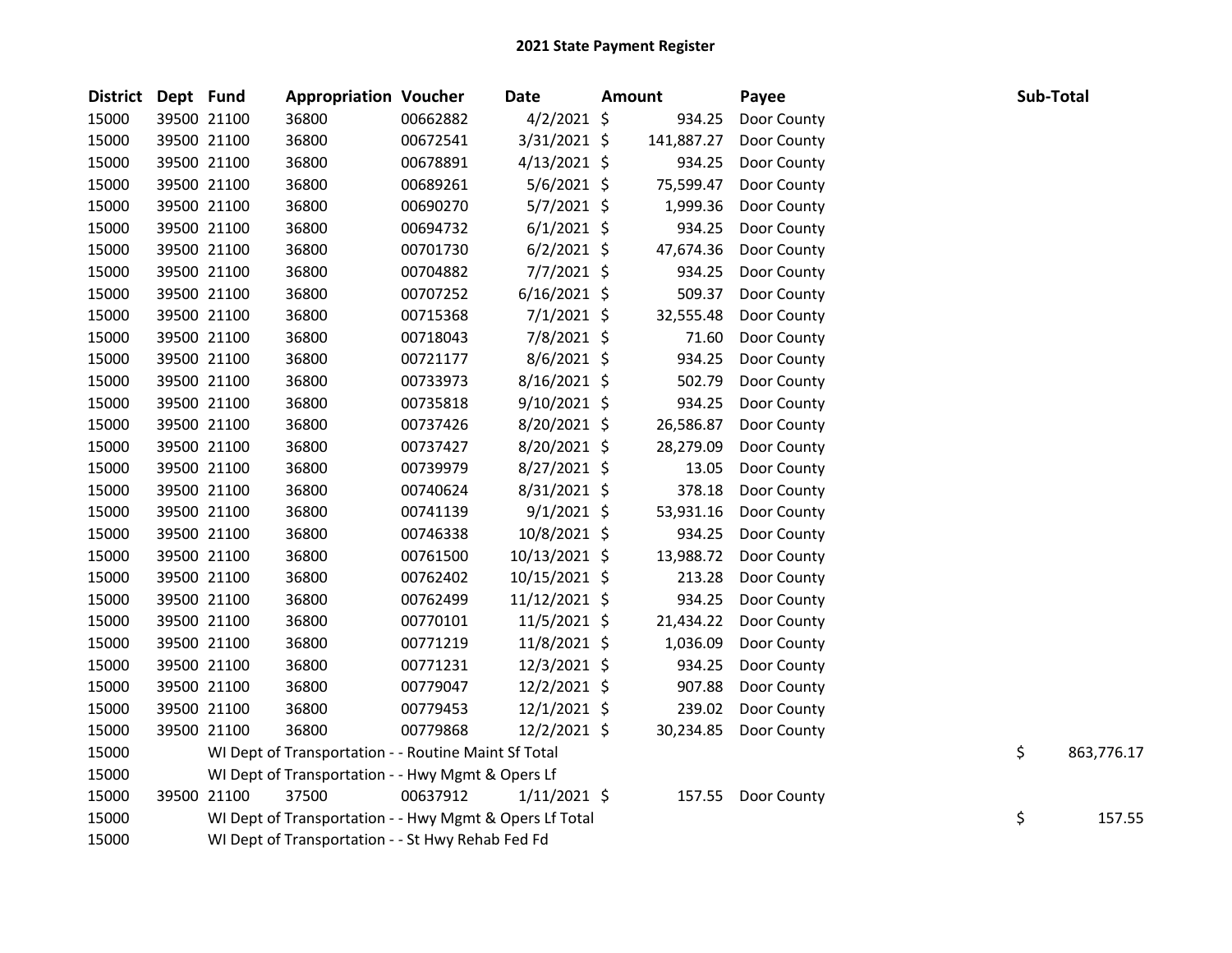| District Dept Fund |             |             | <b>Appropriation Voucher</b>                                       |          | <b>Date</b>    | <b>Amount</b> |           | Payee       | Sub-Total |            |
|--------------------|-------------|-------------|--------------------------------------------------------------------|----------|----------------|---------------|-----------|-------------|-----------|------------|
| 15000              |             | 39500 21100 | 38300                                                              | 00779453 | 12/1/2021 \$   |               | 88.10     | Door County |           |            |
| 15000              |             |             | WI Dept of Transportation - - St Hwy Rehab Fed Fd Total            |          |                |               |           |             | \$        | 88.10      |
| 15000              |             |             | Department of Corrections - - Corrections Contracts And Agre       |          |                |               |           |             |           |            |
| 15000              | 41000 10000 |             | 11400                                                              | 00402120 | $1/4/2021$ \$  |               | 3,705.12  | Door County |           |            |
| 15000              | 41000 10000 |             | 11400                                                              | 00402121 | $1/4/2021$ \$  |               | 3,705.12  | Door County |           |            |
| 15000              |             | 41000 10000 | 11400                                                              | 00403957 | $1/14/2021$ \$ |               | 1,646.72  | Door County |           |            |
| 15000              | 41000 10000 |             | 11400                                                              | 00408438 | $2/5/2021$ \$  |               | 4,271.18  | Door County |           |            |
| 15000              | 41000 10000 |             | 11400                                                              | 00408446 | $2/5/2021$ \$  |               | 6,535.42  | Door County |           |            |
| 15000              | 41000 10000 |             | 11400                                                              | 00408456 | $2/5/2021$ \$  |               | 8,182.14  | Door County |           |            |
| 15000              | 41000 10000 |             | 11400                                                              | 00409161 | 2/10/2021 \$   |               | 2,881.76  | Door County |           |            |
| 15000              |             | 41000 10000 | 11400                                                              | 00412390 | $2/26/2021$ \$ |               | 823.36    | Door County |           |            |
| 15000              | 41000 10000 |             | 11400                                                              | 00414735 | $3/10/2021$ \$ |               | 2,521.54  | Door County |           |            |
| 15000              | 41000 10000 |             | 11400                                                              | 00414944 | $3/12/2021$ \$ |               | 2,315.70  | Door County |           |            |
| 15000              | 41000 10000 |             | 11400                                                              | 00418813 | $4/1/2021$ \$  |               | 1,595.26  | Door County |           |            |
| 15000              | 41000 10000 |             | 11400                                                              | 00419301 | $4/5/2021$ \$  |               | 4,631.40  | Door County |           |            |
| 15000              |             | 41000 10000 | 11400                                                              | 00426580 | $5/17/2021$ \$ |               | 6,535.42  | Door County |           |            |
| 15000              |             | 41000 10000 | 11400                                                              | 00426584 | $5/17/2021$ \$ |               | 6,072.28  | Door County |           |            |
| 15000              | 41000 10000 |             | 11400                                                              | 00430362 | $6/4/2021$ \$  |               | 4,734.32  | Door County |           |            |
| 15000              | 41000 10000 |             | 11400                                                              | 00431349 | $6/9/2021$ \$  |               | 5,917.90  | Door County |           |            |
| 15000              | 41000 10000 |             | 11400                                                              | 00432445 | $6/16/2021$ \$ |               | 5,454.76  | Door County |           |            |
| 15000              | 41000 10000 |             | 11400                                                              | 00435324 | $6/29/2021$ \$ |               | 9,571.56  | Door County |           |            |
| 15000              |             | 41000 10000 | 11400                                                              | 00437407 | 7/9/2021 \$    |               | 6,278.12  | Door County |           |            |
| 15000              | 41000 10000 |             | 11400                                                              | 00437828 | 7/12/2021 \$   |               | 5,969.36  | Door County |           |            |
| 15000              | 41000 10000 |             | 11400                                                              | 00444962 | $8/17/2021$ \$ |               | 9,880.32  | Door County |           |            |
| 15000              | 41000 10000 |             | 11400                                                              | 00448158 | $9/1/2021$ \$  |               | 4,374.10  | Door County |           |            |
| 15000              |             | 41000 10000 | 11400                                                              | 00450161 | $9/14/2021$ \$ |               | 13,997.12 | Door County |           |            |
| 15000              |             | 41000 10000 | 11400                                                              | 00456380 | 10/15/2021 \$  |               | 19,091.66 | Door County |           |            |
| 15000              | 41000 10000 |             | 11400                                                              | 00456615 | 10/15/2021 \$  |               | 1,595.26  | Door County |           |            |
| 15000              | 41000 10000 |             | 11400                                                              | 00462149 | 11/15/2021 \$  |               | 205.84    | Door County |           |            |
| 15000              | 41000 10000 |             | 11400                                                              | 00462215 | 11/15/2021 \$  |               | 20,017.94 | Door County |           |            |
| 15000              |             | 41000 10000 | 11400                                                              | 00465360 | $12/1/2021$ \$ |               | 1,080.66  | Door County |           |            |
| 15000              |             | 41000 10000 | 11400                                                              | 00467681 | 12/14/2021 \$  |               | 25,318.32 | Door County |           |            |
| 15000              |             |             | Department of Corrections - - Corrections Contracts And Agre Total |          |                |               |           |             | \$        | 188,909.66 |

Department of Corrections - - Reimbursing Counties For Probation, Extended Supervision And Parole Holds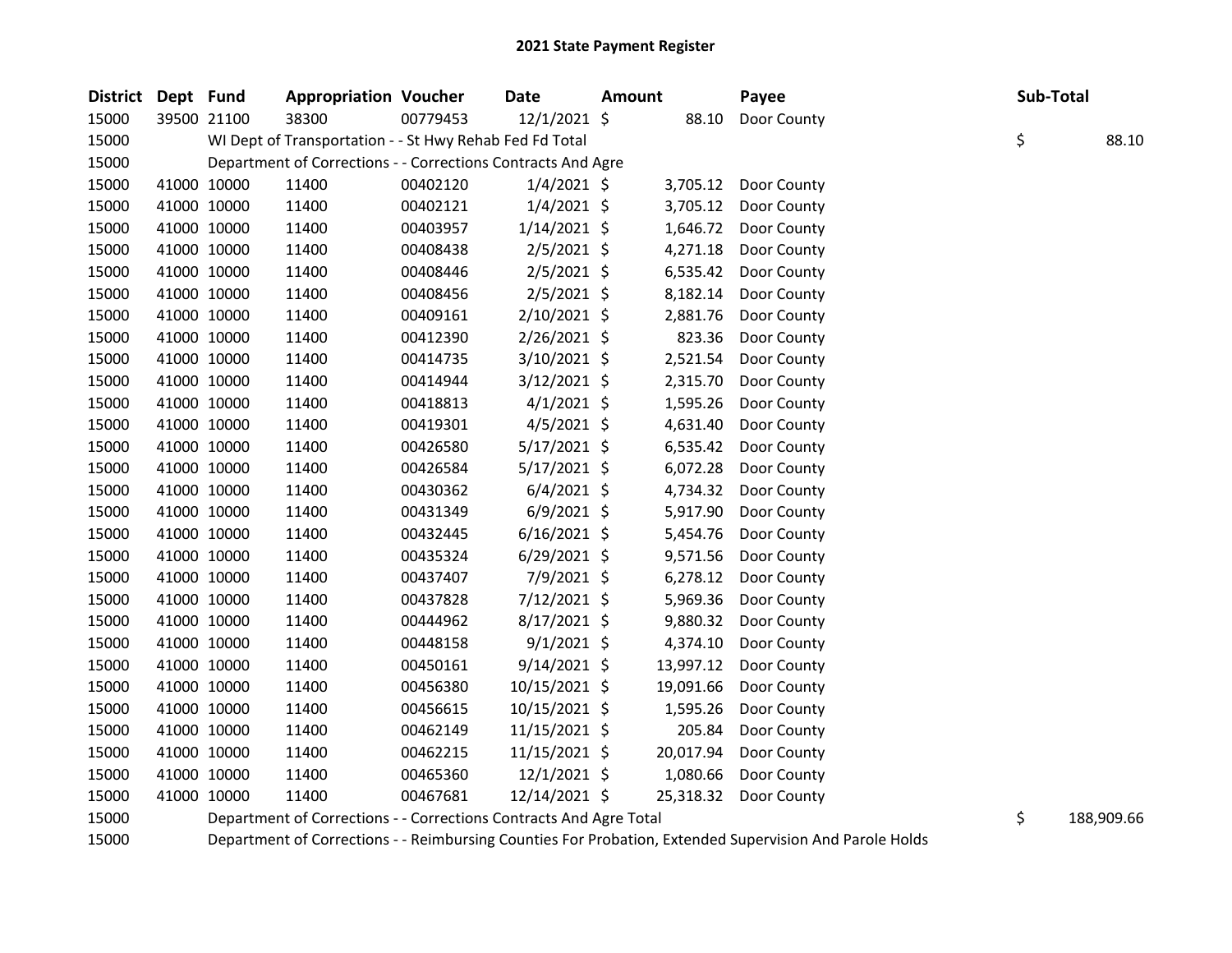| District | Dept Fund   |             | <b>Appropriation Voucher</b>                                           |          | Date           | <b>Amount</b> |            | Payee                                                                                                         | Sub-Total          |
|----------|-------------|-------------|------------------------------------------------------------------------|----------|----------------|---------------|------------|---------------------------------------------------------------------------------------------------------------|--------------------|
| 15000    | 41000 10000 |             | 11600                                                                  | 00459546 | 10/29/2021 \$  |               | 4,720.00   | Door County                                                                                                   |                    |
| 15000    |             |             |                                                                        |          |                |               |            | Department of Corrections - - Reimbursing Counties For Probation, Extended Supervision And Parole Holds Total | \$<br>4,720.00     |
| 15000    |             |             | Department of Health Services - - State/Federal Aids                   |          |                |               |            |                                                                                                               |                    |
| 15000    |             | 43500 10000 | 00000                                                                  | 92106    | $1/4/2021$ \$  |               | 83,550.00  | Door County                                                                                                   |                    |
| 15000    | 43500 10000 |             | 00000                                                                  | 92107    | $2/1/2021$ \$  |               | 63,299.00  | Door County                                                                                                   |                    |
| 15000    | 43500 10000 |             | 00000                                                                  | 92108    | $3/1/2021$ \$  |               | 110,867.00 | Door County                                                                                                   |                    |
| 15000    | 43500 10000 |             | 00000                                                                  | 92109    | $4/1/2021$ \$  |               | 248,801.00 | Door County                                                                                                   |                    |
| 15000    | 43500 10000 |             | 00000                                                                  | 92110    | $5/3/2021$ \$  |               | 186,362.00 | Door County                                                                                                   |                    |
| 15000    | 43500 10000 |             | 00000                                                                  | 92111    | $6/1/2021$ \$  |               | 131,093.00 | Door County                                                                                                   |                    |
| 15000    | 43500 10000 |             | 00000                                                                  | 92112    | $6/16/2021$ \$ |               | 10,262.00  | Door County                                                                                                   |                    |
| 15000    | 43500 10000 |             | 00000                                                                  | 92200    | $7/1/2021$ \$  |               | 204,887.00 | Door County                                                                                                   |                    |
| 15000    | 43500 10000 |             | 00000                                                                  | 92201    | $8/2/2021$ \$  |               | 672,922.00 | Door County                                                                                                   |                    |
| 15000    | 43500 10000 |             | 00000                                                                  | 92202    | $9/1/2021$ \$  |               | 153,358.00 | Door County                                                                                                   |                    |
| 15000    | 43500 10000 |             | 00000                                                                  | 92204    | $10/1/2021$ \$ |               | 123,457.00 | Door County                                                                                                   |                    |
| 15000    | 43500 10000 |             | 00000                                                                  | 92206    | $11/1/2021$ \$ |               | 75,068.00  | Door County                                                                                                   |                    |
| 15000    | 43500 10000 |             | 00000                                                                  | 92207    | 12/1/2021 \$   |               | 44,283.00  | Door County                                                                                                   |                    |
| 15000    |             |             | Department of Health Services - - State/Federal Aids Total             |          |                |               |            |                                                                                                               | \$<br>2,108,209.00 |
| 15000    |             |             | Department of Health Services - - Public Health Dispensaries And       |          |                |               |            |                                                                                                               |                    |
| 15000    |             | 43500 10000 | 10700                                                                  | 00425220 | $5/21/2021$ \$ |               | 75.89      | Door County                                                                                                   |                    |
| 15000    |             | 43500 10000 | 10700                                                                  | 00425570 | 5/28/2021 \$   |               | 18.80      | Door County                                                                                                   |                    |
| 15000    | 43500 10000 |             | 10700                                                                  | 00431323 | $6/16/2021$ \$ |               | 32.46      | Door County                                                                                                   |                    |
| 15000    | 43500 10000 |             | 10700                                                                  | 00431334 | $6/16/2021$ \$ |               | 169.20     | Door County                                                                                                   |                    |
| 15000    | 43500 10000 |             | 10700                                                                  | 00435006 | $6/24/2021$ \$ |               | 28.20      | Door County                                                                                                   |                    |
| 15000    | 43500 10000 |             | 10700                                                                  | 00435954 | 7/9/2021 \$    |               | 93.12      | Door County                                                                                                   |                    |
| 15000    | 43500 10000 |             | 10700                                                                  | 00454503 | 10/8/2021 \$   |               | 28.20      | Door County                                                                                                   |                    |
| 15000    | 43500 10000 |             | 10700                                                                  | 00454505 | 10/8/2021 \$   |               | 23.52      | Door County                                                                                                   |                    |
| 15000    | 43500 10000 |             | 10700                                                                  | 00455117 | 10/12/2021 \$  |               | 45.45      | Door County                                                                                                   |                    |
| 15000    | 43500 10000 |             | 10700                                                                  | 00455124 | 10/12/2021 \$  |               | 197.40     | Door County                                                                                                   |                    |
| 15000    |             |             | Department of Health Services - - Public Health Dispensaries And Total |          |                |               |            |                                                                                                               | \$<br>712.24       |
| 15000    |             |             | Department of Health Services - - Emergency Medical Services, Ai       |          |                |               |            |                                                                                                               |                    |
| 15000    | 43500 10000 |             | 11900                                                                  | 00412305 | $3/1/2021$ \$  |               | 6,752.69   | Door County                                                                                                   |                    |
| 15000    |             |             | Department of Health Services - - Emergency Medical Services, Ai Total |          |                |               |            |                                                                                                               | \$<br>6,752.69     |
| 15000    |             |             | Department of Health Services - - General Program Operations           |          |                |               |            |                                                                                                               |                    |
| 15000    | 43500 10000 |             | 40100                                                                  | 00402578 | $1/12/2021$ \$ |               | 1.50       | Door County                                                                                                   |                    |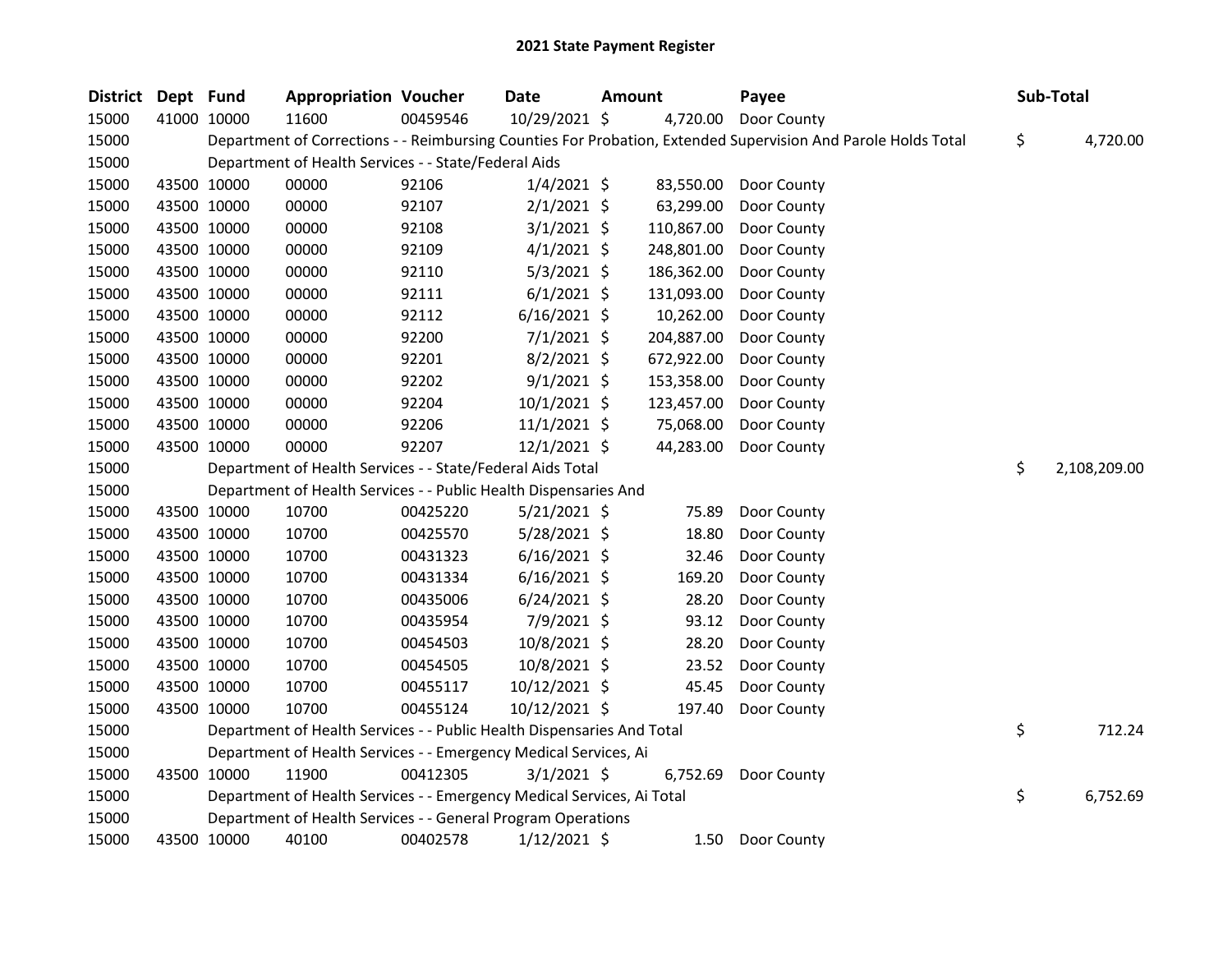| District Dept Fund |             | <b>Appropriation Voucher</b>                                           |          | <b>Date</b>    | <b>Amount</b> |            | Payee       | Sub-Total |        |
|--------------------|-------------|------------------------------------------------------------------------|----------|----------------|---------------|------------|-------------|-----------|--------|
| 15000              | 43500 10000 | 40100                                                                  | 00421250 | $4/13/2021$ \$ |               | 1.50       | Door County |           |        |
| 15000              | 43500 10000 | 40100                                                                  | 00424941 | $5/4/2021$ \$  |               | 1.50       | Door County |           |        |
| 15000              | 43500 10000 | 40100                                                                  | 00432761 | $6/15/2021$ \$ |               | 1.00       | Door County |           |        |
| 15000              | 43500 10000 | 40100                                                                  | 00432762 | $6/15/2021$ \$ |               | 15.00      | Door County |           |        |
| 15000              | 43500 10000 | 40100                                                                  | 00466532 | 12/7/2021 \$   |               | 15.00      | Door County |           |        |
| 15000              |             | Department of Health Services - - General Program Operations Total     |          |                |               |            |             | \$        | 35.50  |
| 15000              |             | Department of Health Services - - Medical Assistance State Admin       |          |                |               |            |             |           |        |
| 15000              | 43500 10000 | 44000                                                                  | 00402578 | $1/12/2021$ \$ |               | 1.50       | Door County |           |        |
| 15000              | 43500 10000 | 44000                                                                  | 00421250 | $4/13/2021$ \$ |               | 1.50       | Door County |           |        |
| 15000              | 43500 10000 | 44000                                                                  | 00424941 | $5/4/2021$ \$  |               | 1.50       | Door County |           |        |
| 15000              | 43500 10000 | 44000                                                                  | 00432761 | $6/15/2021$ \$ |               | 1.00       | Door County |           |        |
| 15000              | 43500 10000 | 44000                                                                  | 00432762 | $6/15/2021$ \$ |               | 15.00      | Door County |           |        |
| 15000              | 43500 10000 | 44000                                                                  | 00466532 | 12/7/2021 \$   |               | 15.00      | Door County |           |        |
| 15000              |             | Department of Health Services - - Medical Assistance State Admin Total |          |                |               |            |             | \$        | 35.50  |
| 15000              |             | Dept of Children and Families - - Fees For Administrative Servic       |          |                |               |            |             |           |        |
| 15000              | 43700 10000 | 23100                                                                  | 00080554 | $2/16/2021$ \$ |               | 25.00      | Door County |           |        |
| 15000              | 43700 10000 | 23100                                                                  | 00083411 | $4/20/2021$ \$ |               | 30.00      | Door County |           |        |
| 15000              | 43700 10000 | 23100                                                                  | 00087294 | 7/23/2021 \$   |               | 55.00      | Door County |           |        |
| 15000              | 43700 10000 | 23100                                                                  | 00090911 | $11/2/2021$ \$ |               | 30.00      | Door County |           |        |
| 15000              |             | Dept of Children and Families - - Fees For Administrative Servic Total |          |                |               |            |             | \$        | 140.00 |
| 15000              |             | Dept of Children and Families - - General Aids                         |          |                |               |            |             |           |        |
| 15000              | 43700 10000 | 99000                                                                  | 00078989 | $1/5/2021$ \$  |               | 23,558.95  | Door County |           |        |
| 15000              | 43700 10000 | 99000                                                                  | 00079731 | 1/29/2021 \$   |               | 105,203.18 | Door County |           |        |
| 15000              | 43700 10000 | 99000                                                                  | 00079929 | $2/1/2021$ \$  |               | 16.79      | Door County |           |        |
| 15000              | 43700 10000 | 99000                                                                  | 00080145 | $2/5/2021$ \$  |               | 147,336.69 | Door County |           |        |
| 15000              | 43700 10000 | 99000                                                                  | 00080250 | $2/5/2021$ \$  |               | 42.66      | Door County |           |        |
| 15000              | 43700 10000 | 99000                                                                  | 00080944 | 2/26/2021 \$   |               | 272.68     | Door County |           |        |
| 15000              | 43700 10000 | 99000                                                                  | 00081223 | $3/5/2021$ \$  |               | 104,579.63 | Door County |           |        |
| 15000              | 43700 10000 | 99000                                                                  | 00081300 | $3/5/2021$ \$  |               | 1,694.08   | Door County |           |        |
| 15000              | 43700 10000 | 99000                                                                  | 00081386 | $3/8/2021$ \$  |               | 2,015.00   | Door County |           |        |
| 15000              | 43700 10000 | 99000                                                                  | 00082616 | $4/5/2021$ \$  |               | 63,246.78  | Door County |           |        |
| 15000              | 43700 10000 | 99000                                                                  | 00083876 | 4/30/2021 \$   |               | 99,092.40  | Door County |           |        |
| 15000              | 43700 10000 | 99000                                                                  | 00084089 | $5/5/2021$ \$  |               | 21,511.16  | Door County |           |        |
| 15000              | 43700 10000 | 99000                                                                  | 00085548 | $6/4/2021$ \$  |               | 4,352.78   | Door County |           |        |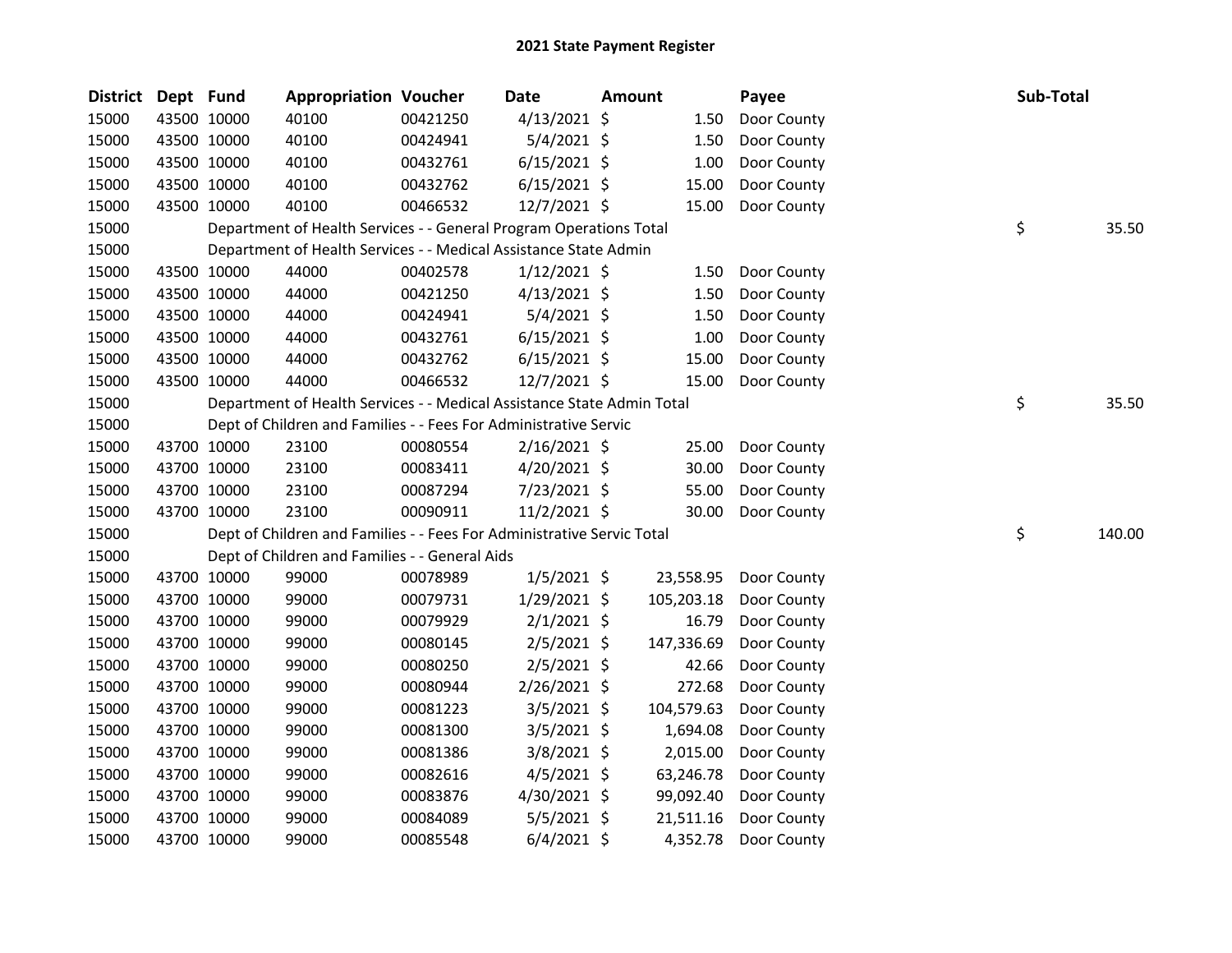| District Dept Fund |             | <b>Appropriation Voucher</b>                                    |          | <b>Date</b>    | <b>Amount</b> | Payee       |    | Sub-Total    |
|--------------------|-------------|-----------------------------------------------------------------|----------|----------------|---------------|-------------|----|--------------|
| 15000              | 43700 10000 | 99000                                                           | 00085603 | $6/7/2021$ \$  | 62,552.52     | Door County |    |              |
| 15000              | 43700 10000 | 99000                                                           | 00086537 | $7/1/2021$ \$  | 2,560.00      | Door County |    |              |
| 15000              | 43700 10000 | 99000                                                           | 00086665 | 7/8/2021 \$    | 37,909.52     | Door County |    |              |
| 15000              | 43700 10000 | 99000                                                           | 00087540 | 7/30/2021 \$   | 85,944.60     | Door County |    |              |
| 15000              | 43700 10000 | 99000                                                           | 00087673 | 7/30/2021 \$   | 13,885.00     | Door County |    |              |
| 15000              | 43700 10000 | 99000                                                           | 00087910 | $8/5/2021$ \$  | 7,659.97      | Door County |    |              |
| 15000              | 43700 10000 | 99000                                                           | 00088869 | $9/2/2021$ \$  | 52,860.83     | Door County |    |              |
| 15000              | 43700 10000 | 99000                                                           | 00088914 | $9/7/2021$ \$  | 483,248.38    | Door County |    |              |
| 15000              | 43700 10000 | 99000                                                           | 00089092 | 9/10/2021 \$   | 14,630.04     | Door County |    |              |
| 15000              | 43700 10000 | 99000                                                           | 00089885 | 10/5/2021 \$   | 475.00        | Door County |    |              |
| 15000              | 43700 10000 | 99000                                                           | 00089979 | 10/5/2021 \$   | 39,562.63     | Door County |    |              |
| 15000              | 43700 10000 | 99000                                                           | 00090734 | 10/29/2021 \$  | 96,778.85     | Door County |    |              |
| 15000              | 43700 10000 | 99000                                                           | 00090871 | $11/3/2021$ \$ | 2,876.96      | Door County |    |              |
| 15000              | 43700 10000 | 99000                                                           | 00091000 | $11/5/2021$ \$ | 30,829.49     | Door County |    |              |
| 15000              | 43700 10000 | 99000                                                           | 00092196 | 12/6/2021 \$   | 32,390.33     | Door County |    |              |
| 15000              |             | Dept of Children and Families - - General Aids Total            |          |                |               |             | \$ | 1,537,086.90 |
| 15000              |             | Dept of Workforce Development - - Auxiliary Services            |          |                |               |             |    |              |
| 15000              | 44500 10000 | 13000                                                           | 00310333 | $1/4/2021$ \$  | 30.00         | Door County |    |              |
| 15000              | 44500 10000 | 13000                                                           | 00313422 | $2/2/2021$ \$  | 55.00         | Door County |    |              |
| 15000              | 44500 10000 | 13000                                                           | 00317052 | $3/2/2021$ \$  | 30.00         | Door County |    |              |
| 15000              | 44500 10000 | 13000                                                           | 00320860 | $4/2/2021$ \$  | 35.00         | Door County |    |              |
| 15000              | 44500 10000 | 13000                                                           | 00324405 | $5/4/2021$ \$  | 55.00         | Door County |    |              |
| 15000              | 44500 10000 | 13000                                                           | 00327598 | $6/2/2021$ \$  | 35.00         | Door County |    |              |
| 15000              | 44500 10000 | 13000                                                           | 00331382 | $7/2/2021$ \$  | 40.00         | Door County |    |              |
| 15000              | 44500 10000 | 13000                                                           | 00335282 | $8/3/2021$ \$  | 20.00         | Door County |    |              |
| 15000              | 44500 10000 | 13000                                                           | 00339075 | $9/2/2021$ \$  | 20.00         | Door County |    |              |
| 15000              | 44500 10000 | 13000                                                           | 00343063 | 10/4/2021 \$   | 35.00         | Door County |    |              |
| 15000              | 44500 10000 | 13000                                                           | 00347102 | 11/2/2021 \$   | 30.00         | Door County |    |              |
| 15000              | 44500 10000 | 13000                                                           | 00350751 | 12/2/2021 \$   | 60.00         | Door County |    |              |
| 15000              |             | Dept of Workforce Development - - Auxiliary Services Total      |          |                |               |             | \$ | 445.00       |
| 15000              |             | Dept of Workforce Development - - Wc Ops Uninsured Emplyr Admin |          |                |               |             |    |              |
| 15000              | 44500 22700 | 17700                                                           | 00315978 | 2/23/2021 \$   | 15.00         | Door County |    |              |
| 15000              | 44500 22700 | 17700                                                           | 00336453 | $8/13/2021$ \$ | 15.00         | Door County |    |              |
| 15000              | 44500 22700 | 17700                                                           | 00336454 | 8/12/2021 \$   | 5.00          | Door County |    |              |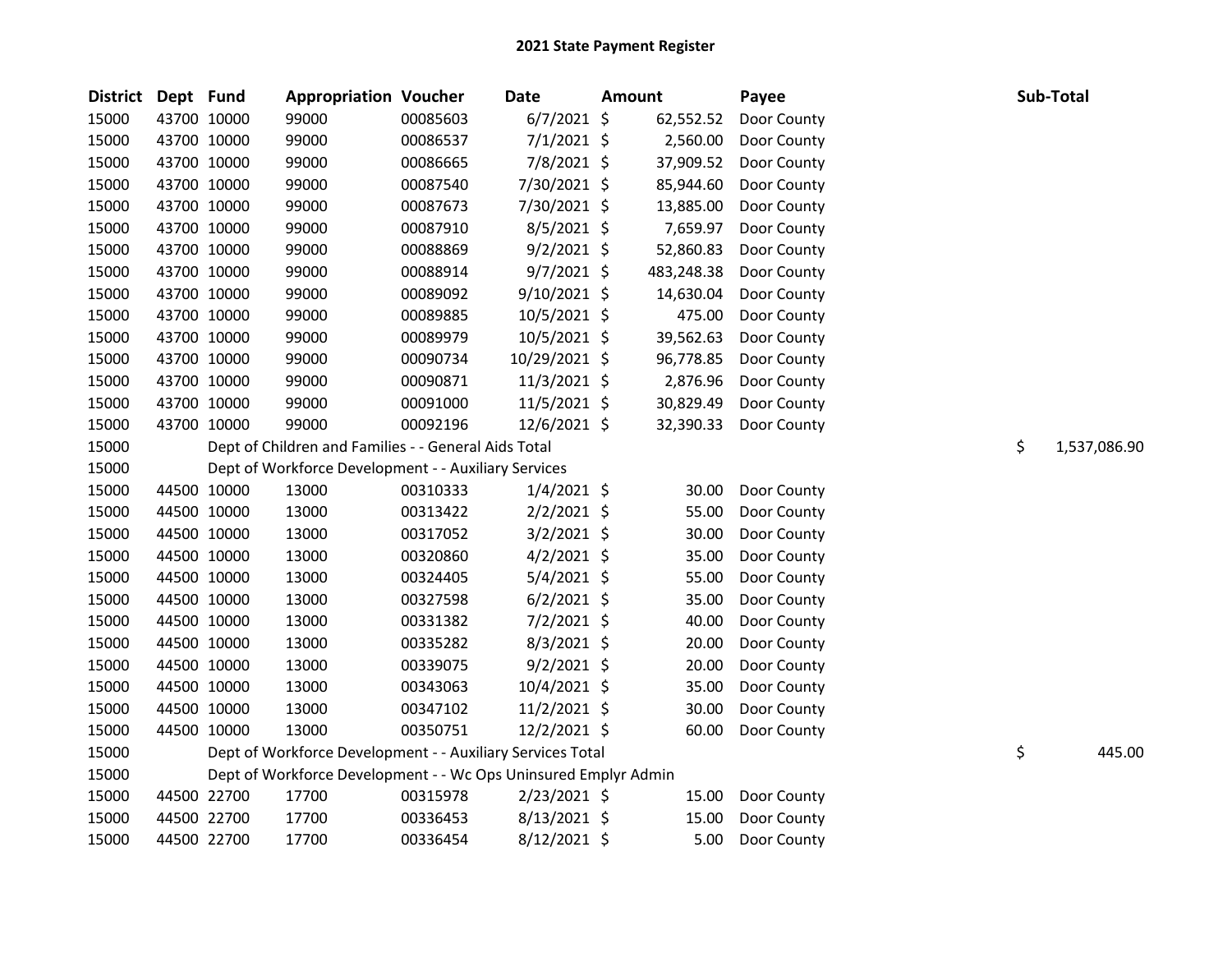| District Dept Fund |             | <b>Appropriation Voucher</b>                                          |          | Date           | <b>Amount</b> |           | Payee                 | Sub-Total |           |
|--------------------|-------------|-----------------------------------------------------------------------|----------|----------------|---------------|-----------|-----------------------|-----------|-----------|
| 15000              |             | Dept of Workforce Development - - Wc Ops Uninsured Emplyr Admin Total |          |                |               |           |                       | \$        | 35.00     |
| 15000              |             | Department of Justice - - Officer Training Reimbursement              |          |                |               |           |                       |           |           |
| 15000              | 45500 10000 | 20200                                                                 | 00106803 | 12/27/2021 \$  |               | 1,847.90  | Door County           |           |           |
| 15000              |             | Department of Justice - - Officer Training Reimbursement Total        |          |                |               |           |                       | \$        | 1,847.90  |
| 15000              |             | Department of Justice - - Alternatives To Incarceration               |          |                |               |           |                       |           |           |
| 15000              | 45500 10000 | 21000                                                                 | 00094745 | $2/18/2021$ \$ |               | 28,195.75 | Door County           |           |           |
| 15000              | 45500 10000 | 21000                                                                 | 00097828 | $5/7/2021$ \$  |               | 13,399.07 | Door County           |           |           |
| 15000              | 45500 10000 | 21000                                                                 | 00103974 | 10/25/2021 \$  |               | 32,591.76 | Door County           |           |           |
| 15000              |             | Department of Justice - - Alternatives To Incarceration Total         |          |                |               |           |                       | \$        | 74,186.58 |
| 15000              |             | Department of Justice - - Officer training reimbursement              |          |                |               |           |                       |           |           |
| 15000              | 45500 10000 | 21400                                                                 | 00105258 | 11/16/2021 \$  |               | 8,800.00  | Door County           |           |           |
| 15000              |             | Department of Justice - - Officer training reimbursement Total        |          |                |               |           |                       | \$        | 8,800.00  |
| 15000              |             | Department of Justice - - Crime Laboratories, Dna                     |          |                |               |           |                       |           |           |
| 15000              | 45500 10000 | 22100                                                                 | 00100322 | 7/14/2021 \$   |               | 1,000.00  | Door County           |           |           |
| 15000              |             | Department of Justice - - Crime Laboratories, Dna Total               |          |                |               |           |                       | \$        | 1,000.00  |
| 15000              |             | Department of Justice - - Federal Aid, Local Assistance               |          |                |               |           |                       |           |           |
| 15000              | 45500 10000 | 25100                                                                 | 00094244 | $2/8/2021$ \$  |               | 1,329.48  | Door County           |           |           |
| 15000              | 45500 10000 | 25100                                                                 | 00094544 | $2/19/2021$ \$ |               | 26,966.40 | Door County           |           |           |
| 15000              | 45500 10000 | 25100                                                                 | 00097849 | $5/13/2021$ \$ |               | 8,032.59  | Door County           |           |           |
| 15000              | 45500 10000 | 25100                                                                 | 00101188 | $8/11/2021$ \$ |               | 2,000.00  | Door County           |           |           |
| 15000              | 45500 10000 | 25100                                                                 | 00101364 | 8/26/2021 \$   |               | 9,872.71  | Door County           |           |           |
| 15000              | 45500 10000 | 25100                                                                 | 00104300 | 10/29/2021 \$  |               | 8,693.90  | Door County           |           |           |
| 15000              | 45500 10000 | 25100                                                                 | 00104998 | 11/18/2021 \$  |               | 16,895.08 | Door County           |           |           |
| 15000              |             | Department of Justice - - Federal Aid, Local Assistance Total         |          |                |               |           |                       | \$        | 73,790.16 |
| 15000              |             | Department of Justice - - Alt Prosecution Alcohol Drugs               |          |                |               |           |                       |           |           |
| 15000              | 45500 10000 | 27100                                                                 | 00101486 | 8/30/2021 \$   |               | 31,839.75 | Door County           |           |           |
| 15000              |             | Department of Justice - - Alt Prosecution Alcohol Drugs Total         |          |                |               |           |                       | \$        | 31,839.75 |
| 15000              |             | Department of Justice - - Diversion Pilot Program                     |          |                |               |           |                       |           |           |
| 15000              | 45500 10000 | 28900                                                                 | 00093668 | $1/25/2021$ \$ |               | 12,988.05 | Door County           |           |           |
| 15000              | 45500 10000 | 28900                                                                 | 00097810 | $5/7/2021$ \$  |               | 14,017.43 | Door County           |           |           |
| 15000              | 45500 10000 | 28900                                                                 | 00101698 | 8/27/2021 \$   |               | 13,920.21 | Door County           |           |           |
| 15000              |             | Department of Justice - - Diversion Pilot Program Total               |          |                |               |           |                       | \$        | 40,925.69 |
| 15000              |             | Department of Justice - - Crime Victim Witness Assist                 |          |                |               |           |                       |           |           |
| 15000              | 45500 10000 | 53200                                                                 | 00100523 | 7/15/2021 \$   |               |           | 16,763.91 Door County |           |           |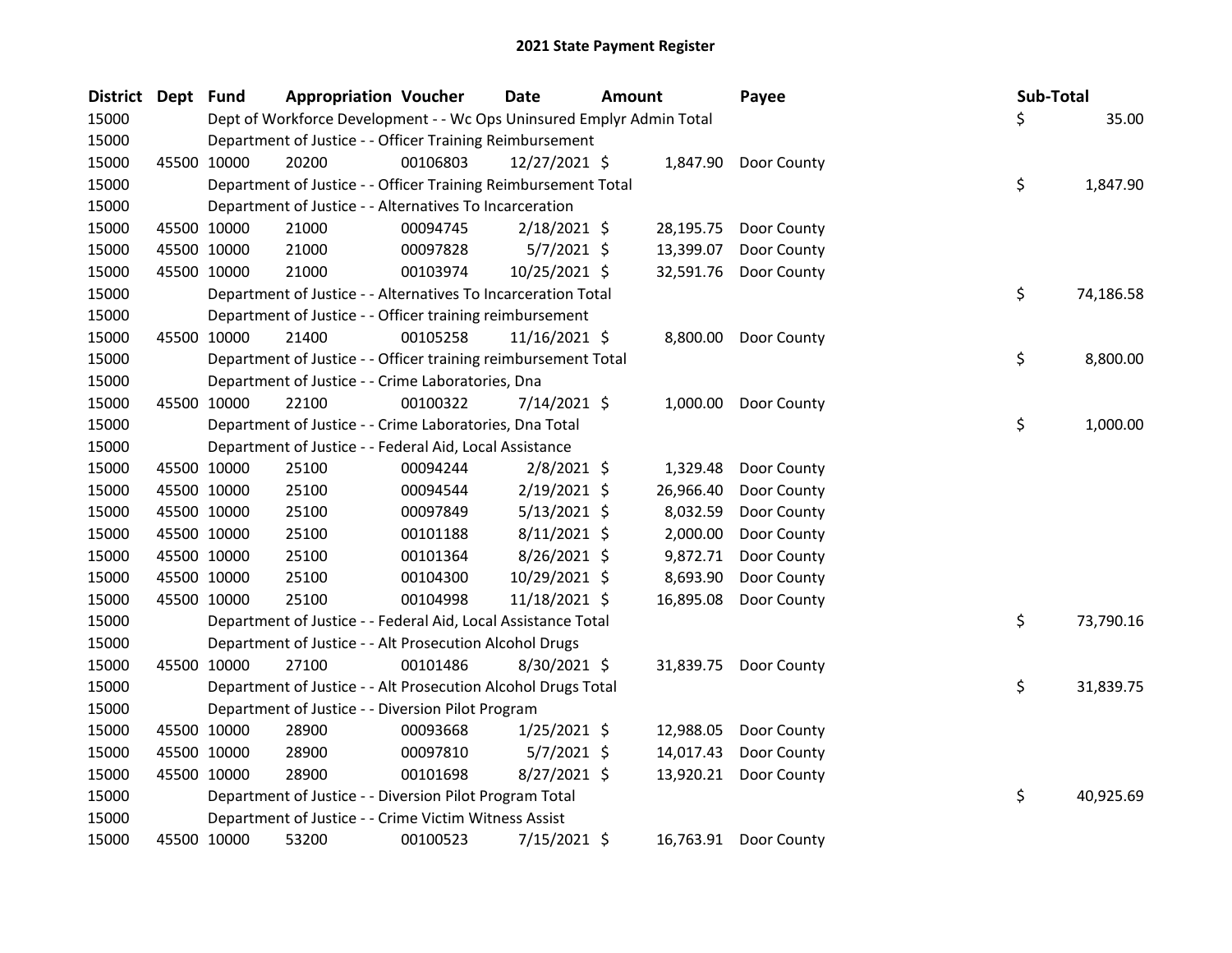| District Dept | <b>Fund</b> | <b>Appropriation Voucher</b>                                           |          | Date           | <b>Amount</b> |            | Payee                 |  | Sub-Total |            |
|---------------|-------------|------------------------------------------------------------------------|----------|----------------|---------------|------------|-----------------------|--|-----------|------------|
| 15000         |             | Department of Justice - - Crime Victim Witness Assist Total            |          |                |               |            |                       |  | \$.       | 16,763.91  |
| 15000         |             | Department of Justice - - County Reimb Victim-Witness                  |          |                |               |            |                       |  |           |            |
| 15000         | 45500 10000 | 53900                                                                  | 00095428 | $3/5/2021$ \$  |               |            | 18,187.29 Door County |  |           |            |
| 15000         |             | Department of Justice - - County Reimb Victim-Witness Total            |          |                |               |            |                       |  | \$        | 18,187.29  |
| 15000         |             | Department of Military Affairs - - Emergency Response Training         |          |                |               |            |                       |  |           |            |
| 15000         | 46500 10000 | 31000                                                                  | 00096595 | $7/1/2021$ \$  |               | 4,888.00   | Door County           |  |           |            |
| 15000         |             | Department of Military Affairs - - Emergency Response Training Total   |          |                |               |            |                       |  | \$        | 4,888.00   |
| 15000         |             | Department of Military Affairs - - Local Emer Planning Grants          |          |                |               |            |                       |  |           |            |
| 15000         | 46500 10000 | 33700                                                                  | 00089211 | $2/4/2021$ \$  |               |            | 11,991.32 Door County |  |           |            |
| 15000         |             | Department of Military Affairs - - Local Emer Planning Grants Total    |          |                |               |            |                       |  | \$        | 11,991.32  |
| 15000         |             | Department of Military Affairs - - Federal Aid, Local Assistance       |          |                |               |            |                       |  |           |            |
| 15000         | 46500 10000 | 34200                                                                  | 00089182 | $2/4/2021$ \$  |               |            | 30,961.71 Door County |  |           |            |
| 15000         | 46500 10000 | 34200                                                                  | 00091002 | 3/10/2021 \$   |               |            | 6,237.58 Door County  |  |           |            |
| 15000         |             | Department of Military Affairs - - Federal Aid, Local Assistance Total |          |                |               |            |                       |  | \$        | 37,199.29  |
| 15000         |             | Department of Military Affairs - - Next Generation 911                 |          |                |               |            |                       |  |           |            |
| 15000         | 46500 23900 | 36800                                                                  | 00091705 | $4/21/2021$ \$ |               |            | 525.00 Door County    |  |           |            |
| 15000         |             | Department of Military Affairs - - Next Generation 911 Total           |          |                |               |            |                       |  | \$        | 525.00     |
| 15000         |             | Department of Veterans Affairs - - County Grants                       |          |                |               |            |                       |  |           |            |
| 15000         | 48500 58200 | 26700                                                                  | 00091476 | $3/12/2021$ \$ |               |            | 10,000.00 Door County |  |           |            |
| 15000         |             | Department of Veterans Affairs - - County Grants Total                 |          |                |               |            |                       |  | \$        | 10,000.00  |
| 15000         |             | Department of Administration - - Federal Aid                           |          |                |               |            |                       |  |           |            |
| 15000         | 50500 10000 | 14200                                                                  | 00143538 | 4/30/2021 \$   |               | 100,000.00 | Door County           |  |           |            |
| 15000         | 50500 10000 | 14200                                                                  | 00143761 | $4/21/2021$ \$ |               | 12,470.00  | Door County           |  |           |            |
| 15000         | 50500 10000 | 14200                                                                  | 00143765 | $4/21/2021$ \$ |               | 34,272.00  | Door County           |  |           |            |
| 15000         |             | Department of Administration - - Federal Aid Total                     |          |                |               |            |                       |  | \$        | 146,742.00 |
| 15000         |             | Department of Administration - - Low-Income Assistance Grants          |          |                |               |            |                       |  |           |            |
| 15000         | 50500 23500 | 37100                                                                  | 00140952 | $2/17/2021$ \$ |               | 11,169.82  | Door County           |  |           |            |
| 15000         | 50500 23500 | 37100                                                                  | 00141650 | $3/2/2021$ \$  |               | 9,506.30   | Door County           |  |           |            |
| 15000         | 50500 23500 | 37100                                                                  | 00148945 | 7/15/2021 \$   |               | 3,909.96   | Door County           |  |           |            |
| 15000         | 50500 23500 | 37100                                                                  | 00150584 | $8/17/2021$ \$ |               | 3,631.28   | Door County           |  |           |            |
| 15000         | 50500 23500 | 37100                                                                  | 00151240 | 8/31/2021 \$   |               | 2,458.76   | Door County           |  |           |            |
| 15000         |             | Department of Administration - - Low-Income Assistance Grants Total    |          |                |               |            |                       |  | \$        | 30,676.12  |
| 15000         |             | Department of Administration - - Telecom Access; School Dist           |          |                |               |            |                       |  |           |            |
| 15000         | 50500 25500 | 46600                                                                  | 00136668 | $1/7/2021$ \$  |               | 252.90     | Door County           |  |           |            |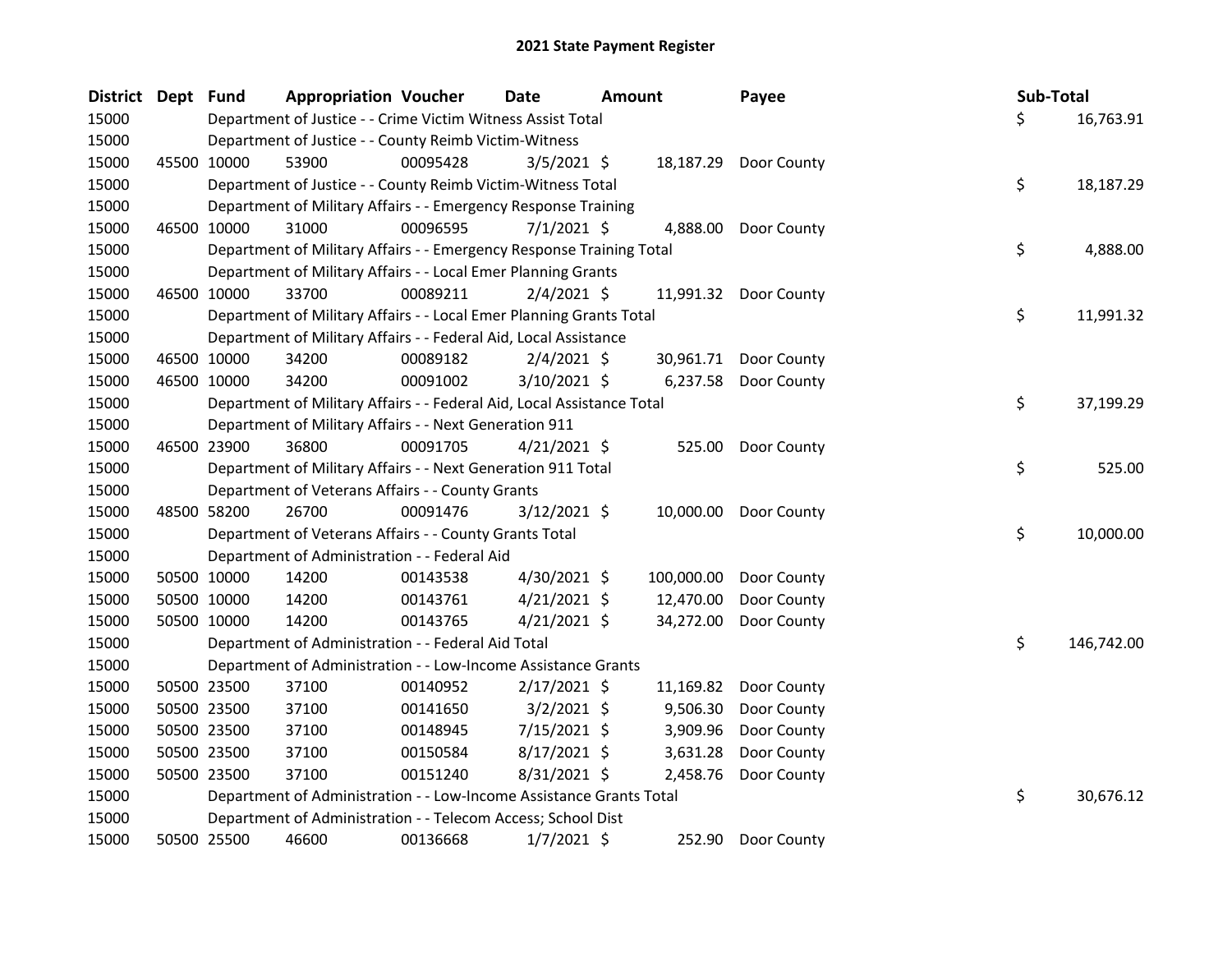| <b>District</b> | Dept Fund |             | <b>Appropriation Voucher</b>                                          |          | Date           | Amount    | Payee                                                                                                   | Sub-Total       |
|-----------------|-----------|-------------|-----------------------------------------------------------------------|----------|----------------|-----------|---------------------------------------------------------------------------------------------------------|-----------------|
| 15000           |           | 50500 25500 | 46600                                                                 | 00136670 | $1/7/2021$ \$  | 252.90    | Door County                                                                                             |                 |
| 15000           |           | 50500 25500 | 46600                                                                 | 00136673 | $1/7/2021$ \$  | 252.90    | Door County                                                                                             |                 |
| 15000           |           | 50500 25500 | 46600                                                                 | 00136676 | $1/7/2021$ \$  | 278.50    | Door County                                                                                             |                 |
| 15000           |           | 50500 25500 | 46600                                                                 | 00145279 | $6/4/2021$ \$  | 175.00    | Door County                                                                                             |                 |
| 15000           |           |             | Department of Administration - - Telecom Access; School Dist Total    |          |                |           |                                                                                                         | \$<br>1,212.20  |
| 15000           |           |             | Department of Administration - - Land Information Program; Loca       |          |                |           |                                                                                                         |                 |
| 15000           |           | 50500 26900 | 17300                                                                 | 00138439 | $1/29/2021$ \$ | 1,000.00  | Door County                                                                                             |                 |
| 15000           |           | 50500 26900 | 17300                                                                 | 00139541 | $4/6/2021$ \$  | 25,376.00 | Door County                                                                                             |                 |
| 15000           |           | 50500 26900 | 17300                                                                 | 00144722 | $4/27/2021$ \$ | 25,000.00 | Door County                                                                                             |                 |
| 15000           |           | 50500 26900 | 17300                                                                 | 00151361 | $9/9/2021$ \$  | 20,000.00 | Door County                                                                                             |                 |
| 15000           |           | 50500 26900 | 17300                                                                 | 00151892 | $9/15/2021$ \$ |           | 25,000.00 Door County                                                                                   |                 |
| 15000           |           |             | Department of Administration - - Land Information Program; Loca Total |          |                |           |                                                                                                         | \$<br>96,376.00 |
| 15000           |           |             |                                                                       |          |                |           | Public Defender Board - - Transcript, Discovery and Records Provided to the Public Defender Board       |                 |
| 15000           |           | 55000 10000 | 10600                                                                 | 00278877 | $2/22/2021$ \$ | 448.80    | Door County                                                                                             |                 |
| 15000           |           | 55000 10000 | 10600                                                                 | 00282072 | $3/22/2021$ \$ | 441.00    | Door County                                                                                             |                 |
| 15000           |           | 55000 10000 | 10600                                                                 | 00287638 | 4/30/2021 \$   | 286.00    | Door County                                                                                             |                 |
| 15000           |           | 55000 10000 | 10600                                                                 | 00292274 | $5/28/2021$ \$ | 456.00    | Door County                                                                                             |                 |
| 15000           |           | 55000 10000 | 10600                                                                 | 00298110 | $6/30/2021$ \$ | 1,136.00  | Door County                                                                                             |                 |
| 15000           |           | 55000 10000 | 10600                                                                 | 00299477 | $7/1/2021$ \$  | 681.80    | Door County                                                                                             |                 |
| 15000           |           | 55000 10000 | 10600                                                                 | 00300826 | 7/30/2021 \$   | 1,165.40  | Door County                                                                                             |                 |
| 15000           |           | 55000 10000 | 10600                                                                 | 00304541 | $9/2/2021$ \$  | 564.00    | Door County                                                                                             |                 |
| 15000           |           | 55000 10000 | 10600                                                                 | 00306396 | $10/1/2021$ \$ | 323.40    | Door County                                                                                             |                 |
| 15000           |           | 55000 10000 | 10600                                                                 | 00309641 | 10/29/2021 \$  | 563.20    | Door County                                                                                             |                 |
| 15000           |           | 55000 10000 | 10600                                                                 | 00312586 | $12/2/2021$ \$ | 1,159.60  | Door County                                                                                             |                 |
| 15000           |           | 55000 10000 | 10600                                                                 | 00316639 | 12/30/2021 \$  | 963.00    | Door County                                                                                             |                 |
| 15000           |           |             |                                                                       |          |                |           | Public Defender Board - - Transcript, Discovery and Records Provided to the Public Defender Board Total | \$<br>8,188.20  |
| 15000           |           |             | Department of Revenue - - GPR Earned                                  |          |                |           |                                                                                                         |                 |
| 15000           |           | 56600 10000 | 100GE                                                                 | 00190380 | $1/28/2021$ \$ |           | 3.00 Door County                                                                                        |                 |
| 15000           |           |             | Department of Revenue - - GPR Earned Total                            |          |                |           |                                                                                                         | \$<br>3.00      |
| 15000           |           |             | Department of Revenue - - Warrants and Satisfactions                  |          |                |           |                                                                                                         |                 |
| 15000           |           | 56600 10000 | 10100                                                                 | 00187644 | $1/4/2021$ \$  | 210.50    | Door County                                                                                             |                 |
| 15000           |           | 56600 10000 | 10100                                                                 | 00191398 | 2/26/2021 \$   | 595.00    | Door County                                                                                             |                 |
| 15000           |           | 56600 10000 | 10100                                                                 | 00211306 | 8/20/2021 \$   | 430.00    | Door County                                                                                             |                 |
| 15000           |           |             | Department of Revenue - - Warrants and Satisfactions Total            |          |                |           |                                                                                                         | \$<br>1,235.50  |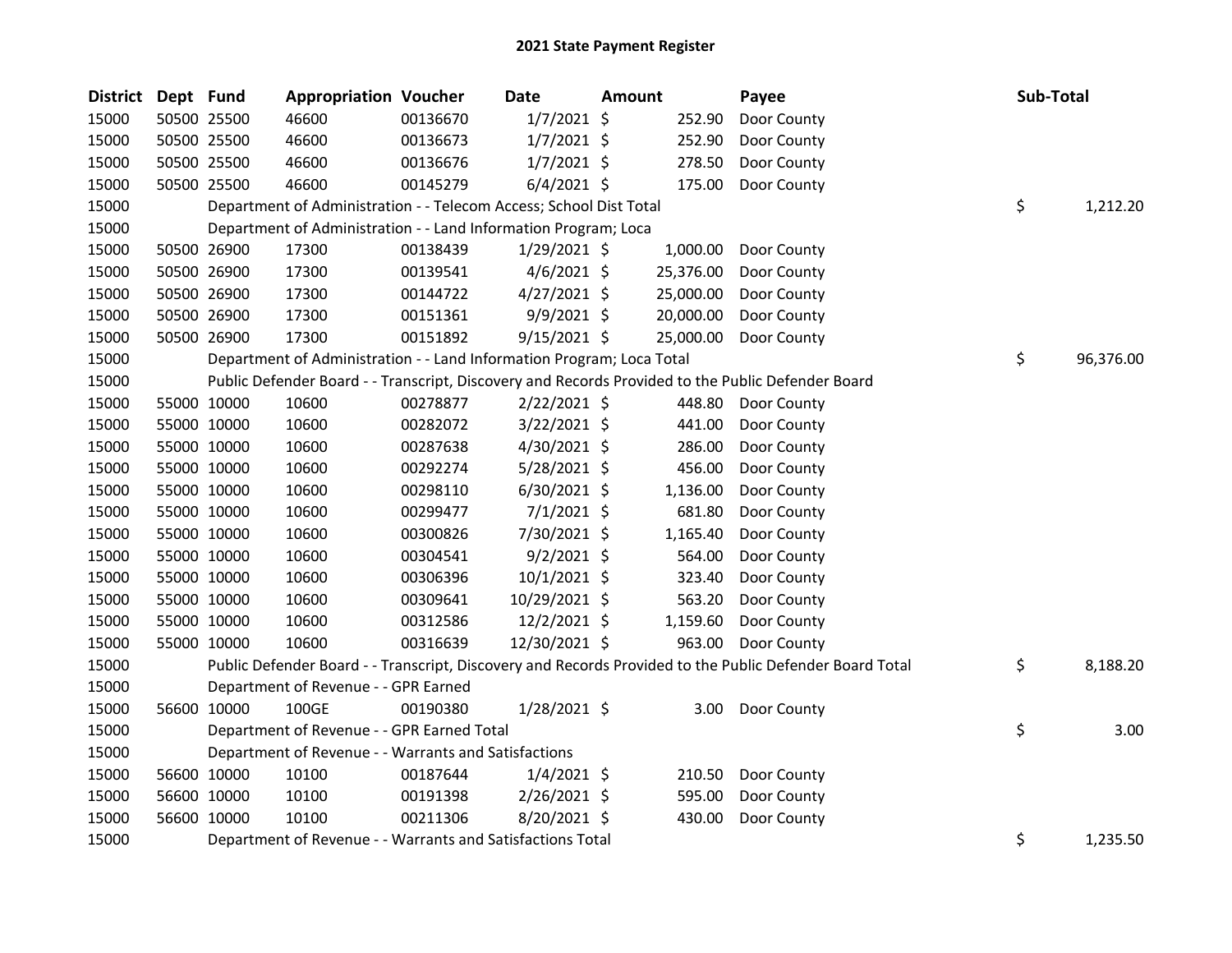| District Dept Fund |             |       | <b>Appropriation Voucher</b>                            | <b>Date</b>    | <b>Amount</b> | Payee       | Sub-Total |  |
|--------------------|-------------|-------|---------------------------------------------------------|----------------|---------------|-------------|-----------|--|
| 15000              |             |       | Department of Revenue - - Misc Revenue Holding Clearing |                |               |             |           |  |
| 15000              | 56600 10000 | 99500 | 00188795                                                | $1/8/2021$ \$  | 1,096.91      | Door County |           |  |
| 15000              | 56600 10000 | 99500 | 00188796                                                | $1/8/2021$ \$  | 6,503.52      | Door County |           |  |
| 15000              | 56600 10000 | 99500 | 00189159                                                | $1/11/2021$ \$ | 512.60        | Door County |           |  |
| 15000              | 56600 10000 | 99500 | 00189666                                                | $1/19/2021$ \$ | 33.78         | Door County |           |  |
| 15000              | 56600 10000 | 99500 | 00190863                                                | 2/5/2021 \$    | 1,040.86      | Door County |           |  |
| 15000              | 56600 10000 | 99500 | 00190864                                                | $2/5/2021$ \$  | 5,587.53      | Door County |           |  |
| 15000              | 56600 10000 | 99500 | 00192530                                                | $3/1/2021$ \$  | 8,338.65      | Door County |           |  |
| 15000              | 56600 10000 | 99500 | 00192531                                                | $3/1/2021$ \$  | 134.56        | Door County |           |  |
| 15000              | 56600 10000 | 99500 | 00192532                                                | $3/1/2021$ \$  | 1,590.45      | Door County |           |  |
| 15000              | 56600 10000 | 99500 | 00193453                                                | $3/5/2021$ \$  | 2,359.54      | Door County |           |  |
| 15000              | 56600 10000 | 99500 | 00193454                                                | $3/5/2021$ \$  | 30,645.16     | Door County |           |  |
| 15000              | 56600 10000 | 99500 | 00194018                                                | 3/8/2021 \$    | 1,596.80      | Door County |           |  |
| 15000              | 56600 10000 | 99500 | 00194869                                                | $3/15/2021$ \$ | 2,254.99      | Door County |           |  |
| 15000              | 56600 10000 | 99500 | 00194870                                                | 3/15/2021 \$   | 326.93        | Door County |           |  |
| 15000              | 56600 10000 | 99500 | 00194871                                                | 3/15/2021 \$   | 975.95        | Door County |           |  |
| 15000              | 56600 10000 | 99500 | 00195715                                                | 3/22/2021 \$   | 1,277.39      | Door County |           |  |
| 15000              | 56600 10000 | 99500 | 00195716                                                | $3/22/2021$ \$ | 218.64        | Door County |           |  |
| 15000              | 56600 10000 | 99500 | 00196403                                                | 3/29/2021 \$   | 1,162.97      | Door County |           |  |
| 15000              | 56600 10000 | 99500 | 00196404                                                | $3/29/2021$ \$ | 37.99         | Door County |           |  |
| 15000              | 56600 10000 | 99500 | 00197145                                                | $4/5/2021$ \$  | 1,122.00      | Door County |           |  |
| 15000              | 56600 10000 | 99500 | 00197146                                                | $4/5/2021$ \$  | 585.00        | Door County |           |  |
| 15000              | 56600 10000 | 99500 | 00197147                                                | 4/5/2021 \$    | 223.36        | Door County |           |  |
| 15000              | 56600 10000 | 99500 | 00197722                                                | $4/7/2021$ \$  | 2,861.84      | Door County |           |  |
| 15000              | 56600 10000 | 99500 | 00197723                                                | $4/7/2021$ \$  | 21,587.89     | Door County |           |  |
| 15000              | 56600 10000 | 99500 | 00198364                                                | $4/12/2021$ \$ | 199.14        | Door County |           |  |
| 15000              | 56600 10000 | 99500 | 00198365                                                | $4/12/2021$ \$ | 962.82        | Door County |           |  |
| 15000              | 56600 10000 | 99500 | 00199103                                                | 4/20/2021 \$   | 457.96        | Door County |           |  |
| 15000              | 56600 10000 | 99500 | 00199104                                                | 4/20/2021 \$   | 801.70        | Door County |           |  |
| 15000              | 56600 10000 | 99500 | 00199734                                                | $4/26/2021$ \$ | 1,620.60      | Door County |           |  |
| 15000              | 56600 10000 | 99500 | 00199735                                                | $4/26/2021$ \$ | 324.00        | Door County |           |  |
| 15000              | 56600 10000 | 99500 | 00200361                                                | $5/3/2021$ \$  | 1,299.20      | Door County |           |  |
| 15000              | 56600 10000 | 99500 | 00200362                                                | $5/3/2021$ \$  | 177.16        | Door County |           |  |
| 15000              | 56600 10000 | 99500 | 00201097                                                | $5/7/2021$ \$  | 3,756.57      | Door County |           |  |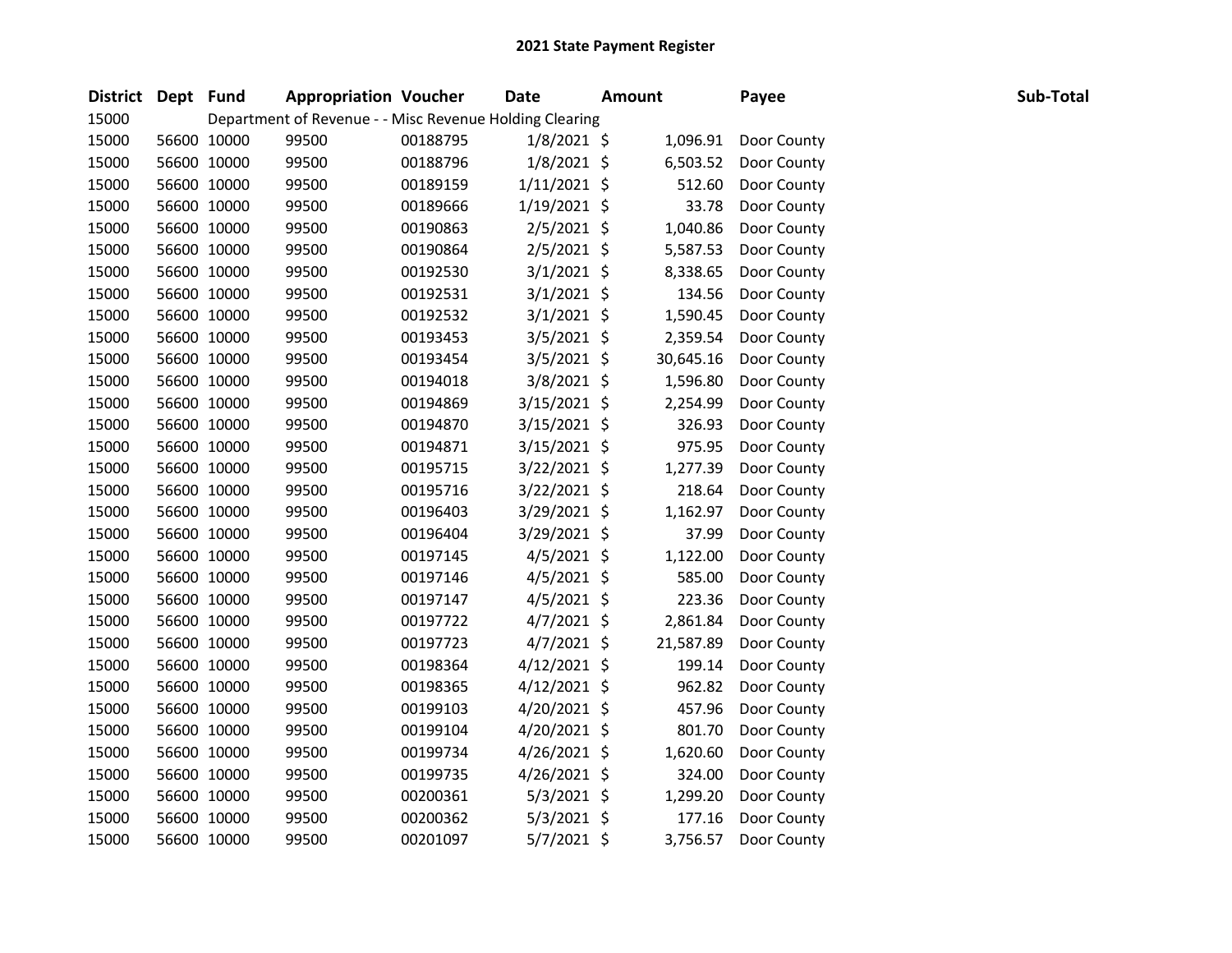| <b>District</b> | Dept Fund |             | <b>Appropriation Voucher</b>                                  |          | <b>Date</b>    | <b>Amount</b> |           | Payee       | Sub-Total |            |
|-----------------|-----------|-------------|---------------------------------------------------------------|----------|----------------|---------------|-----------|-------------|-----------|------------|
| 15000           |           | 56600 10000 | 99500                                                         | 00201098 | $5/7/2021$ \$  |               | 14,154.79 | Door County |           |            |
| 15000           |           | 56600 10000 | 99500                                                         | 00201557 | 5/10/2021 \$   |               | 1,464.51  | Door County |           |            |
| 15000           |           | 56600 10000 | 99500                                                         | 00202186 | $5/17/2021$ \$ |               | 278.29    | Door County |           |            |
| 15000           |           | 56600 10000 | 99500                                                         | 00202883 | $5/24/2021$ \$ |               | 701.72    | Door County |           |            |
| 15000           |           | 56600 10000 | 99500                                                         | 00202884 | $5/24/2021$ \$ |               | 80.24     | Door County |           |            |
| 15000           |           | 56600 10000 | 99500                                                         | 00203612 | $6/1/2021$ \$  |               | 846.17    | Door County |           |            |
| 15000           |           | 56600 10000 | 99500                                                         | 00203613 | $6/1/2021$ \$  |               | 707.00    | Door County |           |            |
| 15000           |           | 56600 10000 | 99500                                                         | 00204324 | $6/7/2021$ \$  |               | 789.67    | Door County |           |            |
| 15000           |           | 56600 10000 | 99500                                                         | 00204325 | $6/7/2021$ \$  |               | 94.85     | Door County |           |            |
| 15000           |           | 56600 10000 | 99500                                                         | 00204326 | $6/7/2021$ \$  |               | 20,931.18 | Door County |           |            |
| 15000           |           | 56600 10000 | 99500                                                         | 00208040 | $6/28/2021$ \$ |               | 1,006.00  | Door County |           |            |
| 15000           |           | 56600 10000 | 99500                                                         | 00208485 | 7/6/2021 \$    |               | 643.13    | Door County |           |            |
| 15000           |           | 56600 10000 | 99500                                                         | 00208906 | 7/8/2021 \$    |               | 1,879.59  | Door County |           |            |
| 15000           |           | 56600 10000 | 99500                                                         | 00208907 | 7/8/2021 \$    |               | 58.46     | Door County |           |            |
| 15000           |           | 56600 10000 | 99500                                                         | 00208908 | 7/8/2021 \$    |               | 27,108.40 | Door County |           |            |
| 15000           |           | 56600 10000 | 99500                                                         | 00211664 | 8/6/2021 \$    |               | 909.20    | Door County |           |            |
| 15000           |           | 56600 10000 | 99500                                                         | 00211665 | 8/6/2021 \$    |               | 18,236.64 | Door County |           |            |
| 15000           |           | 56600 10000 | 99500                                                         | 00212094 | 8/9/2021 \$    |               | 1,430.18  | Door County |           |            |
| 15000           |           | 56600 10000 | 99500                                                         | 00213533 | 8/30/2021 \$   |               | 499.07    | Door County |           |            |
| 15000           |           | 56600 10000 | 99500                                                         | 00213989 | $9/7/2021$ \$  |               | 24.92     | Door County |           |            |
| 15000           |           | 56600 10000 | 99500                                                         | 00214270 | $9/8/2021$ \$  |               | 1,478.99  | Door County |           |            |
| 15000           |           | 56600 10000 | 99500                                                         | 00214271 | 9/8/2021 \$    |               | 11,154.03 | Door County |           |            |
| 15000           |           | 56600 10000 | 99500                                                         | 00216521 | 10/7/2021 \$   |               | 1,120.91  | Door County |           |            |
| 15000           |           | 56600 10000 | 99500                                                         | 00216522 | 10/7/2021 \$   |               | 14,210.12 | Door County |           |            |
| 15000           |           | 56600 10000 | 99500                                                         | 00217036 | 10/12/2021 \$  |               | 419.01    | Door County |           |            |
| 15000           |           | 56600 10000 | 99500                                                         | 00218079 | 10/25/2021 \$  |               | 956.17    | Door County |           |            |
| 15000           |           | 56600 10000 | 99500                                                         | 00218600 | $11/1/2021$ \$ |               | 344.00    | Door County |           |            |
| 15000           |           | 56600 10000 | 99500                                                         | 00219117 | $11/5/2021$ \$ |               | 1,036.22  | Door County |           |            |
| 15000           |           | 56600 10000 | 99500                                                         | 00219118 | $11/5/2021$ \$ |               | 14,027.88 | Door County |           |            |
| 15000           |           | 56600 10000 | 99500                                                         | 00221259 | 12/7/2021 \$   |               | 1,832.71  | Door County |           |            |
| 15000           |           | 56600 10000 | 99500                                                         | 00221260 | 12/7/2021 \$   |               | 10,667.37 | Door County |           |            |
| 15000           |           |             | Department of Revenue - - Misc Revenue Holding Clearing Total |          |                |               |           |             | \$        | 250,765.88 |
| 15000           |           |             | Circuit Courts - - Circuit Court Costs                        |          |                |               |           |             |           |            |
| 15000           |           | 62500 10000 | 10500                                                         | 00002091 | 1/29/2021 \$   |               | 66,899.00 | Door County |           |            |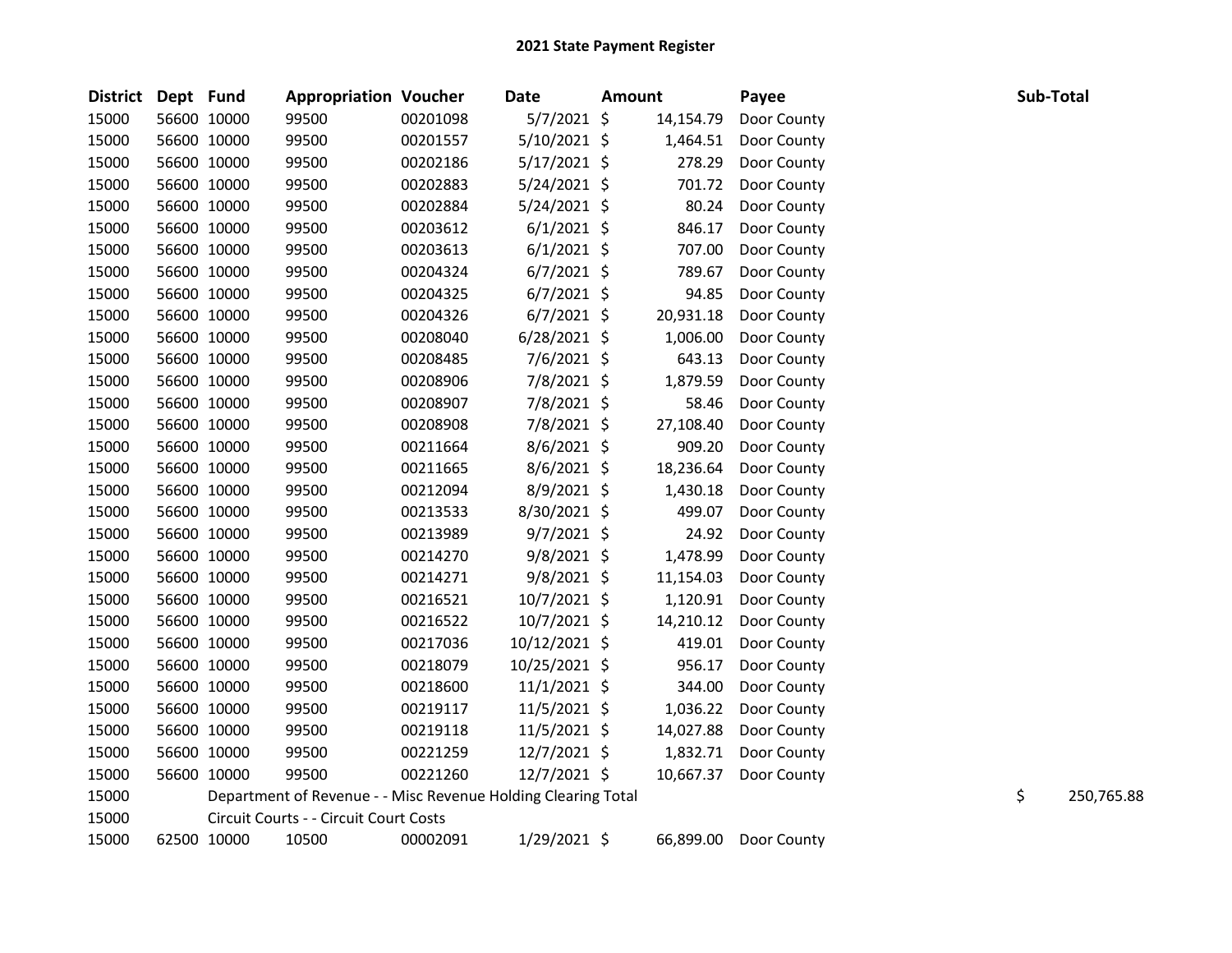| <b>District</b> | Dept Fund |             | <b>Appropriation Voucher</b>                                          |          | Date           | <b>Amount</b>            | Payee                  |    | Sub-Total    |
|-----------------|-----------|-------------|-----------------------------------------------------------------------|----------|----------------|--------------------------|------------------------|----|--------------|
| 15000           |           | 62500 10000 | 10500                                                                 | 00002224 | 7/26/2021 \$   | 110,996.00               | Door County            |    |              |
| 15000           |           |             | Circuit Courts - - Circuit Court Costs Total                          |          |                |                          |                        | \$ | 177,895.00   |
| 15000           |           |             | Shared Revenue and Tax Relief - - County And Municipal Aid            |          |                |                          |                        |    |              |
| 15000           |           | 83500 10000 | 10500                                                                 | 00081158 | 7/26/2021 \$   | 4,991.00                 | Door County            |    |              |
| 15000           |           | 83500 10000 | 10500                                                                 | 00088257 | 11/15/2021 \$  | 6,565.37                 | Door County            |    |              |
| 15000           |           |             | Shared Revenue and Tax Relief - - County And Municipal Aid Total      |          |                |                          |                        | \$ | 11,556.37    |
| 15000           |           |             | Shared Revenue and Tax Relief - - Exempt Computer Aid                 |          |                |                          |                        |    |              |
| 15000           |           | 83500 10000 | 10900                                                                 | 00083329 | 7/26/2021 \$   |                          | 15,667.82 Door County  |    |              |
| 15000           |           |             | Shared Revenue and Tax Relief - - Exempt Computer Aid Total           |          |                |                          |                        | \$ | 15,667.82    |
| 15000           |           |             | Shared Revenue and Tax Relief - - Utility Aid                         |          |                |                          |                        |    |              |
| 15000           |           | 83500 10000 | 11000                                                                 | 00081158 | 7/26/2021 \$   |                          | 16,036.16 Door County  |    |              |
| 15000           |           | 83500 10000 | 11000                                                                 | 00088257 | 11/15/2021 \$  |                          | 100,732.76 Door County |    |              |
| 15000           |           |             | Shared Revenue and Tax Relief - - Utility Aid Total                   |          |                |                          |                        | \$ | 116,768.92   |
| 15000           |           |             | Shared Revenue and Tax Relief - - Personal Property Aid               |          |                |                          |                        |    |              |
| 15000           |           | 83500 10000 | 11100                                                                 | 00076515 | $5/3/2021$ \$  |                          | 69,457.40 Door County  |    |              |
| 15000           |           |             | Shared Revenue and Tax Relief - - Personal Property Aid Total         |          |                |                          |                        | \$ | 69,457.40    |
| 15000           |           |             | Shared Revenue and Tax Relief - - School Lvy Tx/First Dollar Cr       |          |                |                          |                        |    |              |
| 15000           |           | 83500 10000 | 30200                                                                 | 00082651 | 7/26/2021 \$   | 7,320,408.13 Door County |                        |    |              |
| 15000           |           | 83500 10000 | 30200                                                                 | 00086047 | 7/26/2021 \$   | 1,197,869.10             | Door County            |    |              |
| 15000           |           |             | Shared Revenue and Tax Relief - - School Lvy Tx/First Dollar Cr Total |          |                |                          |                        | \$ | 8,518,277.23 |
| 15000           |           |             | Shared Revenue and Tax Relief - - County Sales Tax Reptd/Distd        |          |                |                          |                        |    |              |
| 15000           |           | 83500 10000 | 43100                                                                 | 00073873 | $1/29/2021$ \$ | 335,454.95               | Door County            |    |              |
| 15000           |           | 83500 10000 | 43100                                                                 | 00073961 | 2/26/2021 \$   | 341,314.72               | Door County            |    |              |
| 15000           |           | 83500 10000 | 43100                                                                 | 00074674 | $3/31/2021$ \$ | 255,224.99               | Door County            |    |              |
| 15000           |           | 83500 10000 | 43100                                                                 | 00079117 | $4/30/2021$ \$ | 331,565.61               | Door County            |    |              |
| 15000           |           | 83500 10000 | 43100                                                                 | 00079921 | 5/28/2021 \$   | 351,618.21               | Door County            |    |              |
| 15000           |           | 83500 10000 | 43100                                                                 | 00080652 | $6/30/2021$ \$ | 449,426.43               | Door County            |    |              |
| 15000           |           | 83500 10000 | 43100                                                                 | 00086194 | 7/30/2021 \$   | 597,299.66               | Door County            |    |              |
| 15000           |           | 83500 10000 | 43100                                                                 | 00086757 | 8/31/2021 \$   | 602,054.66               | Door County            |    |              |
| 15000           |           | 83500 10000 | 43100                                                                 | 00087059 | 9/30/2021 \$   | 743,151.27               | Door County            |    |              |
| 15000           |           | 83500 10000 | 43100                                                                 | 00087748 | 10/29/2021 \$  | 600,343.37               | Door County            |    |              |
| 15000           |           | 83500 10000 | 43100                                                                 | 00089758 | 11/30/2021 \$  | 551,975.08               | Door County            |    |              |
| 15000           |           | 83500 10000 | 43100                                                                 | 00089842 | 12/30/2021 \$  | 474,545.49               | Door County            |    |              |
| 15000           |           |             | Shared Revenue and Tax Relief - - County Sales Tax Reptd/Distd Total  |          |                |                          |                        | \$ | 5,633,974.44 |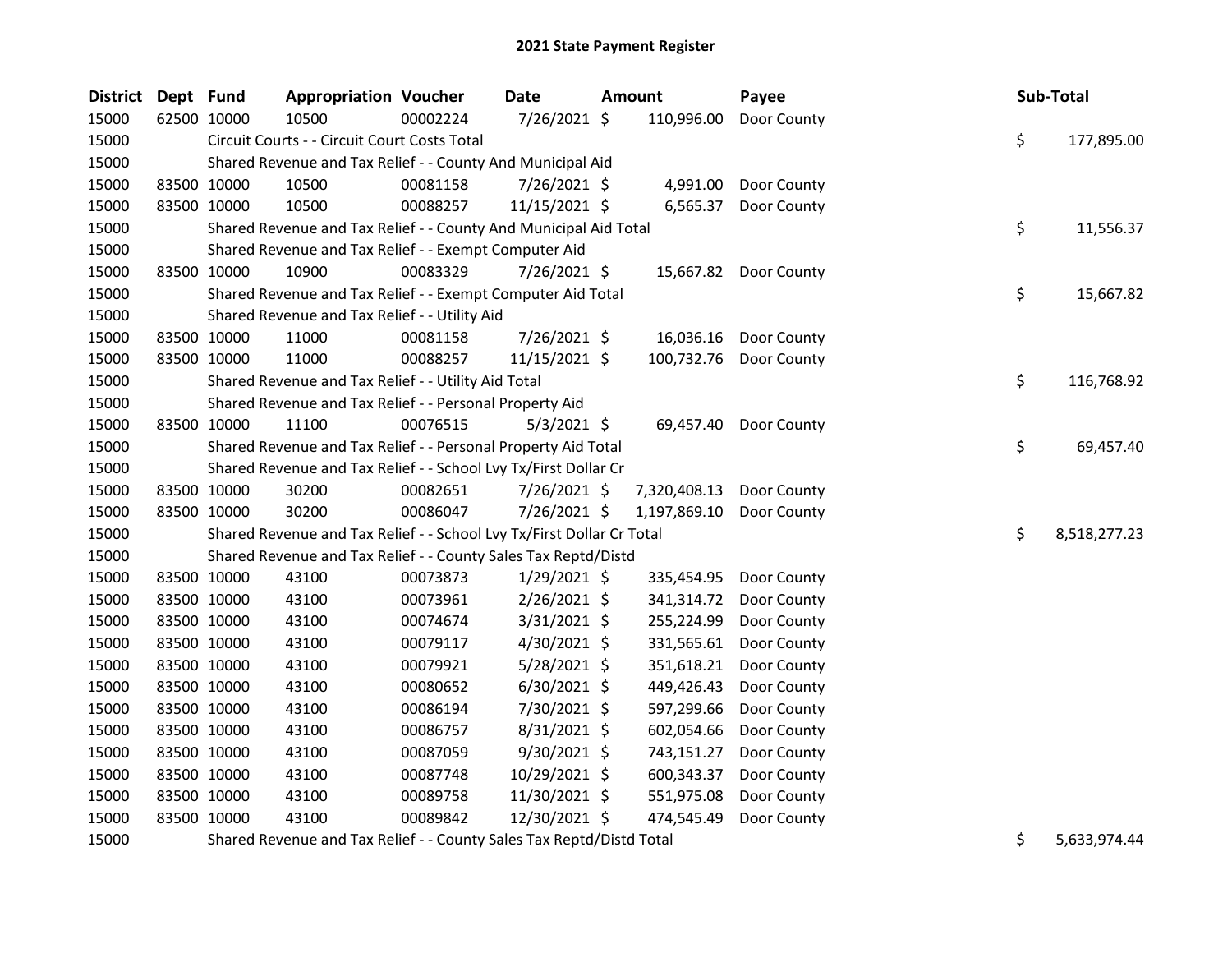| District Dept |             | Fund | <b>Appropriation Voucher</b>                                    |          | Date | Amount                    | Payee       | Sub-Total     |
|---------------|-------------|------|-----------------------------------------------------------------|----------|------|---------------------------|-------------|---------------|
| 15000         |             |      | Shared Revenue and Tax Relief - - Lottery & Gaming Credit       |          |      |                           |             |               |
| 15000         | 83500 52100 |      | 36300                                                           | 00074530 |      | 3/22/2021 \$ 1,262,203.27 | Door County |               |
| 15000         |             |      | Shared Revenue and Tax Relief - - Lottery & Gaming Credit Total |          |      |                           |             | 1,262,203.27  |
| 15000 Total   |             |      |                                                                 |          |      |                           |             | 24,578,072.22 |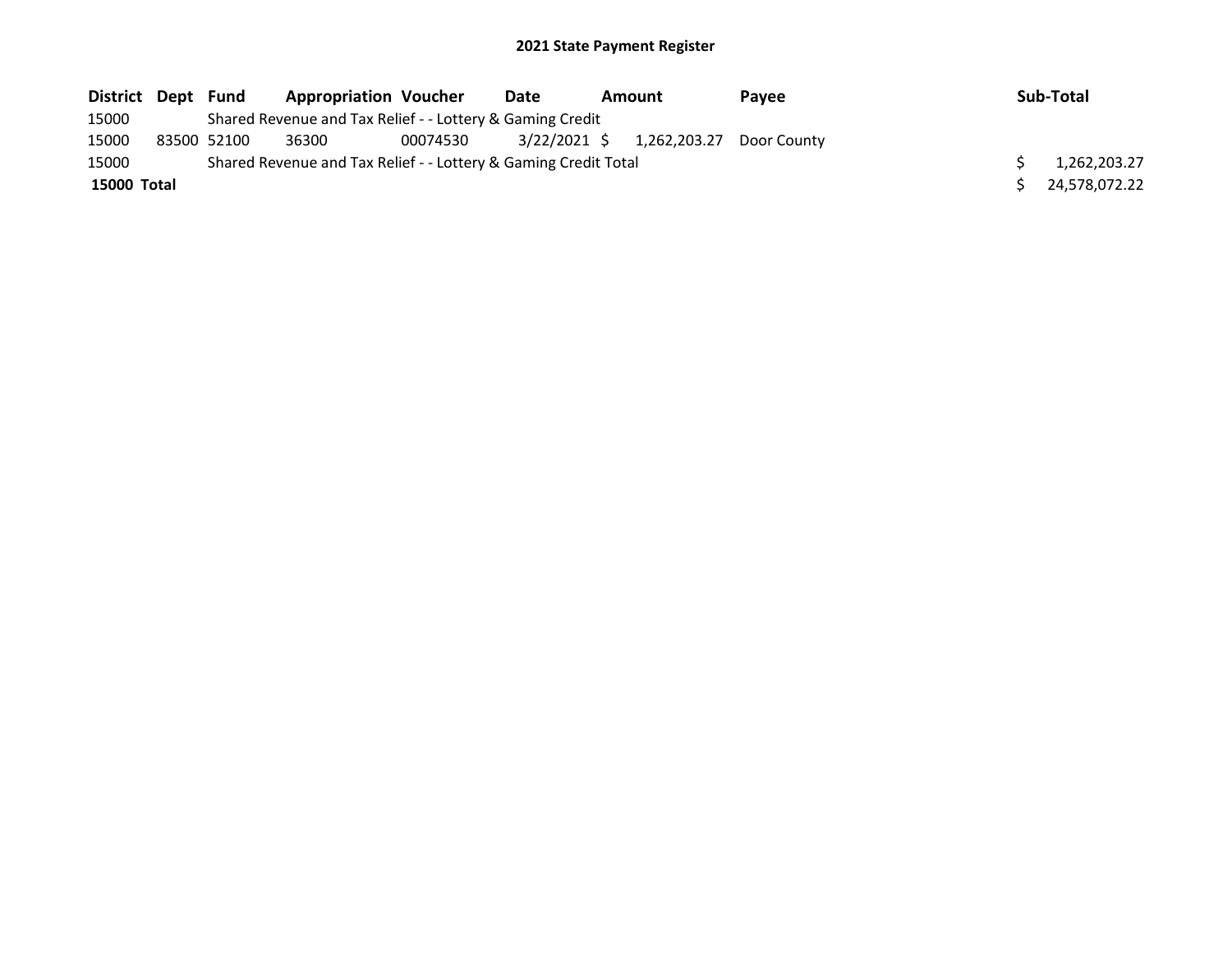| <b>District</b> | Dept Fund |             | <b>Appropriation Voucher</b>                                       |          | <b>Date</b>    | <b>Amount</b> |           | Payee                            | Sub-Total        |
|-----------------|-----------|-------------|--------------------------------------------------------------------|----------|----------------|---------------|-----------|----------------------------------|------------------|
| 15002           |           |             | Dept of Safety & Prof Services - - Fire Dues Distribution          |          |                |               |           |                                  |                  |
| 15002           |           | 16500 10000 | 22500                                                              | 00040644 | 7/16/2021 \$   |               |           | 16,271.98 Town Of Baileys Harbor |                  |
| 15002           |           |             | Dept of Safety & Prof Services - - Fire Dues Distribution Total    |          |                |               |           |                                  | \$<br>16,271.98  |
| 15002           |           |             | Dept of Natural Resources - - Aids In Lieu Of Taxes - Gener        |          |                |               |           |                                  |                  |
| 15002           |           | 37000 10000 | 50300                                                              | 00458116 | $1/21/2021$ \$ |               | 64,138.44 | Town Of Baileys Harbor           |                  |
| 15002           |           | 37000 10000 | 50300                                                              | 00458117 | $1/21/2021$ \$ |               | 12,108.36 | Town Of Baileys Harbor           |                  |
| 15002           |           | 37000 10000 | 50300                                                              | 00475737 | $4/21/2021$ \$ |               | 859.73    | Town Of Baileys Harbor           |                  |
| 15002           |           | 37000 10000 | 50300                                                              | 00475739 | $4/21/2021$ \$ |               | 305.13    | Town Of Baileys Harbor           |                  |
| 15002           |           |             | Dept of Natural Resources - - Aids In Lieu Of Taxes - Gener Total  |          |                |               |           |                                  | \$<br>77,411.66  |
| 15002           |           |             | Dept of Natural Resources - - Seg Earned                           |          |                |               |           |                                  |                  |
| 15002           |           | 37000 21200 | 100SE                                                              | 00456003 | $1/12/2021$ \$ |               | 579.28    | Town Of Baileys Harbor           |                  |
| 15002           |           | 37000 21200 | 100SE                                                              | 00497481 | 7/15/2021 \$   |               |           | 3,160.07 Town Of Baileys Harbor  |                  |
| 15002           |           |             | Dept of Natural Resources - - Seg Earned Total                     |          |                |               |           |                                  | \$<br>3,739.35   |
| 15002           |           |             | Dept of Natural Resources - - Resaids - Cnty Forst, Cl & Mfl       |          |                |               |           |                                  |                  |
| 15002           |           | 37000 21200 | 57100                                                              | 00487617 | $6/14/2021$ \$ |               |           | 172.75 Town Of Baileys Harbor    |                  |
| 15002           |           |             | Dept of Natural Resources - - Resaids - Cnty Forst, CI & Mfl Total |          |                |               |           |                                  | \$<br>172.75     |
| 15002           |           |             | Dept of Natural Resources - - Aids In Lieu Of Taxes - Sum S        |          |                |               |           |                                  |                  |
| 15002           |           | 37000 21200 | 57900                                                              | 00475738 | $4/21/2021$ \$ |               |           | 1,118.90 Town Of Baileys Harbor  |                  |
| 15002           |           |             | Dept of Natural Resources - - Aids In Lieu Of Taxes - Sum S Total  |          |                |               |           |                                  | \$<br>1,118.90   |
| 15002           |           |             | WI Dept of Transportation - - Trns Aids To Mnc.-Sf                 |          |                |               |           |                                  |                  |
| 15002           |           | 39500 21100 | 19100                                                              | 00632085 | $1/4/2021$ \$  |               |           | 26,470.53 Town Of Baileys Harbor |                  |
| 15002           |           | 39500 21100 | 19100                                                              | 00667692 | $4/5/2021$ \$  |               | 26,470.53 | Town Of Baileys Harbor           |                  |
| 15002           |           | 39500 21100 | 19100                                                              | 00711180 | $7/6/2021$ \$  |               | 26,470.53 | Town Of Baileys Harbor           |                  |
| 15002           |           | 39500 21100 | 19100                                                              | 00751739 | 10/4/2021 \$   |               |           | 26,470.53 Town Of Baileys Harbor |                  |
| 15002           |           |             | WI Dept of Transportation - - Trns Aids To Mnc.-Sf Total           |          |                |               |           |                                  | \$<br>105,882.12 |
| 15002           |           |             | Department of Justice - - Officer training reimbursement           |          |                |               |           |                                  |                  |
| 15002           |           | 45500 10000 | 21400                                                              | 00104694 | 11/12/2021 \$  |               |           | 160.00 Town Of Baileys Harbor    |                  |
| 15002           |           |             | Department of Justice - - Officer training reimbursement Total     |          |                |               |           |                                  | \$<br>160.00     |
| 15002           |           |             | Department of Revenue - - Gifts And Grants                         |          |                |               |           |                                  |                  |
| 15002           |           | 56600 10000 | 12100                                                              | 00206529 | $6/25/2021$ \$ |               |           | 54,375.31 Town Of Baileys Harbor |                  |
| 15002           |           |             | Department of Revenue - - Gifts And Grants Total                   |          |                |               |           |                                  | \$<br>54,375.31  |
| 15002           |           |             | Shared Revenue and Tax Relief - - County And Municipal Aid         |          |                |               |           |                                  |                  |
| 15002           |           | 83500 10000 | 10500                                                              | 00081139 | 7/26/2021 \$   |               | 1,623.61  | Town Of Baileys Harbor           |                  |
| 15002           |           | 83500 10000 | 10500                                                              | 00088238 | 11/15/2021 \$  |               | 9,200.43  | Town Of Baileys Harbor           |                  |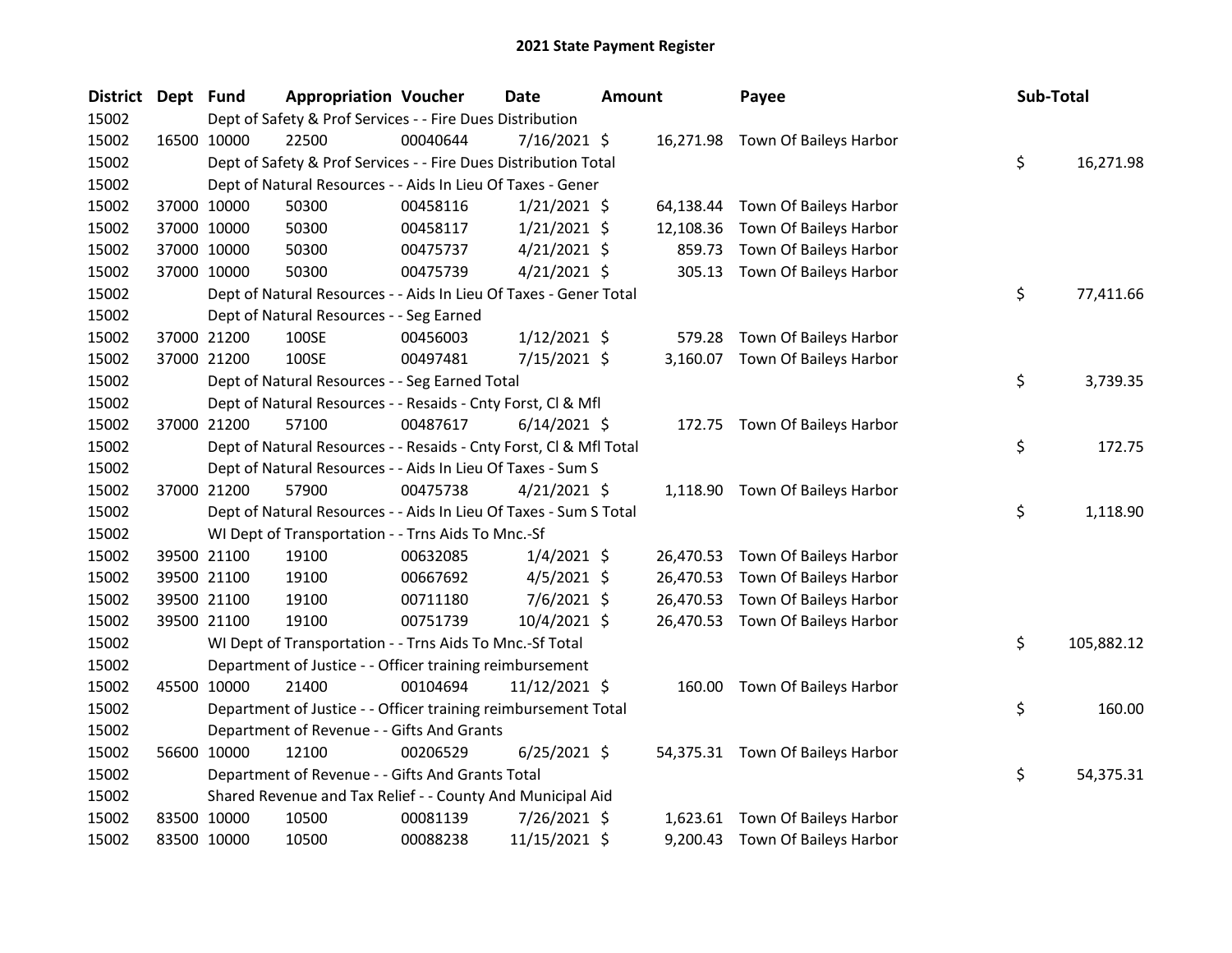| District Dept |       | <b>Fund</b> | <b>Appropriation Voucher</b>                                     |          | Date          | <b>Amount</b> |          | Payee                  | Sub-Total  |
|---------------|-------|-------------|------------------------------------------------------------------|----------|---------------|---------------|----------|------------------------|------------|
| 15002         |       |             | Shared Revenue and Tax Relief - - County And Municipal Aid Total |          |               |               |          |                        | 10,824.04  |
| 15002         |       |             | Shared Revenue and Tax Relief - - Exempt Computer Aid            |          |               |               |          |                        |            |
| 15002         | 83500 | 10000       | 10900                                                            | 00083787 | 7/26/2021 \$  |               | 252.54   | Town Of Baileys Harbor |            |
| 15002         |       |             | Shared Revenue and Tax Relief - - Exempt Computer Aid Total      |          |               |               |          |                        | 252.54     |
| 15002         |       |             | Shared Revenue and Tax Relief - - Personal Property Aid          |          |               |               |          |                        |            |
| 15002         | 83500 | 10000       | 11100                                                            | 00076963 | $5/3/2021$ \$ |               | 3.730.97 | Town Of Baileys Harbor |            |
| 15002         |       |             | Shared Revenue and Tax Relief - - Personal Property Aid Total    |          |               |               |          |                        | 3,730.97   |
| 15002 Total   |       |             |                                                                  |          |               |               |          |                        | 273,939.62 |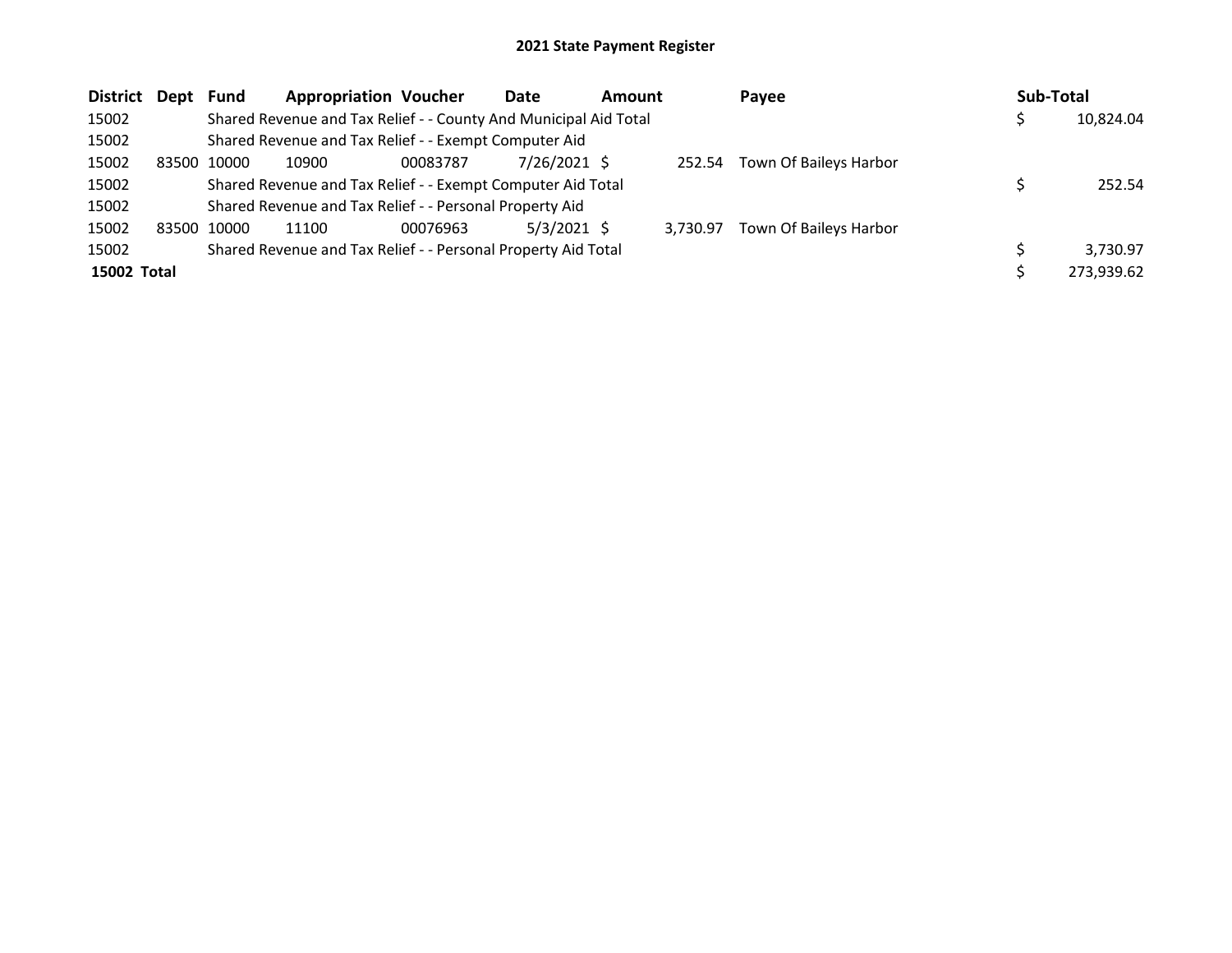| District Dept Fund |             | <b>Appropriation Voucher</b>                                         |          | Date           | <b>Amount</b> | Payee                      | Sub-Total |            |
|--------------------|-------------|----------------------------------------------------------------------|----------|----------------|---------------|----------------------------|-----------|------------|
| 15004              |             | Dept of Safety & Prof Services - - Fire Dues Distribution            |          |                |               |                            |           |            |
| 15004              | 16500 10000 | 22500                                                                | 00040645 | $7/16/2021$ \$ |               | 3,445.58 Town Of Brussels  |           |            |
| 15004              |             | Dept of Safety & Prof Services - - Fire Dues Distribution Total      |          |                |               |                            | \$        | 3,445.58   |
| 15004              |             | Dept of Natural Resources - - Seg Earned                             |          |                |               |                            |           |            |
| 15004              | 37000 21200 | 100SE                                                                | 00497482 | 7/15/2021 \$   |               | 224.66 Town Of Brussels    |           |            |
| 15004              | 37000 21200 | 100SE                                                                | 00514553 | 10/12/2021 \$  |               | 38,056.21 Town Of Brussels |           |            |
| 15004              |             | Dept of Natural Resources - - Seg Earned Total                       |          |                |               |                            | \$        | 38,280.87  |
| 15004              |             | Dept of Natural Resources - - Resaids - Cnty Forst, Cl & Mfl         |          |                |               |                            |           |            |
| 15004              | 37000 21200 | 57100                                                                | 00487618 | $6/14/2021$ \$ |               | 488.42 Town Of Brussels    |           |            |
| 15004              |             | Dept of Natural Resources - - Resaids - Cnty Forst, CI & Mfl Total   |          |                |               |                            | \$        | 488.42     |
| 15004              |             | WI Dept of Transportation - - Trns Aids To Mnc.-Sf                   |          |                |               |                            |           |            |
| 15004              | 39500 21100 | 19100                                                                | 00632086 | $1/4/2021$ \$  |               | 32,139.35 Town Of Brussels |           |            |
| 15004              | 39500 21100 | 19100                                                                | 00667693 | $4/5/2021$ \$  |               | 32,139.35 Town Of Brussels |           |            |
| 15004              | 39500 21100 | 19100                                                                | 00711181 | 7/6/2021 \$    |               | 32,139.35 Town Of Brussels |           |            |
| 15004              | 39500 21100 | 19100                                                                | 00751740 | 10/4/2021 \$   |               | 32,139.35 Town Of Brussels |           |            |
| 15004              |             | WI Dept of Transportation - - Trns Aids To Mnc.-Sf Total             |          |                |               |                            | \$        | 128,557.40 |
| 15004              |             | WI Dept of Transportation - - Supplemental Transportation Aids       |          |                |               |                            |           |            |
| 15004              | 39500 21100 | 19600                                                                | 00633659 | $1/4/2021$ \$  |               | 22,686.60 Town Of Brussels |           |            |
| 15004              |             | WI Dept of Transportation - - Supplemental Transportation Aids Total |          |                |               |                            | \$        | 22,686.60  |
| 15004              |             | Department of Revenue - - Gifts And Grants                           |          |                |               |                            |           |            |
| 15004              | 56600 10000 | 12100                                                                | 00206530 | $6/25/2021$ \$ |               | 57,777.04 Town Of Brussels |           |            |
| 15004              |             | Department of Revenue - - Gifts And Grants Total                     |          |                |               |                            | \$        | 57,777.04  |
| 15004              |             | Shared Revenue and Tax Relief - - County And Municipal Aid           |          |                |               |                            |           |            |
| 15004              | 83500 10000 | 10500                                                                | 00081140 | 7/26/2021 \$   |               | 4,782.85 Town Of Brussels  |           |            |
| 15004              | 83500 10000 | 10500                                                                | 00088239 | 11/15/2021 \$  |               | 27,102.79 Town Of Brussels |           |            |
| 15004              |             | Shared Revenue and Tax Relief - - County And Municipal Aid Total     |          |                |               |                            | \$        | 31,885.64  |
| 15004              |             | Shared Revenue and Tax Relief - - Exempt Computer Aid                |          |                |               |                            |           |            |
| 15004              | 83500 10000 | 10900                                                                | 00083788 | 7/26/2021 \$   |               | 111.20 Town Of Brussels    |           |            |
| 15004              |             | Shared Revenue and Tax Relief - - Exempt Computer Aid Total          |          |                |               |                            | \$        | 111.20     |
| 15004              |             | Shared Revenue and Tax Relief - - Personal Property Aid              |          |                |               |                            |           |            |
| 15004              | 83500 10000 | 11100                                                                | 00076964 | $5/3/2021$ \$  |               | 1,366.15 Town Of Brussels  |           |            |
| 15004              |             | Shared Revenue and Tax Relief - - Personal Property Aid Total        |          |                |               |                            | \$        | 1,366.15   |
| 15004              |             | Shared Revenue and Tax Relief - - Payments For Municipal Svcs        |          |                |               |                            |           |            |
| 15004              | 83500 10000 | 50100                                                                | 00073580 | $2/1/2021$ \$  |               | 188.89 Town Of Brussels    |           |            |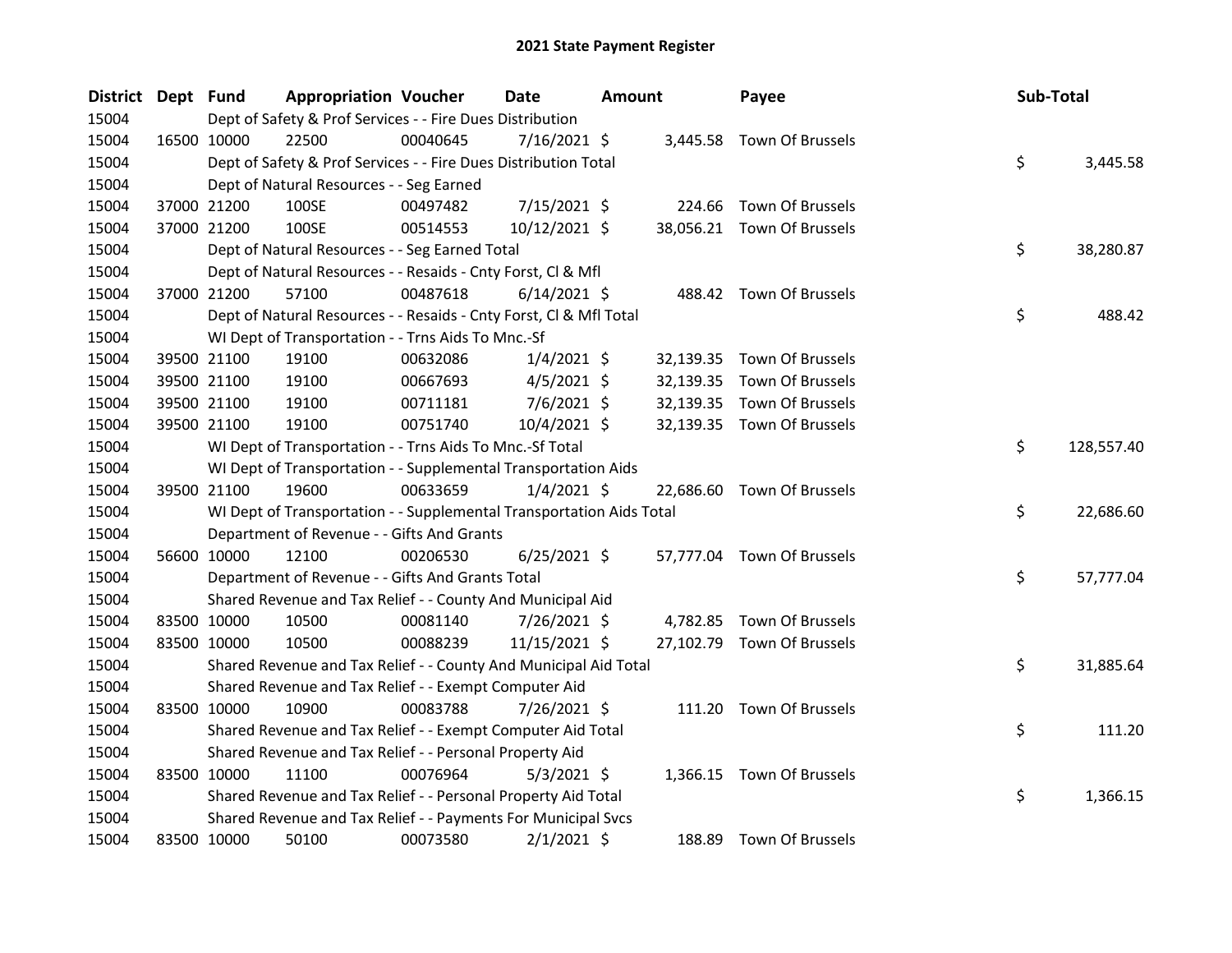| <b>District Dept Fund</b> | <b>Appropriation Voucher</b>                                        | Date | Amount | Pavee | Sub-Total |            |
|---------------------------|---------------------------------------------------------------------|------|--------|-------|-----------|------------|
| 15004                     | Shared Revenue and Tax Relief - - Payments For Municipal Svcs Total |      |        |       |           | 188.89     |
| 15004 Total               |                                                                     |      |        |       |           | 284.787.79 |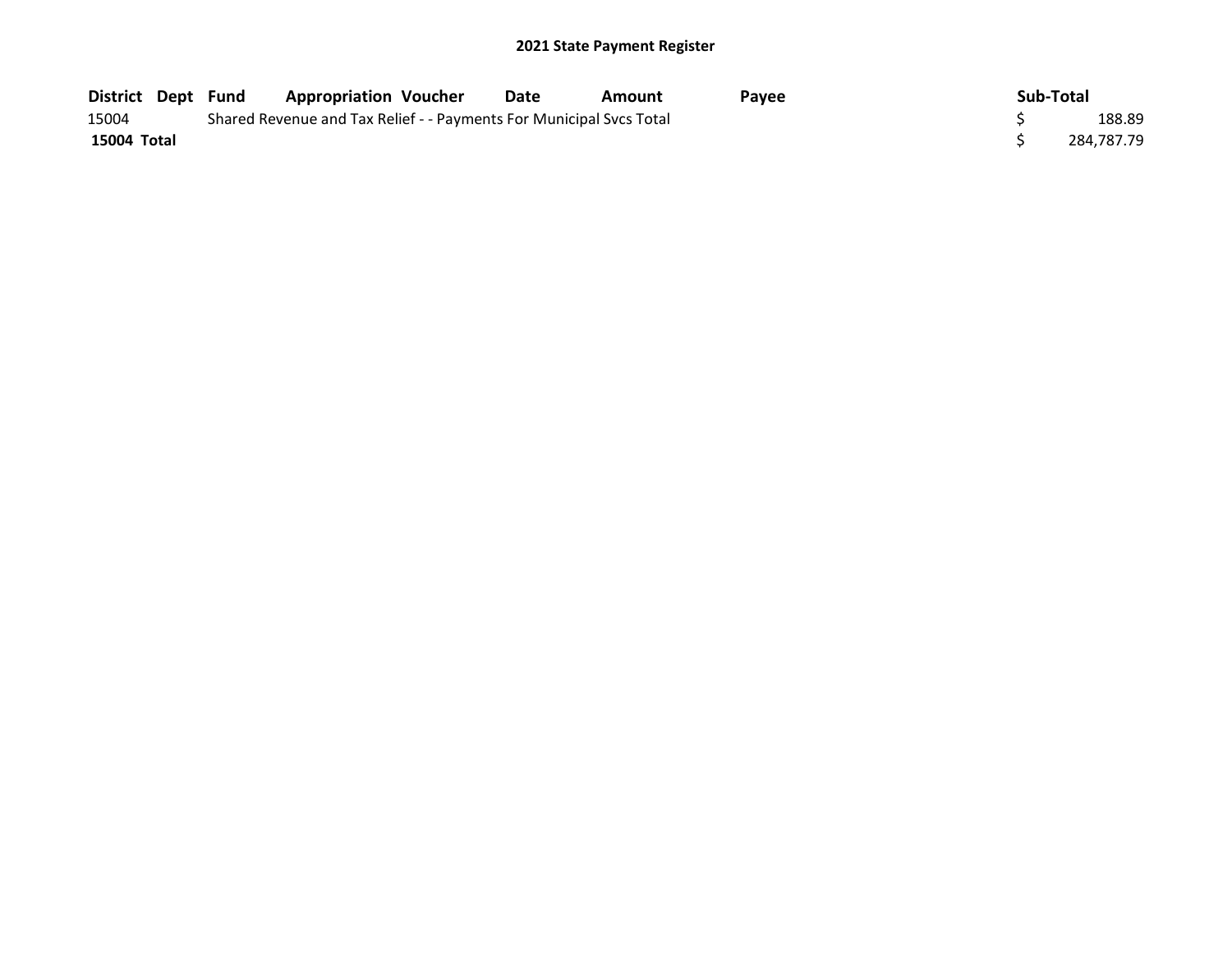| <b>District</b> | Dept | Fund        | <b>Appropriation Voucher</b>                                       |          | Date           | <b>Amount</b> |           | Payee                        | Sub-Total |            |
|-----------------|------|-------------|--------------------------------------------------------------------|----------|----------------|---------------|-----------|------------------------------|-----------|------------|
| 15006           |      |             | Dept of Safety & Prof Services - - Fire Dues Distribution          |          |                |               |           |                              |           |            |
| 15006           |      | 16500 10000 | 22500                                                              | 00040646 | $7/16/2021$ \$ |               | 1,964.05  | Town Of Clay Banks           |           |            |
| 15006           |      |             | Dept of Safety & Prof Services - - Fire Dues Distribution Total    |          |                |               |           |                              | \$        | 1,964.05   |
| 15006           |      |             | Dept of Natural Resources - - Resaids - Cnty Forst, Cl & Mfl       |          |                |               |           |                              |           |            |
| 15006           |      | 37000 21200 | 57100                                                              | 00487619 | $6/14/2021$ \$ |               |           | 97.80 Town Of Clay Banks     |           |            |
| 15006           |      |             | Dept of Natural Resources - - Resaids - Cnty Forst, Cl & Mfl Total |          |                |               |           |                              | \$        | 97.80      |
| 15006           |      |             | WI Dept of Transportation - - Trns Aids To Mnc.-Sf                 |          |                |               |           |                              |           |            |
| 15006           |      | 39500 21100 | 19100                                                              | 00632087 | $1/4/2021$ \$  |               | 17,430.21 | Town Of Clay Banks           |           |            |
| 15006           |      | 39500 21100 | 19100                                                              | 00667694 | $4/5/2021$ \$  |               | 17,430.21 | Town Of Clay Banks           |           |            |
| 15006           |      | 39500 21100 | 19100                                                              | 00711182 | $7/6/2021$ \$  |               | 17,430.21 | Town Of Clay Banks           |           |            |
| 15006           |      | 39500 21100 | 19100                                                              | 00751741 | 10/4/2021 \$   |               |           | 17,430.21 Town Of Clay Banks |           |            |
| 15006           |      |             | WI Dept of Transportation - - Trns Aids To Mnc.-Sf Total           |          |                |               |           |                              | \$        | 69,720.84  |
| 15006           |      |             | WI Dept of Transportation - - Loc Rd Imp Prg St Fd                 |          |                |               |           |                              |           |            |
| 15006           |      | 39500 21100 | 27800                                                              | 00721142 | 7/15/2021 \$   |               | 15,000.00 | Town Of Clay Banks           |           |            |
| 15006           |      |             | WI Dept of Transportation - - Loc Rd Imp Prg St Fd Total           |          |                |               |           |                              | \$        | 15,000.00  |
| 15006           |      |             | Department of Revenue - - Gifts And Grants                         |          |                |               |           |                              |           |            |
| 15006           |      | 56600 10000 | 12100                                                              | 00206531 | $6/25/2021$ \$ |               | 20,148.70 | Town Of Clay Banks           |           |            |
| 15006           |      |             | Department of Revenue - - Gifts And Grants Total                   |          |                |               |           |                              | \$        | 20,148.70  |
| 15006           |      |             | Shared Revenue and Tax Relief - - County And Municipal Aid         |          |                |               |           |                              |           |            |
| 15006           |      | 83500 10000 | 10500                                                              | 00081141 | 7/26/2021 \$   |               | 840.23    | Town Of Clay Banks           |           |            |
| 15006           |      | 83500 10000 | 10500                                                              | 00088240 | 11/15/2021 \$  |               | 4,761.29  | Town Of Clay Banks           |           |            |
| 15006           |      |             | Shared Revenue and Tax Relief - - County And Municipal Aid Total   |          |                |               |           |                              | \$        | 5,601.52   |
| 15006           |      |             | Shared Revenue and Tax Relief - - Exempt Computer Aid              |          |                |               |           |                              |           |            |
| 15006           |      | 83500 10000 | 10900                                                              | 00083789 | 7/26/2021 \$   |               |           | 43.65 Town Of Clay Banks     |           |            |
| 15006           |      |             | Shared Revenue and Tax Relief - - Exempt Computer Aid Total        |          |                |               |           |                              | \$        | 43.65      |
| 15006           |      |             | Shared Revenue and Tax Relief - - Personal Property Aid            |          |                |               |           |                              |           |            |
| 15006           |      | 83500 10000 | 11100                                                              | 00076965 | $5/3/2021$ \$  |               |           | 28.75 Town Of Clay Banks     |           |            |
| 15006           |      |             | Shared Revenue and Tax Relief - - Personal Property Aid Total      |          |                |               |           |                              | \$        | 28.75      |
| 15006 Total     |      |             |                                                                    |          |                |               |           |                              | \$        | 112,605.31 |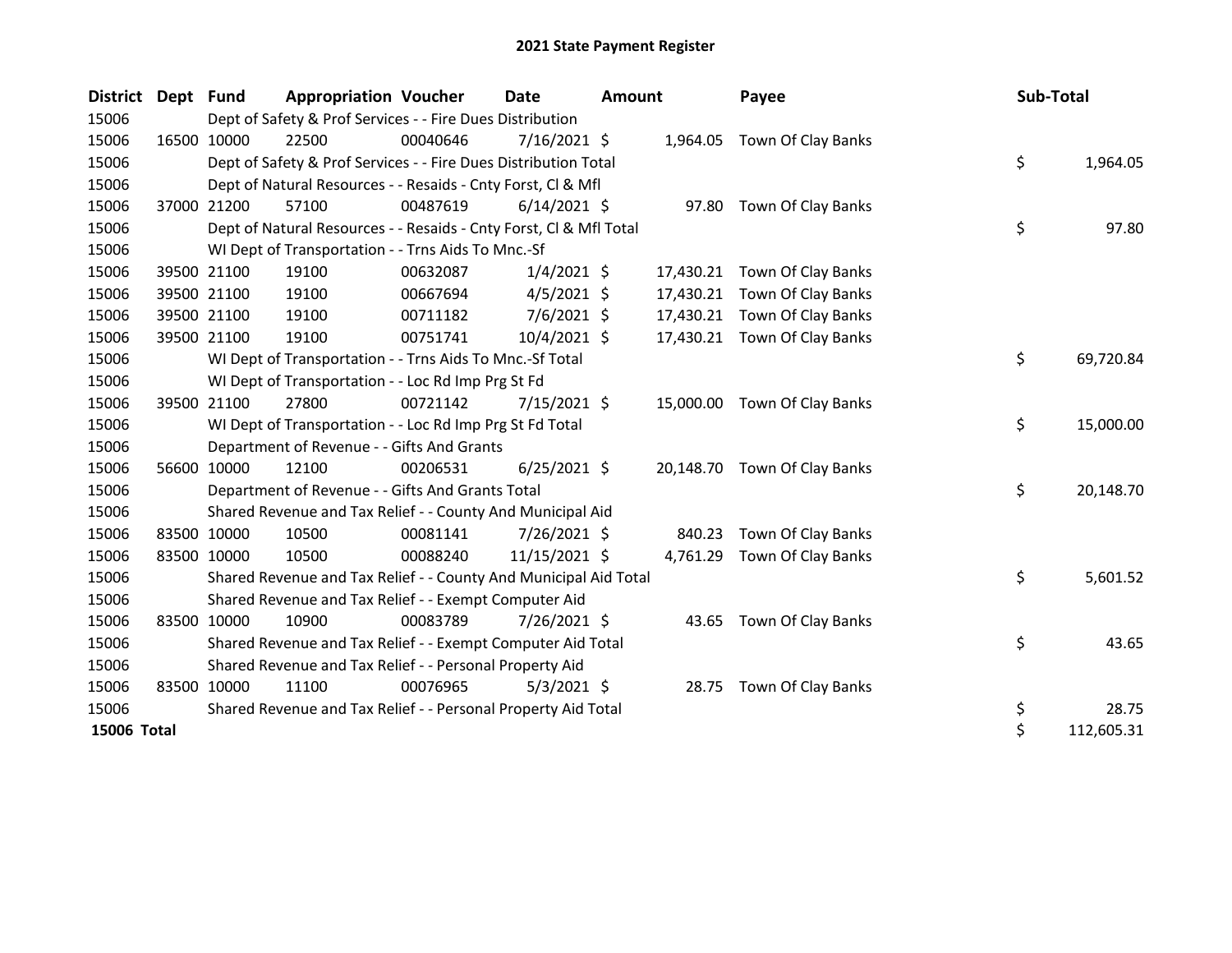| <b>District</b>    | Dept Fund   |             | <b>Appropriation Voucher</b>                                       |          | Date           | <b>Amount</b> |           | Payee                        | Sub-Total |            |
|--------------------|-------------|-------------|--------------------------------------------------------------------|----------|----------------|---------------|-----------|------------------------------|-----------|------------|
| 15008              |             |             | Dept of Safety & Prof Services - - Fire Dues Distribution          |          |                |               |           |                              |           |            |
| 15008              |             | 16500 10000 | 22500                                                              | 00040647 | $7/16/2021$ \$ |               |           | 20,196.86 Town Of Egg Harbor |           |            |
| 15008              |             |             | Dept of Safety & Prof Services - - Fire Dues Distribution Total    |          |                |               |           |                              | \$        | 20,196.86  |
| 15008              |             |             | Dept of Natural Resources - - Resaids - Cnty Forst, Cl & Mfl       |          |                |               |           |                              |           |            |
| 15008              |             | 37000 21200 | 57100                                                              | 00487620 | $6/14/2021$ \$ |               |           | 329.94 Town Of Egg Harbor    |           |            |
| 15008              |             |             | Dept of Natural Resources - - Resaids - Cnty Forst, Cl & Mfl Total |          |                |               |           |                              | \$        | 329.94     |
| 15008              |             |             | WI Dept of Transportation - - Trns Aids To Mnc.-Sf                 |          |                |               |           |                              |           |            |
| 15008              |             | 39500 21100 | 19100                                                              | 00632088 | $1/4/2021$ \$  |               |           | 37,146.78 Town Of Egg Harbor |           |            |
| 15008              |             | 39500 21100 | 19100                                                              | 00667695 | $4/5/2021$ \$  |               | 37,146.78 | Town Of Egg Harbor           |           |            |
| 15008              |             | 39500 21100 | 19100                                                              | 00711183 | $7/6/2021$ \$  |               | 37,146.78 | Town Of Egg Harbor           |           |            |
| 15008              |             | 39500 21100 | 19100                                                              | 00751742 | 10/4/2021 \$   |               |           | 37,146.78 Town Of Egg Harbor |           |            |
| 15008              |             |             | WI Dept of Transportation - - Trns Aids To Mnc.-Sf Total           |          |                |               |           |                              | \$        | 148,587.12 |
| 15008              |             |             | Department of Revenue - - Gifts And Grants                         |          |                |               |           |                              |           |            |
| 15008              |             | 56600 10000 | 12100                                                              | 00206532 | $6/25/2021$ \$ |               |           | 70,598.94 Town Of Egg Harbor |           |            |
| 15008              |             |             | Department of Revenue - - Gifts And Grants Total                   |          |                |               |           |                              | \$        | 70,598.94  |
| 15008              |             |             | Shared Revenue and Tax Relief - - County And Municipal Aid         |          |                |               |           |                              |           |            |
| 15008              |             | 83500 10000 | 10500                                                              | 00081142 | 7/26/2021 \$   |               |           | 2,046.75 Town Of Egg Harbor  |           |            |
| 15008              | 83500 10000 |             | 10500                                                              | 00088241 | 11/15/2021 \$  |               |           | 11,598.22 Town Of Egg Harbor |           |            |
| 15008              |             |             | Shared Revenue and Tax Relief - - County And Municipal Aid Total   |          |                |               |           |                              | \$        | 13,644.97  |
| 15008              |             |             | Shared Revenue and Tax Relief - - Exempt Computer Aid              |          |                |               |           |                              |           |            |
| 15008              | 83500 10000 |             | 10900                                                              | 00083790 | $7/26/2021$ \$ |               |           | 150.69 Town Of Egg Harbor    |           |            |
| 15008              |             |             | Shared Revenue and Tax Relief - - Exempt Computer Aid Total        |          |                |               |           |                              | \$        | 150.69     |
| 15008              |             |             | Shared Revenue and Tax Relief - - Utility Aid                      |          |                |               |           |                              |           |            |
| 15008              |             | 83500 10000 | 11000                                                              | 00081142 | 7/26/2021 \$   |               | 98.39     | Town Of Egg Harbor           |           |            |
| 15008              |             | 83500 10000 | 11000                                                              | 00088241 | 11/15/2021 \$  |               | 583.49    | Town Of Egg Harbor           |           |            |
| 15008              |             |             | Shared Revenue and Tax Relief - - Utility Aid Total                |          |                |               |           |                              | \$        | 681.88     |
| 15008              |             |             | Shared Revenue and Tax Relief - - Personal Property Aid            |          |                |               |           |                              |           |            |
| 15008              | 83500 10000 |             | 11100                                                              | 00076966 | $5/3/2021$ \$  |               |           | 1,868.86 Town Of Egg Harbor  |           |            |
| 15008              |             |             | Shared Revenue and Tax Relief - - Personal Property Aid Total      |          |                |               |           |                              | \$        | 1,868.86   |
| 15008              |             |             | Shared Revenue and Tax Relief - - Lottery & Gaming Credit          |          |                |               |           |                              |           |            |
| 15008              | 83500 52100 |             | 36300                                                              | 00074134 | $3/22/2021$ \$ |               |           | 2,051.76 Town Of Egg Harbor  |           |            |
| 15008              |             |             | Shared Revenue and Tax Relief - - Lottery & Gaming Credit Total    |          |                |               |           |                              | \$        | 2,051.76   |
| <b>15008 Total</b> |             |             |                                                                    |          |                |               |           |                              | \$        | 258,111.02 |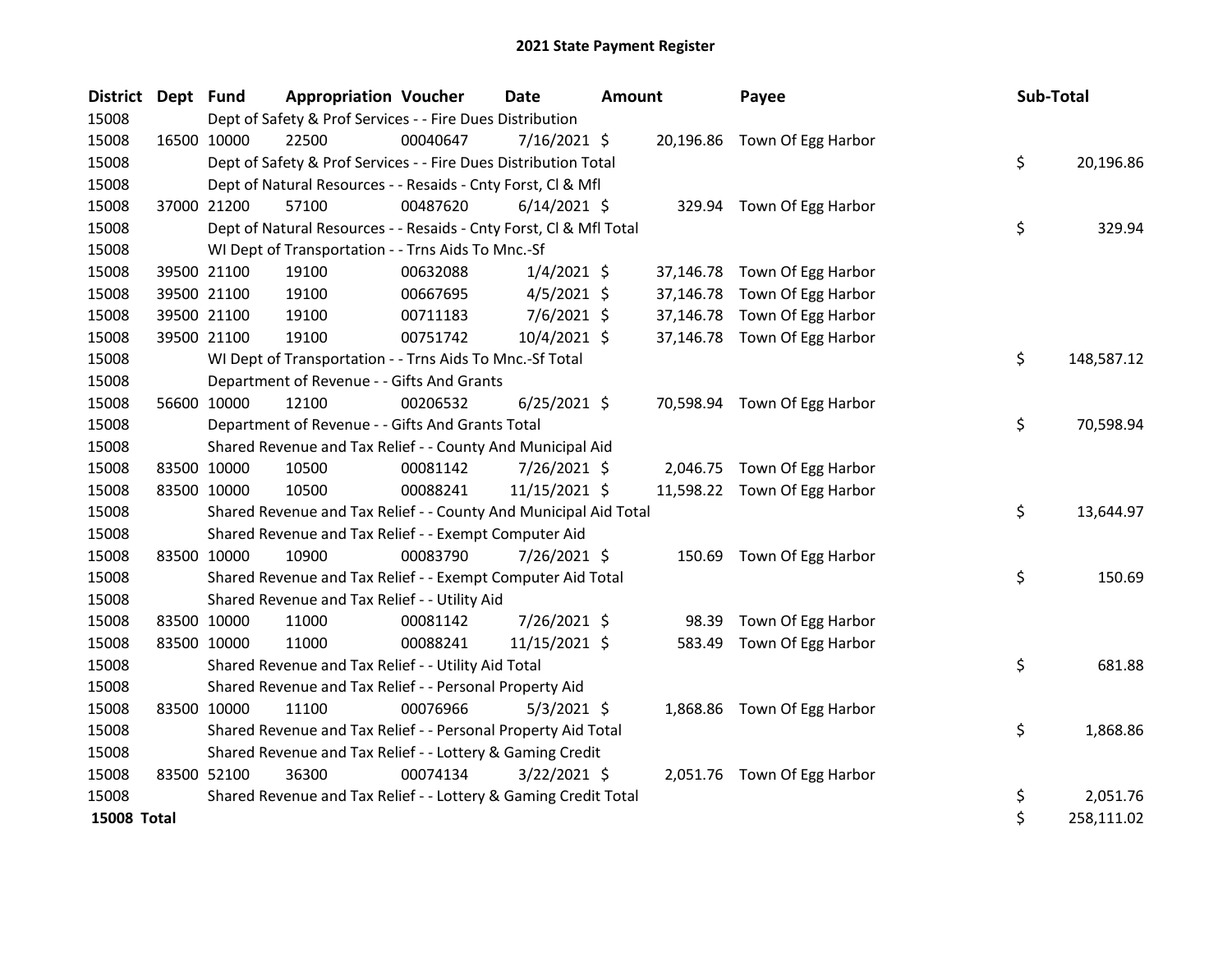| District Dept Fund |             | <b>Appropriation Voucher</b>                                       |          | <b>Date</b>    | <b>Amount</b> |           | Payee                         | Sub-Total |            |
|--------------------|-------------|--------------------------------------------------------------------|----------|----------------|---------------|-----------|-------------------------------|-----------|------------|
| 15010              |             | Dept of Safety & Prof Services - - Fire Dues Distribution          |          |                |               |           |                               |           |            |
| 15010              | 16500 10000 | 22500                                                              | 00040650 | $7/15/2021$ \$ |               |           | 3,287.84 Town Of Forestville  |           |            |
| 15010              |             | Dept of Safety & Prof Services - - Fire Dues Distribution Total    |          |                |               |           |                               | \$        | 3,287.84   |
| 15010              |             | Dept of Natural Resources - - Aids In Lieu Of Taxes - Gener        |          |                |               |           |                               |           |            |
| 15010              | 37000 10000 | 50300                                                              | 00476833 | $4/21/2021$ \$ |               |           | 51.51 Town Of Forestville     |           |            |
| 15010              |             | Dept of Natural Resources - - Aids In Lieu Of Taxes - Gener Total  |          |                |               |           |                               | \$        | 51.51      |
| 15010              |             | Dept of Natural Resources - - Resaids - Cnty Forst, Cl & Mfl       |          |                |               |           |                               |           |            |
| 15010              | 37000 21200 | 57100                                                              | 00487621 | $6/14/2021$ \$ |               |           | 191.26 Town Of Forestville    |           |            |
| 15010              |             | Dept of Natural Resources - - Resaids - Cnty Forst, Cl & Mfl Total |          |                |               |           |                               | \$        | 191.26     |
| 15010              |             | WI Dept of Transportation - - Trns Aids To Mnc.-Sf                 |          |                |               |           |                               |           |            |
| 15010              | 39500 21100 | 19100                                                              | 00632089 | $1/4/2021$ \$  |               | 29,952.63 | Town Of Forestville           |           |            |
| 15010              | 39500 21100 | 19100                                                              | 00667696 | $4/5/2021$ \$  |               | 29,952.63 | Town Of Forestville           |           |            |
| 15010              | 39500 21100 | 19100                                                              | 00711184 | 7/6/2021 \$    |               | 29,952.63 | Town Of Forestville           |           |            |
| 15010              | 39500 21100 | 19100                                                              | 00751743 | 10/4/2021 \$   |               |           | 29,952.63 Town Of Forestville |           |            |
| 15010              |             | WI Dept of Transportation - - Trns Aids To Mnc.-Sf Total           |          |                |               |           |                               | \$        | 119,810.52 |
| 15010              |             | WI Dept of Transportation - - Local Rds, Grants Sf                 |          |                |               |           |                               |           |            |
| 15010              | 39500 21100 | 27000                                                              | 00651983 | $2/10/2021$ \$ |               |           | 73,072.70 Town Of Forestville |           |            |
| 15010              |             | WI Dept of Transportation - - Local Rds, Grants Sf Total           |          |                |               |           |                               | \$        | 73,072.70  |
| 15010              |             | Department of Revenue - - Gifts And Grants                         |          |                |               |           |                               |           |            |
| 15010              | 56600 10000 | 12100                                                              | 00206533 | $6/25/2021$ \$ |               |           | 57,515.37 Town Of Forestville |           |            |
| 15010              |             | Department of Revenue - - Gifts And Grants Total                   |          |                |               |           |                               | \$        | 57,515.37  |
| 15010              |             | Shared Revenue and Tax Relief - - County And Municipal Aid         |          |                |               |           |                               |           |            |
| 15010              | 83500 10000 | 10500                                                              | 00081143 | 7/26/2021 \$   |               | 6,685.69  | Town Of Forestville           |           |            |
| 15010              | 83500 10000 | 10500                                                              | 00088242 | 11/15/2021 \$  |               |           | 37,885.55 Town Of Forestville |           |            |
| 15010              |             | Shared Revenue and Tax Relief - - County And Municipal Aid Total   |          |                |               |           |                               | \$        | 44,571.24  |
| 15010              |             | Shared Revenue and Tax Relief - - Exempt Computer Aid              |          |                |               |           |                               |           |            |
| 15010              | 83500 10000 | 10900                                                              | 00083791 | 7/26/2021 \$   |               |           | 16.63 Town Of Forestville     |           |            |
| 15010              |             | Shared Revenue and Tax Relief - - Exempt Computer Aid Total        |          |                |               |           |                               | \$        | 16.63      |
| 15010              |             | Shared Revenue and Tax Relief - - Utility Aid                      |          |                |               |           |                               |           |            |
| 15010              | 83500 10000 | 11000                                                              | 00081143 | 7/26/2021 \$   |               |           | 9.14 Town Of Forestville      |           |            |
| 15010              | 83500 10000 | 11000                                                              | 00088242 | 11/15/2021 \$  |               |           | 50.33 Town Of Forestville     |           |            |
| 15010              |             | Shared Revenue and Tax Relief - - Utility Aid Total                |          |                |               |           |                               | \$        | 59.47      |
| 15010              |             | Shared Revenue and Tax Relief - - Personal Property Aid            |          |                |               |           |                               |           |            |
| 15010              | 83500 10000 | 11100                                                              | 00076967 | $5/3/2021$ \$  |               |           | 279.33 Town Of Forestville    |           |            |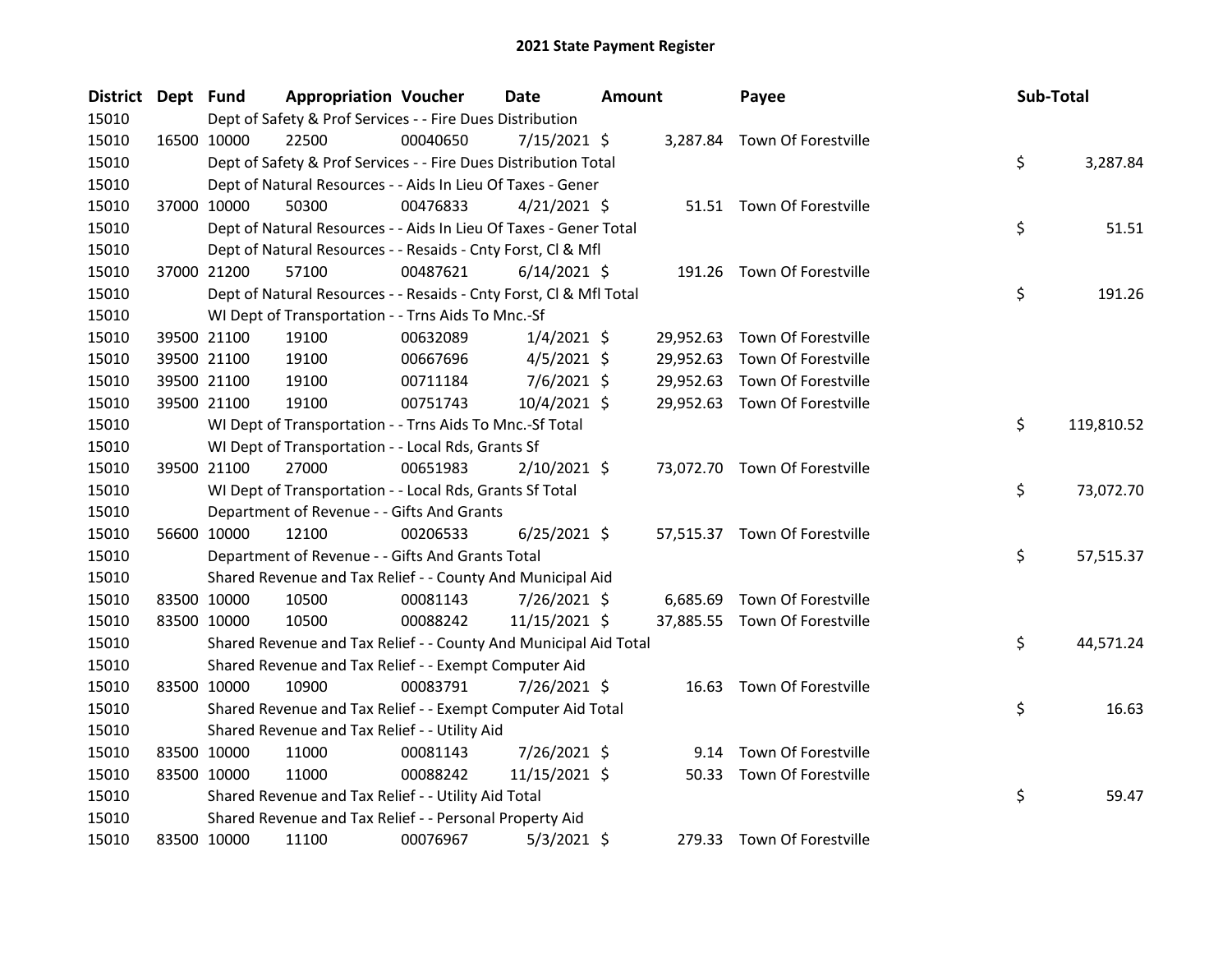| District Dept Fund |  | <b>Appropriation Voucher</b>                                  | Date | Amount | Pavee | Sub-Total  |
|--------------------|--|---------------------------------------------------------------|------|--------|-------|------------|
| 15010              |  | Shared Revenue and Tax Relief - - Personal Property Aid Total |      |        |       | 279.33     |
| 15010 Total        |  |                                                               |      |        |       | 298.855.87 |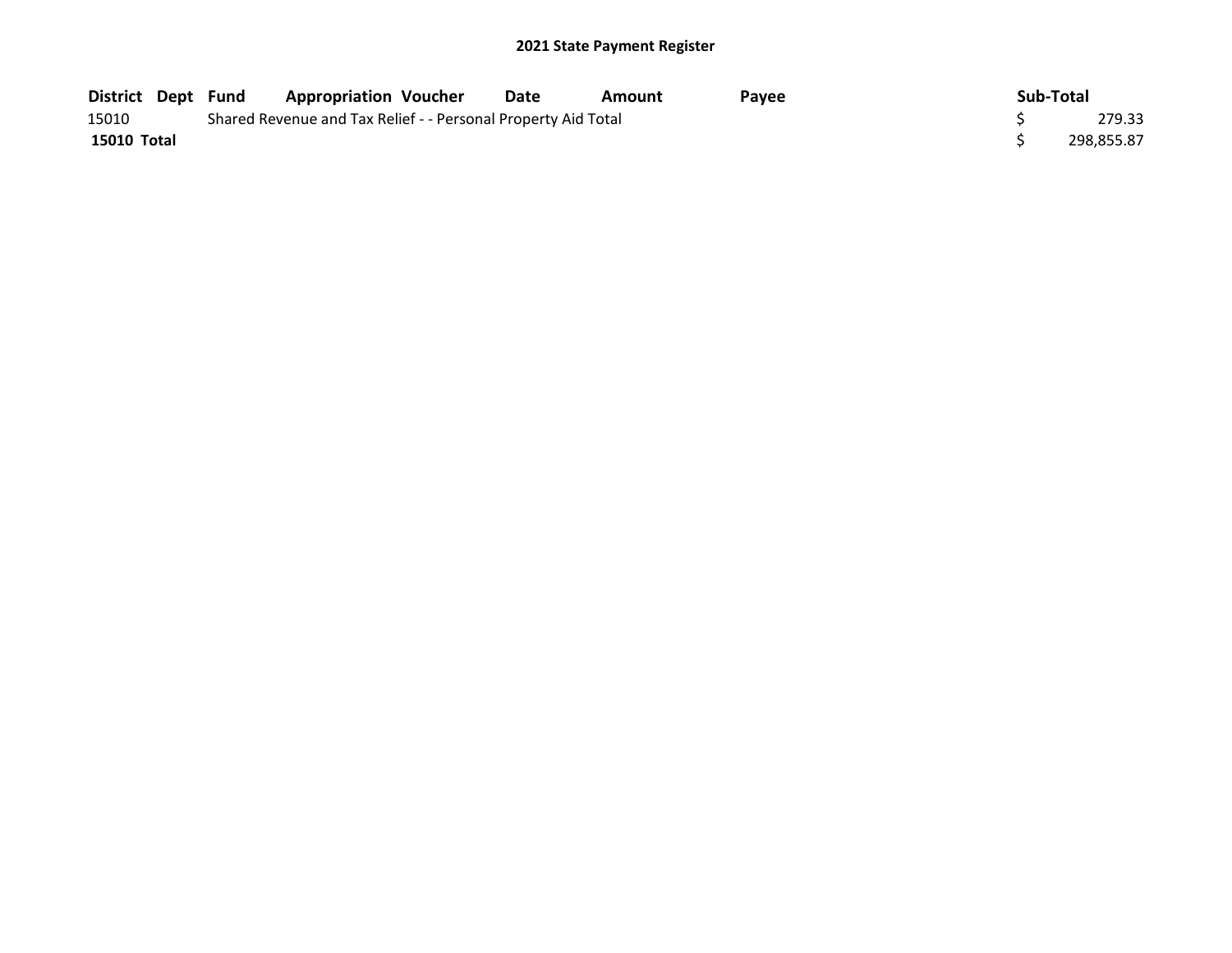| District Dept Fund |             | <b>Appropriation Voucher</b>                                       |          | Date           | <b>Amount</b> |           | Payee                     | Sub-Total |            |
|--------------------|-------------|--------------------------------------------------------------------|----------|----------------|---------------|-----------|---------------------------|-----------|------------|
| 15012              |             | Dept of Safety & Prof Services - - Fire Dues Distribution          |          |                |               |           |                           |           |            |
| 15012              | 16500 10000 | 22500                                                              | 00040652 | $7/16/2021$ \$ |               |           | 7,904.82 Town Of Gardner  |           |            |
| 15012              |             | Dept of Safety & Prof Services - - Fire Dues Distribution Total    |          |                |               |           |                           | \$        | 7,904.82   |
| 15012              |             | Dept of Natural Resources - - Aids In Lieu Of Taxes - Gener        |          |                |               |           |                           |           |            |
| 15012              | 37000 10000 | 50300                                                              | 00458104 | $1/21/2021$ \$ |               |           | 19,596.30 Town Of Gardner |           |            |
| 15012              | 37000 10000 | 50300                                                              | 00458105 | $1/21/2021$ \$ |               | 1,907.17  | Town Of Gardner           |           |            |
| 15012              | 37000 10000 | 50300                                                              | 00475583 | $4/21/2021$ \$ |               | 168.70    | Town Of Gardner           |           |            |
| 15012              |             | Dept of Natural Resources - - Aids In Lieu Of Taxes - Gener Total  |          |                |               |           |                           | \$        | 21,672.17  |
| 15012              |             | Dept of Natural Resources - - Seg Earned                           |          |                |               |           |                           |           |            |
| 15012              | 37000 21200 | 100SE                                                              | 00514554 | 10/12/2021 \$  |               |           | 11,067.67 Town Of Gardner |           |            |
| 15012              |             | Dept of Natural Resources - - Seg Earned Total                     |          |                |               |           |                           | \$        | 11,067.67  |
| 15012              |             | Dept of Natural Resources - - Resaids - Cnty Forst, Cl & Mfl       |          |                |               |           |                           |           |            |
| 15012              | 37000 21200 | 57100                                                              | 00487622 | $6/14/2021$ \$ |               |           | 460.58 Town Of Gardner    |           |            |
| 15012              |             | Dept of Natural Resources - - Resaids - Cnty Forst, CI & Mfl Total |          |                |               |           |                           | \$        | 460.58     |
| 15012              |             | Dept of Natural Resources - - Aids In Lieu Of Taxes - Sum S        |          |                |               |           |                           |           |            |
| 15012              | 37000 21200 | 57900                                                              | 00475582 | $4/21/2021$ \$ |               |           | 718.91 Town Of Gardner    |           |            |
| 15012              |             | Dept of Natural Resources - - Aids In Lieu Of Taxes - Sum S Total  |          |                |               |           |                           | \$        | 718.91     |
| 15012              |             | WI Dept of Transportation - - Trns Aids To Mnc.-Sf                 |          |                |               |           |                           |           |            |
| 15012              | 39500 21100 | 19100                                                              | 00632090 | $1/4/2021$ \$  |               | 32,238.99 | Town Of Gardner           |           |            |
| 15012              | 39500 21100 | 19100                                                              | 00667697 | $4/5/2021$ \$  |               | 32,238.99 | Town Of Gardner           |           |            |
| 15012              | 39500 21100 | 19100                                                              | 00711185 | 7/6/2021 \$    |               | 32,238.99 | Town Of Gardner           |           |            |
| 15012              | 39500 21100 | 19100                                                              | 00751744 | 10/4/2021 \$   |               | 32,238.99 | Town Of Gardner           |           |            |
| 15012              |             | WI Dept of Transportation - - Trns Aids To Mnc.-Sf Total           |          |                |               |           |                           | \$        | 128,955.96 |
| 15012              |             | Department of Revenue - - Gifts And Grants                         |          |                |               |           |                           |           |            |
| 15012              | 56600 10000 | 12100                                                              | 00206534 | $6/25/2021$ \$ |               |           | 62,068.45 Town Of Gardner |           |            |
| 15012              |             | Department of Revenue - - Gifts And Grants Total                   |          |                |               |           |                           | \$        | 62,068.45  |
| 15012              |             | Shared Revenue and Tax Relief - - County And Municipal Aid         |          |                |               |           |                           |           |            |
| 15012              | 83500 10000 | 10500                                                              | 00081144 | 7/26/2021 \$   |               | 1,868.94  | Town Of Gardner           |           |            |
| 15012              | 83500 10000 | 10500                                                              | 00088243 | 11/15/2021 \$  |               |           | 10,590.69 Town Of Gardner |           |            |
| 15012              |             | Shared Revenue and Tax Relief - - County And Municipal Aid Total   |          |                |               |           |                           | \$        | 12,459.63  |
| 15012              |             | Shared Revenue and Tax Relief - - Exempt Computer Aid              |          |                |               |           |                           |           |            |
| 15012              | 83500 10000 | 10900                                                              | 00083792 | 7/26/2021 \$   |               | 2.08      | Town Of Gardner           |           |            |
| 15012              |             | Shared Revenue and Tax Relief - - Exempt Computer Aid Total        |          |                |               |           |                           | \$        | 2.08       |
| 15012              |             | Shared Revenue and Tax Relief - - Personal Property Aid            |          |                |               |           |                           |           |            |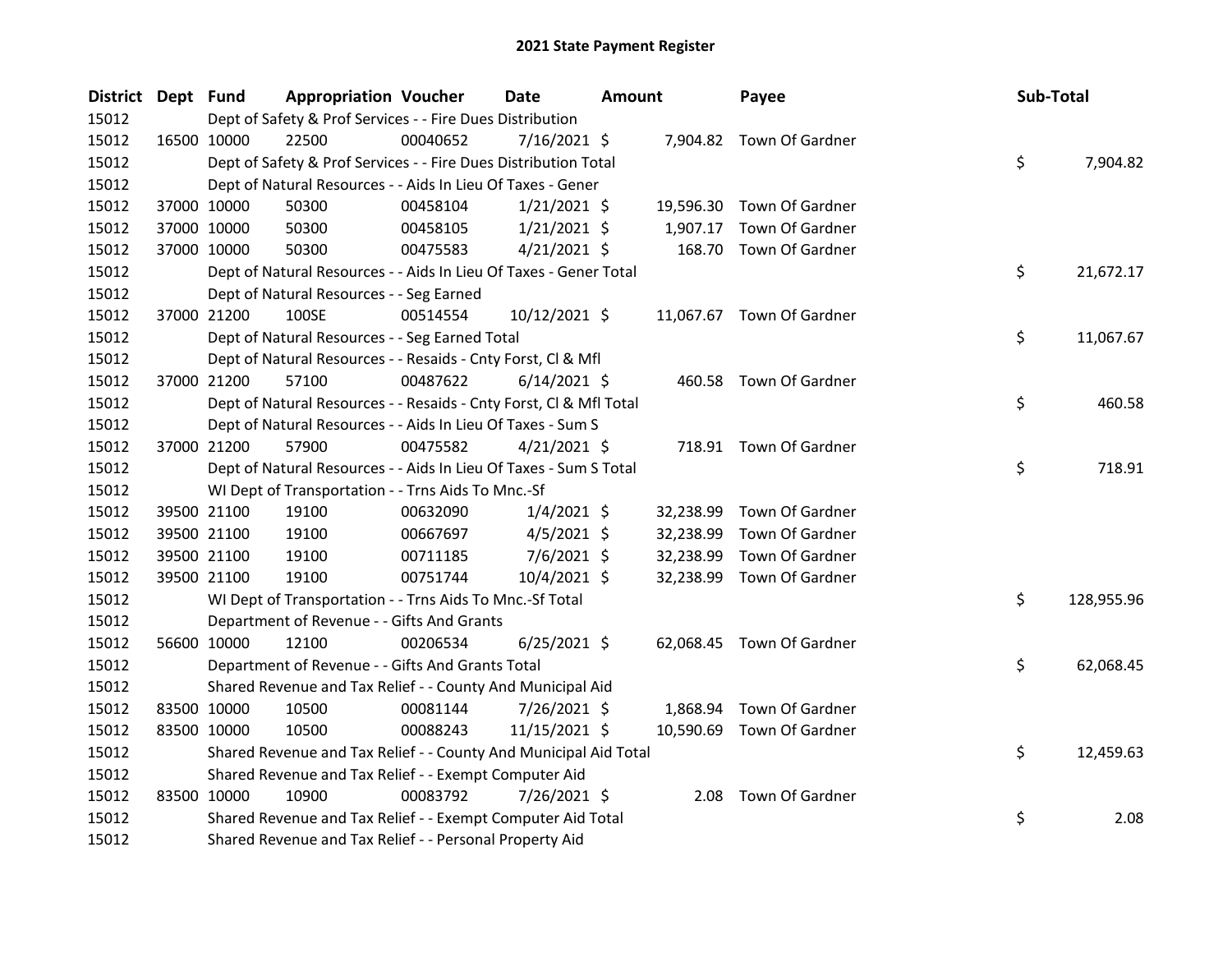| District Dept Fund |             | <b>Appropriation Voucher</b>                                  |          | Date        | Amount | Pavee                  | Sub-Total  |
|--------------------|-------------|---------------------------------------------------------------|----------|-------------|--------|------------------------|------------|
| 15012              | 83500 10000 | 11100                                                         | 00076968 | 5/3/2021 \$ |        | 173.86 Town Of Gardner |            |
| 15012              |             | Shared Revenue and Tax Relief - - Personal Property Aid Total |          |             |        |                        | 173.86     |
| 15012 Total        |             |                                                               |          |             |        |                        | 245,484.13 |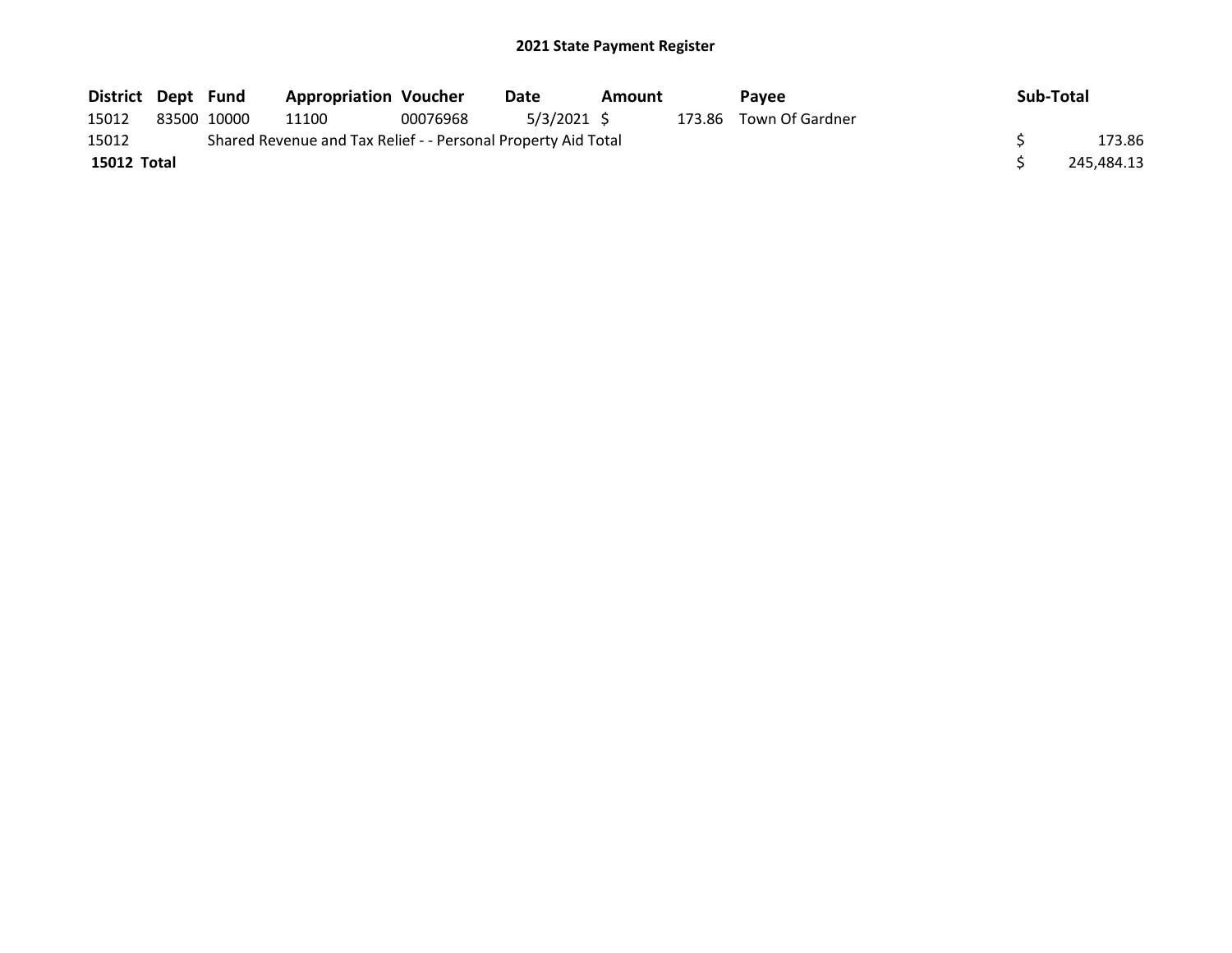| District Dept Fund |             |             | <b>Appropriation Voucher</b>                                       |          | <b>Date</b>    | <b>Amount</b> |           | Payee                       | Sub-Total |            |
|--------------------|-------------|-------------|--------------------------------------------------------------------|----------|----------------|---------------|-----------|-----------------------------|-----------|------------|
| 15014              |             |             | Dept of Safety & Prof Services - - Fire Dues Distribution          |          |                |               |           |                             |           |            |
| 15014              |             | 16500 10000 | 22500                                                              | 00040653 | $7/16/2021$ \$ |               |           | 24,635.23 Town Of Gibraltar |           |            |
| 15014              |             |             | Dept of Safety & Prof Services - - Fire Dues Distribution Total    |          |                |               |           |                             | \$        | 24,635.23  |
| 15014              |             |             | Dept of Natural Resources - - Aids In Lieu Of Taxes - Gener        |          |                |               |           |                             |           |            |
| 15014              |             | 37000 10000 | 50300                                                              | 00458083 | $1/21/2021$ \$ |               | 3,382.56  | Town Of Gibraltar           |           |            |
| 15014              |             | 37000 10000 | 50300                                                              | 00475196 | $4/21/2021$ \$ |               | 92.13     | Town Of Gibraltar           |           |            |
| 15014              |             |             | Dept of Natural Resources - - Aids In Lieu Of Taxes - Gener Total  |          |                |               |           |                             | \$        | 3,474.69   |
| 15014              |             |             | Dept of Natural Resources - - Resaids - Fire Suppress Grant        |          |                |               |           |                             |           |            |
| 15014              |             | 37000 21200 | 54500                                                              | 00478755 | $5/6/2021$ \$  |               |           | 6,106.28 Town Of Gibraltar  |           |            |
| 15014              |             |             | Dept of Natural Resources - - Resaids - Fire Suppress Grant Total  |          |                |               |           |                             | \$        | 6,106.28   |
| 15014              |             |             | Dept of Natural Resources - - Resaids - Cnty Forst, Cl & Mfl       |          |                |               |           |                             |           |            |
| 15014              |             | 37000 21200 | 57100                                                              | 00487623 | $6/14/2021$ \$ |               |           | 553.62 Town Of Gibraltar    |           |            |
| 15014              |             |             | Dept of Natural Resources - - Resaids - Cnty Forst, Cl & Mfl Total |          |                |               |           |                             | \$        | 553.62     |
| 15014              |             |             | Dept of Natural Resources - - Aids In Lieu Of Taxes - Sum S        |          |                |               |           |                             |           |            |
| 15014              |             | 37000 21200 | 57900                                                              | 00475197 | $4/21/2021$ \$ |               |           | 3,258.11 Town Of Gibraltar  |           |            |
| 15014              |             |             | Dept of Natural Resources - - Aids In Lieu Of Taxes - Sum S Total  |          |                |               |           |                             | \$        | 3,258.11   |
| 15014              |             |             | WI Dept of Transportation - - Trns Aids To Mnc.-Sf                 |          |                |               |           |                             |           |            |
| 15014              |             | 39500 21100 | 19100                                                              | 00632091 | $1/4/2021$ \$  |               | 43,564.86 | Town Of Gibraltar           |           |            |
| 15014              |             | 39500 21100 | 19100                                                              | 00667698 | $4/5/2021$ \$  |               | 43,564.86 | Town Of Gibraltar           |           |            |
| 15014              |             | 39500 21100 | 19100                                                              | 00711186 | $7/6/2021$ \$  |               | 43,564.86 | Town Of Gibraltar           |           |            |
| 15014              |             | 39500 21100 | 19100                                                              | 00751745 | 10/4/2021 \$   |               |           | 43,564.88 Town Of Gibraltar |           |            |
| 15014              |             |             | WI Dept of Transportation - - Trns Aids To Mnc.-Sf Total           |          |                |               |           |                             | \$        | 174,259.46 |
| 15014              |             |             | WI Dept of Transportation - - Aero Assistance Sfd                  |          |                |               |           |                             |           |            |
| 15014              |             | 39500 21100 | 26400                                                              | 00720435 | $7/14/2021$ \$ |               |           | 15,461.60 Town Of Gibraltar |           |            |
| 15014              |             |             | WI Dept of Transportation - - Aero Assistance Sfd Total            |          |                |               |           |                             | \$        | 15,461.60  |
| 15014              |             |             | WI Dept of Transportation - - Aero Assistance Lfd                  |          |                |               |           |                             |           |            |
| 15014              |             | 39500 21100 | 27400                                                              | 00720435 | 7/14/2021 \$   |               |           | 3,865.40 Town Of Gibraltar  |           |            |
| 15014              |             |             | WI Dept of Transportation - - Aero Assistance Lfd Total            |          |                |               |           |                             | \$        | 3,865.40   |
| 15014              |             |             | Department of Justice - - Officer training reimbursement           |          |                |               |           |                             |           |            |
| 15014              | 45500 10000 |             | 21400                                                              | 00105281 | 11/16/2021 \$  |               |           | 160.00 Town Of Gibraltar    |           |            |
| 15014              |             |             | Department of Justice - - Officer training reimbursement Total     |          |                |               |           |                             | \$        | 160.00     |
| 15014              |             |             | Department of Revenue - - Gifts And Grants                         |          |                |               |           |                             |           |            |
| 15014              |             | 56600 10000 | 12100                                                              | 00206535 | $6/25/2021$ \$ |               |           | 54,375.31 Town Of Gibraltar |           |            |
| 15014              |             |             | Department of Revenue - - Gifts And Grants Total                   |          |                |               |           |                             | \$        | 54,375.31  |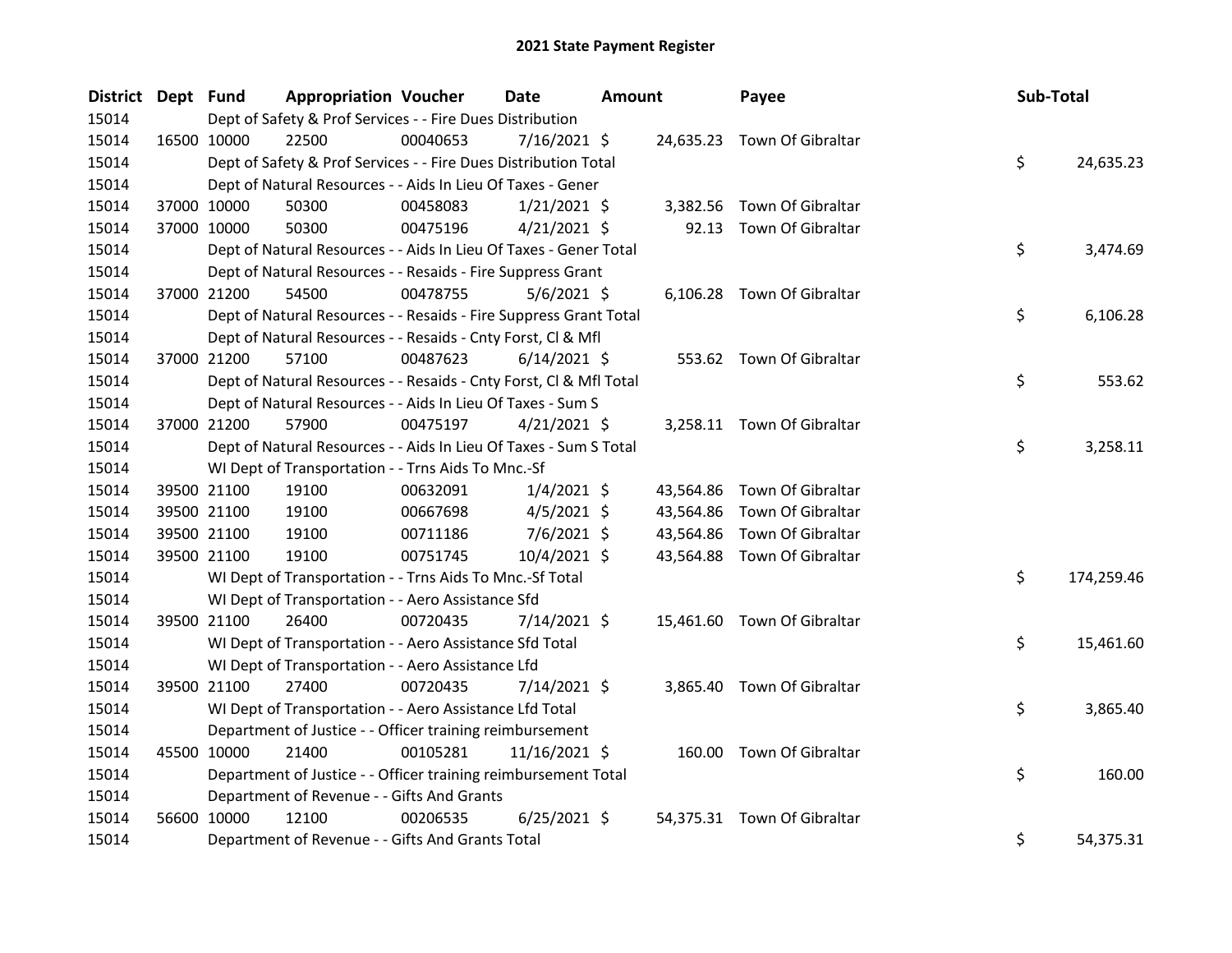| <b>District</b> | Dept Fund |                                                         | <b>Appropriation Voucher</b>                                                  |          | Date            | <b>Amount</b> |           | Payee                    | Sub-Total       |
|-----------------|-----------|---------------------------------------------------------|-------------------------------------------------------------------------------|----------|-----------------|---------------|-----------|--------------------------|-----------------|
| 15014           |           |                                                         | Shared Revenue and Tax Relief - - County And Municipal Aid                    |          |                 |               |           |                          |                 |
| 15014           |           | 83500 10000                                             | 10500                                                                         | 00081145 | $7/26/2021$ \$  |               | 1,939.15  | Town Of Gibraltar        |                 |
| 15014           | 83500     | 10000                                                   | 10500                                                                         | 00088244 | $11/15/2021$ \$ |               | 10,988.53 | Town Of Gibraltar        |                 |
| 15014           |           |                                                         | Shared Revenue and Tax Relief - - County And Municipal Aid Total              |          |                 |               |           |                          | \$<br>12,927.68 |
| 15014           |           |                                                         | Shared Revenue and Tax Relief - - Exempt Computer Aid                         |          |                 |               |           |                          |                 |
| 15014           | 83500     | 10000                                                   | 10900                                                                         | 00083793 | 7/26/2021 S     |               |           | 328.41 Town Of Gibraltar |                 |
| 15014           |           |                                                         | Shared Revenue and Tax Relief - - Exempt Computer Aid Total                   |          |                 |               |           |                          | \$<br>328.41    |
| 15014           |           | Shared Revenue and Tax Relief - - Personal Property Aid |                                                                               |          |                 |               |           |                          |                 |
| 15014           | 83500     | 10000                                                   | 11100                                                                         | 00076969 | $5/3/2021$ \$   |               | 3,785.54  | Town Of Gibraltar        |                 |
| 15014           |           |                                                         | Shared Revenue and Tax Relief - - Personal Property Aid Total                 |          |                 |               |           |                          | \$<br>3,785.54  |
| 15014           |           |                                                         | Shared Revenue and Tax Relief - - State Aid; Video Service Provider Fee       |          |                 |               |           |                          |                 |
| 15014           | 83500     | 10000                                                   | 11200                                                                         | 00082900 | 7/26/2021 \$    |               | 4,863.59  | Town Of Gibraltar        |                 |
| 15014           |           |                                                         | Shared Revenue and Tax Relief - - State Aid; Video Service Provider Fee Total |          |                 |               |           |                          | \$<br>4,863.59  |
| 15014           |           |                                                         | Shared Revenue and Tax Relief - - Payments For Municipal Svcs                 |          |                 |               |           |                          |                 |
| 15014           | 83500     | 10000                                                   | 50100                                                                         | 00073581 | $2/1/2021$ \$   |               | 1,933.88  | Town Of Gibraltar        |                 |
| 15014           |           |                                                         | Shared Revenue and Tax Relief - - Payments For Municipal Svcs Total           |          |                 |               |           |                          | 1,933.88        |
| 15014 Total     |           |                                                         |                                                                               |          |                 |               |           |                          | 309,988.80      |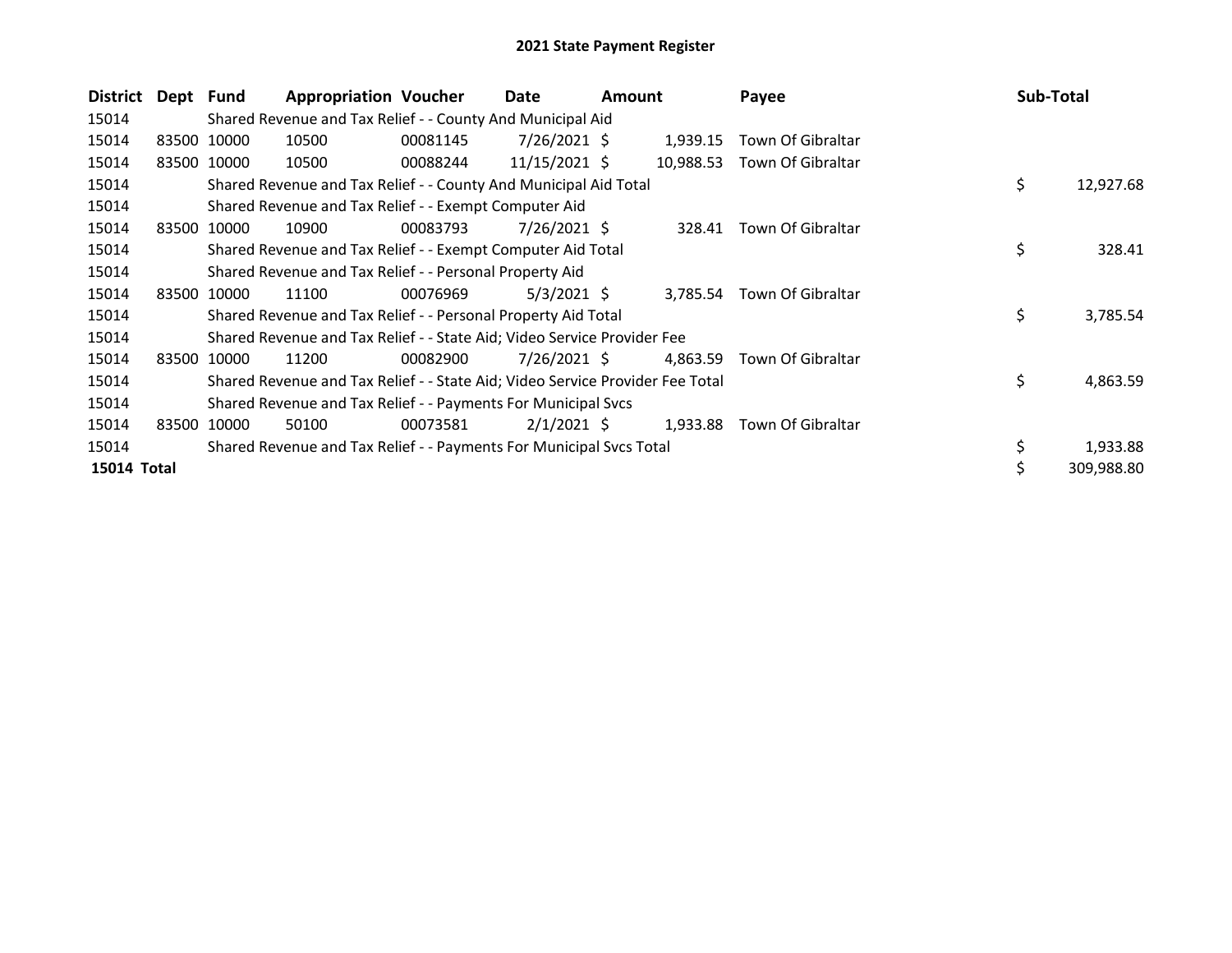| <b>District</b> | Dept Fund |             | <b>Appropriation Voucher</b>                                       |          | <b>Date</b>    | <b>Amount</b> |           | Payee                         | Sub-Total |            |
|-----------------|-----------|-------------|--------------------------------------------------------------------|----------|----------------|---------------|-----------|-------------------------------|-----------|------------|
| 15016           |           |             | Dept of Safety & Prof Services - - Fire Dues Distribution          |          |                |               |           |                               |           |            |
| 15016           |           | 16500 10000 | 22500                                                              | 00040654 | $7/16/2021$ \$ |               |           | 7,570.07 Town Of Jacksonport  |           |            |
| 15016           |           |             | Dept of Safety & Prof Services - - Fire Dues Distribution Total    |          |                |               |           |                               | \$        | 7,570.07   |
| 15016           |           |             | Dept of Natural Resources - - Resaids - Cnty Forst, CI & Mfl       |          |                |               |           |                               |           |            |
| 15016           |           | 37000 21200 | 57100                                                              | 00487624 | $6/14/2021$ \$ |               |           | 394.73 Town Of Jacksonport    |           |            |
| 15016           |           |             | Dept of Natural Resources - - Resaids - Cnty Forst, Cl & Mfl Total |          |                |               |           |                               | \$        | 394.73     |
| 15016           |           |             | WI Dept of Transportation - - Trns Aids To Mnc.-Sf                 |          |                |               |           |                               |           |            |
| 15016           |           | 39500 21100 | 19100                                                              | 00632092 | $1/4/2021$ \$  |               | 30,865.86 | Town Of Jacksonport           |           |            |
| 15016           |           | 39500 21100 | 19100                                                              | 00667699 | $4/5/2021$ \$  |               | 30,865.86 | Town Of Jacksonport           |           |            |
| 15016           |           | 39500 21100 | 19100                                                              | 00711187 | $7/6/2021$ \$  |               | 30,865.86 | Town Of Jacksonport           |           |            |
| 15016           |           | 39500 21100 | 19100                                                              | 00751746 | 10/4/2021 \$   |               |           | 30,865.86 Town Of Jacksonport |           |            |
| 15016           |           |             | WI Dept of Transportation - - Trns Aids To Mnc.-Sf Total           |          |                |               |           |                               | \$        | 123,463.44 |
| 15016           |           |             | WI Dept of Transportation - - Loc Rd Imp Prg St Fd                 |          |                |               |           |                               |           |            |
| 15016           |           | 39500 21100 | 27800                                                              | 00792349 | 12/30/2021 \$  |               |           | 15,000.00 Town Of Jacksonport |           |            |
| 15016           |           |             | WI Dept of Transportation - - Loc Rd Imp Prg St Fd Total           |          |                |               |           |                               | \$        | 15,000.00  |
| 15016           |           |             | Elections Commission - - General Program Ops, GPR                  |          |                |               |           |                               |           |            |
| 15016           |           | 51000 10000 | 10100                                                              | 00005114 | $1/8/2021$ \$  |               |           | 268.40 Town Of Jacksonport    |           |            |
| 15016           |           |             | Elections Commission - - General Program Ops, GPR Total            |          |                |               |           |                               | \$        | 268.40     |
| 15016           |           |             | Department of Revenue - - Gifts And Grants                         |          |                |               |           |                               |           |            |
| 15016           |           | 56600 10000 | 12100                                                              | 00206536 | $6/25/2021$ \$ |               |           | 37,471.34 Town Of Jacksonport |           |            |
| 15016           |           |             | Department of Revenue - - Gifts And Grants Total                   |          |                |               |           |                               | \$        | 37,471.34  |
| 15016           |           |             | Shared Revenue and Tax Relief - - County And Municipal Aid         |          |                |               |           |                               |           |            |
| 15016           |           | 83500 10000 | 10500                                                              | 00081146 | $7/26/2021$ \$ |               |           | 1,454.21 Town Of Jacksonport  |           |            |
| 15016           |           | 83500 10000 | 10500                                                              | 00088245 | 11/15/2021 \$  |               |           | 8,243.21 Town Of Jacksonport  |           |            |
| 15016           |           |             | Shared Revenue and Tax Relief - - County And Municipal Aid Total   |          |                |               |           |                               | \$        | 9,697.42   |
| 15016           |           |             | Shared Revenue and Tax Relief - - Exempt Computer Aid              |          |                |               |           |                               |           |            |
| 15016           |           | 83500 10000 | 10900                                                              | 00083794 | 7/26/2021 \$   |               |           | 41.57 Town Of Jacksonport     |           |            |
| 15016           |           |             | Shared Revenue and Tax Relief - - Exempt Computer Aid Total        |          |                |               |           |                               | \$        | 41.57      |
| 15016           |           |             | Shared Revenue and Tax Relief - - Personal Property Aid            |          |                |               |           |                               |           |            |
| 15016           |           | 83500 10000 | 11100                                                              | 00076970 | $5/3/2021$ \$  |               |           | 752.23 Town Of Jacksonport    |           |            |
| 15016           |           |             | Shared Revenue and Tax Relief - - Personal Property Aid Total      |          |                |               |           |                               | \$        | 752.23     |
| 15016 Total     |           |             |                                                                    |          |                |               |           |                               | \$        | 194,659.20 |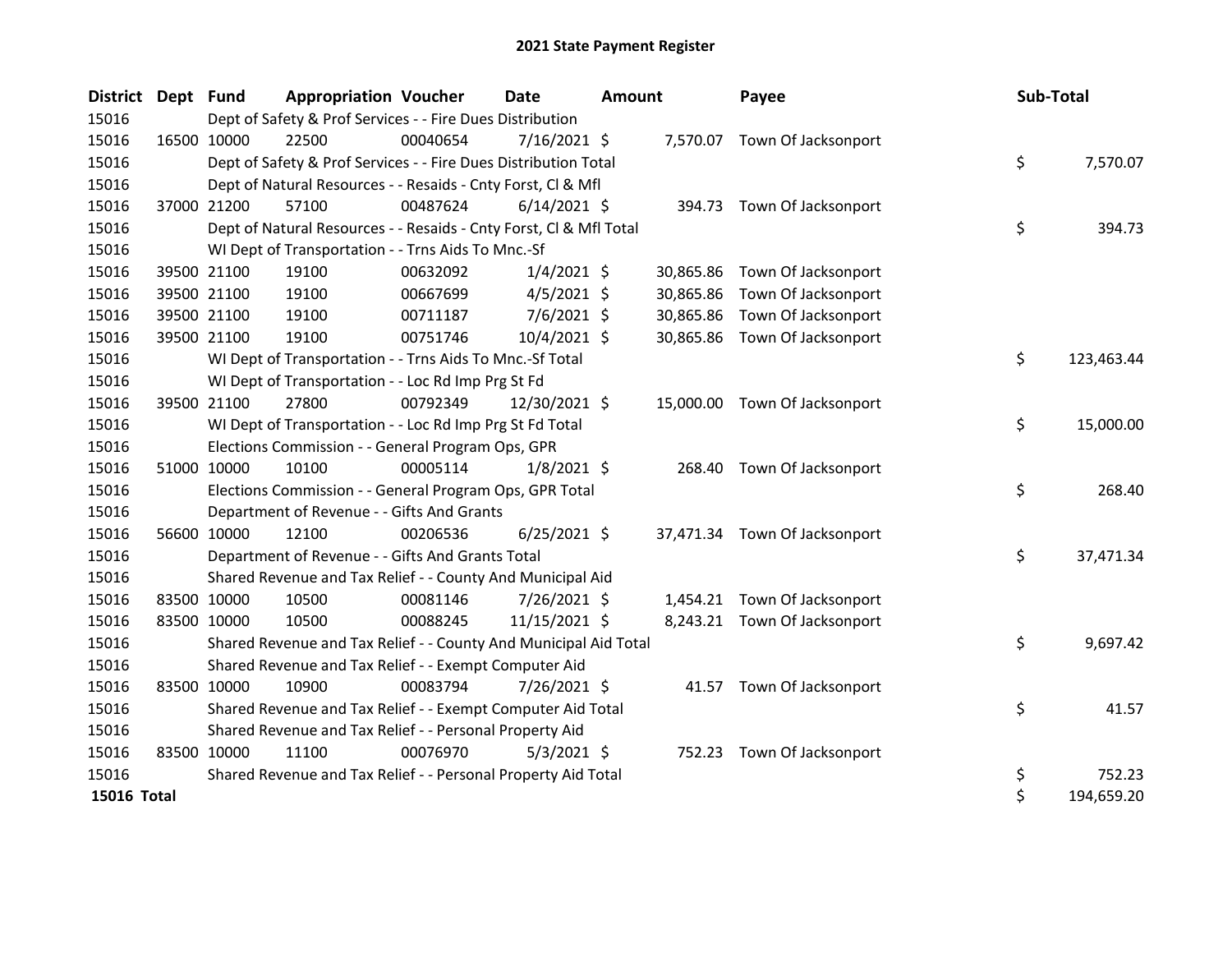| District Dept Fund |             |             | <b>Appropriation Voucher</b>                                       |          | Date           | <b>Amount</b> |           | Payee                           | Sub-Total |            |
|--------------------|-------------|-------------|--------------------------------------------------------------------|----------|----------------|---------------|-----------|---------------------------------|-----------|------------|
| 15018              |             |             | Dept of Safety & Prof Services - - Fire Dues Distribution          |          |                |               |           |                                 |           |            |
| 15018              |             | 16500 10000 | 22500                                                              | 00040655 | $7/16/2021$ \$ |               |           | 28,321.94 Town Of Liberty Grove |           |            |
| 15018              |             |             | Dept of Safety & Prof Services - - Fire Dues Distribution Total    |          |                |               |           |                                 | \$        | 28,321.94  |
| 15018              |             |             | Dept of Natural Resources - - Aids In Lieu Of Taxes - Gener        |          |                |               |           |                                 |           |            |
| 15018              |             | 37000 10000 | 50300                                                              | 00458151 | $1/21/2021$ \$ |               |           | 9,506.26 Town Of Liberty Grove  |           |            |
| 15018              |             | 37000 10000 | 50300                                                              | 00458152 | $1/21/2021$ \$ |               | 9,100.85  | Town Of Liberty Grove           |           |            |
| 15018              |             | 37000 10000 | 50300                                                              | 00476305 | $4/21/2021$ \$ |               | 70.00     | Town Of Liberty Grove           |           |            |
| 15018              |             | 37000 10000 | 50300                                                              | 00476306 | $4/21/2021$ \$ |               |           | 3,231.72 Town Of Liberty Grove  |           |            |
| 15018              |             |             | Dept of Natural Resources - - Aids In Lieu Of Taxes - Gener Total  |          |                |               |           |                                 | \$        | 21,908.83  |
| 15018              |             |             | Dept of Natural Resources - - Resaids - Cnty Forst, Cl & Mfl       |          |                |               |           |                                 |           |            |
| 15018              |             | 37000 21200 | 57100                                                              | 00487625 | $6/14/2021$ \$ |               |           | 241.67 Town Of Liberty Grove    |           |            |
| 15018              |             |             | Dept of Natural Resources - - Resaids - Cnty Forst, Cl & Mfl Total |          |                |               |           |                                 | \$        | 241.67     |
| 15018              |             |             | Dept of Natural Resources - - Aids In Lieu Of Taxes - Sum S        |          |                |               |           |                                 |           |            |
| 15018              |             | 37000 21200 | 57900                                                              | 00476304 | $4/21/2021$ \$ |               | 177.71    | Town Of Liberty Grove           |           |            |
| 15018              |             | 37000 21200 | 57900                                                              | 00476307 | $4/21/2021$ \$ |               | 191.04    | Town Of Liberty Grove           |           |            |
| 15018              |             |             | Dept of Natural Resources - - Aids In Lieu Of Taxes - Sum S Total  |          |                |               |           |                                 | \$        | 368.75     |
| 15018              |             |             | WI Dept of Transportation - - Trns Aids To Mnc.-Sf                 |          |                |               |           |                                 |           |            |
| 15018              |             | 39500 21100 | 19100                                                              | 00632093 | $1/4/2021$ \$  |               | 66,685.50 | Town Of Liberty Grove           |           |            |
| 15018              |             | 39500 21100 | 19100                                                              | 00667700 | $4/5/2021$ \$  |               | 66,685.50 | Town Of Liberty Grove           |           |            |
| 15018              |             | 39500 21100 | 19100                                                              | 00711188 | $7/6/2021$ \$  |               | 66,685.50 | Town Of Liberty Grove           |           |            |
| 15018              |             | 39500 21100 | 19100                                                              | 00751747 | 10/4/2021 \$   |               | 66,685.50 | Town Of Liberty Grove           |           |            |
| 15018              |             |             | WI Dept of Transportation - - Trns Aids To Mnc.-Sf Total           |          |                |               |           |                                 | \$        | 266,742.00 |
| 15018              |             |             | Department of Revenue - - Gifts And Grants                         |          |                |               |           |                                 |           |            |
| 15018              |             | 56600 10000 | 12100                                                              | 00206537 | $6/25/2021$ \$ |               |           | 91,951.33 Town Of Liberty Grove |           |            |
| 15018              |             |             | Department of Revenue - - Gifts And Grants Total                   |          |                |               |           |                                 | \$        | 91,951.33  |
| 15018              |             |             | Shared Revenue and Tax Relief - - County And Municipal Aid         |          |                |               |           |                                 |           |            |
| 15018              |             | 83500 10000 | 10500                                                              | 00081147 | 7/26/2021 \$   |               | 3,027.89  | Town Of Liberty Grove           |           |            |
| 15018              |             | 83500 10000 | 10500                                                              | 00088246 | 11/15/2021 \$  |               | 17,158.02 | Town Of Liberty Grove           |           |            |
| 15018              |             |             | Shared Revenue and Tax Relief - - County And Municipal Aid Total   |          |                |               |           |                                 | \$        | 20,185.91  |
| 15018              |             |             | Shared Revenue and Tax Relief - - Exempt Computer Aid              |          |                |               |           |                                 |           |            |
| 15018              |             | 83500 10000 | 10900                                                              | 00083795 | 7/26/2021 \$   |               |           | 341.92 Town Of Liberty Grove    |           |            |
| 15018              |             |             | Shared Revenue and Tax Relief - - Exempt Computer Aid Total        |          |                |               |           |                                 | \$        | 341.92     |
| 15018              |             |             | Shared Revenue and Tax Relief - - Utility Aid                      |          |                |               |           |                                 |           |            |
| 15018              | 83500 10000 |             | 11000                                                              | 00081147 | 7/26/2021 \$   |               |           | 111.18 Town Of Liberty Grove    |           |            |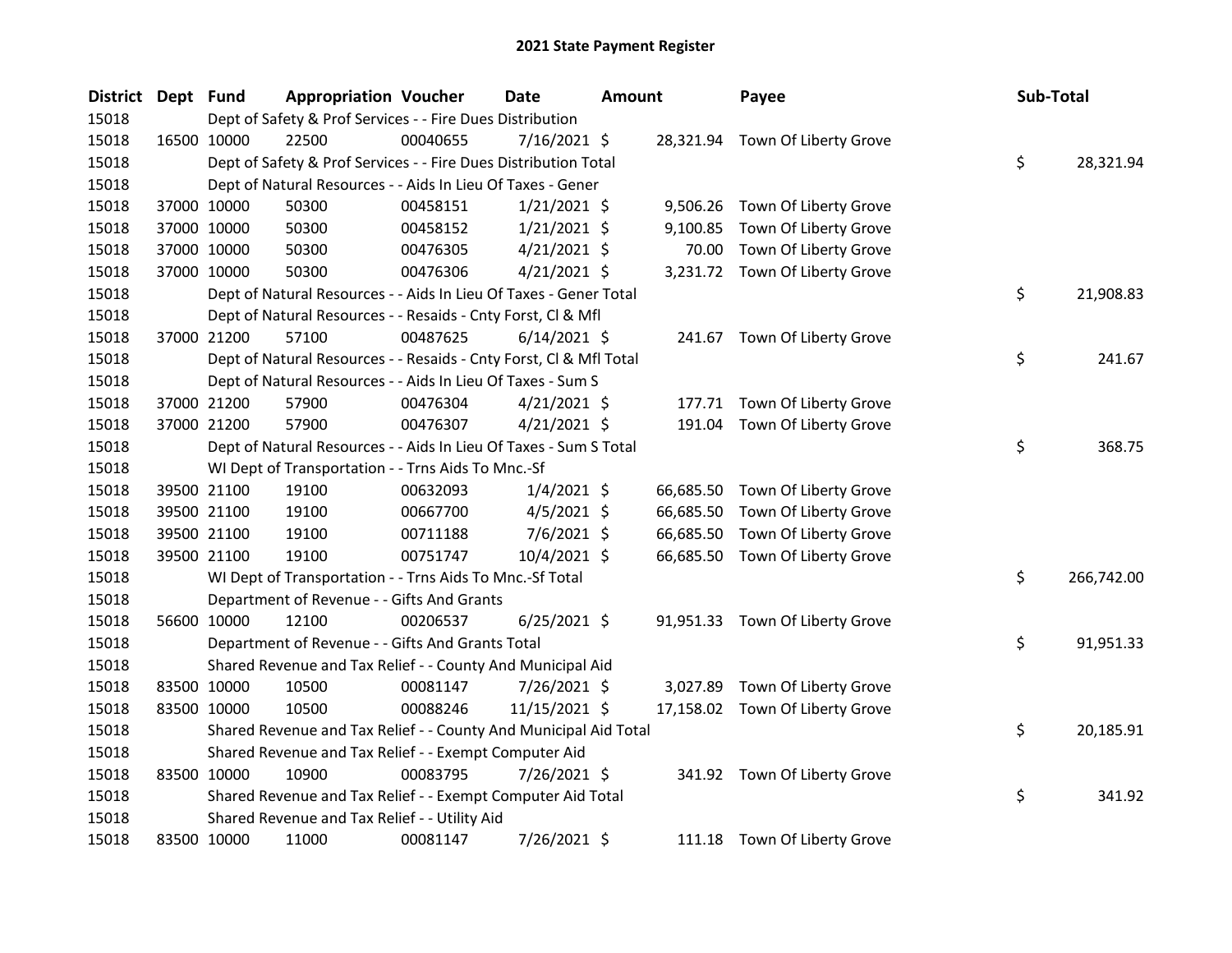| <b>District</b>    | Dept Fund |             | <b>Appropriation Voucher</b>                                                  |          | Date            | Amount |          | Payee                 | Sub-Total  |
|--------------------|-----------|-------------|-------------------------------------------------------------------------------|----------|-----------------|--------|----------|-----------------------|------------|
| 15018              |           | 83500 10000 | 11000                                                                         | 00088246 | $11/15/2021$ \$ |        | 636.64   | Town Of Liberty Grove |            |
| 15018              |           |             | Shared Revenue and Tax Relief - - Utility Aid Total                           |          |                 |        |          |                       | 747.82     |
| 15018              |           |             | Shared Revenue and Tax Relief - - Personal Property Aid                       |          |                 |        |          |                       |            |
| 15018              |           | 83500 10000 | 11100                                                                         | 00076971 | $5/3/2021$ \$   |        | 4.473.41 | Town Of Liberty Grove |            |
| 15018              |           |             | Shared Revenue and Tax Relief - - Personal Property Aid Total                 |          |                 |        |          |                       | 4,473.41   |
| 15018              |           |             | Shared Revenue and Tax Relief - - State Aid; Video Service Provider Fee       |          |                 |        |          |                       |            |
| 15018              |           | 83500 10000 | 11200                                                                         | 00082901 | 7/26/2021 \$    |        | 3,315.02 | Town Of Liberty Grove |            |
| 15018              |           |             | Shared Revenue and Tax Relief - - State Aid; Video Service Provider Fee Total |          |                 |        |          |                       | 3,315.02   |
| 15018              |           |             | Shared Revenue and Tax Relief - - Payments For Municipal Svcs                 |          |                 |        |          |                       |            |
| 15018              | 83500     | 10000       | 50100                                                                         | 00073582 | $2/1/2021$ \$   |        | 295.81   | Town Of Liberty Grove |            |
| 15018              |           |             | Shared Revenue and Tax Relief - - Payments For Municipal Svcs Total           |          |                 |        |          |                       | 295.81     |
| <b>15018 Total</b> |           |             |                                                                               |          |                 |        |          |                       | 438,894.41 |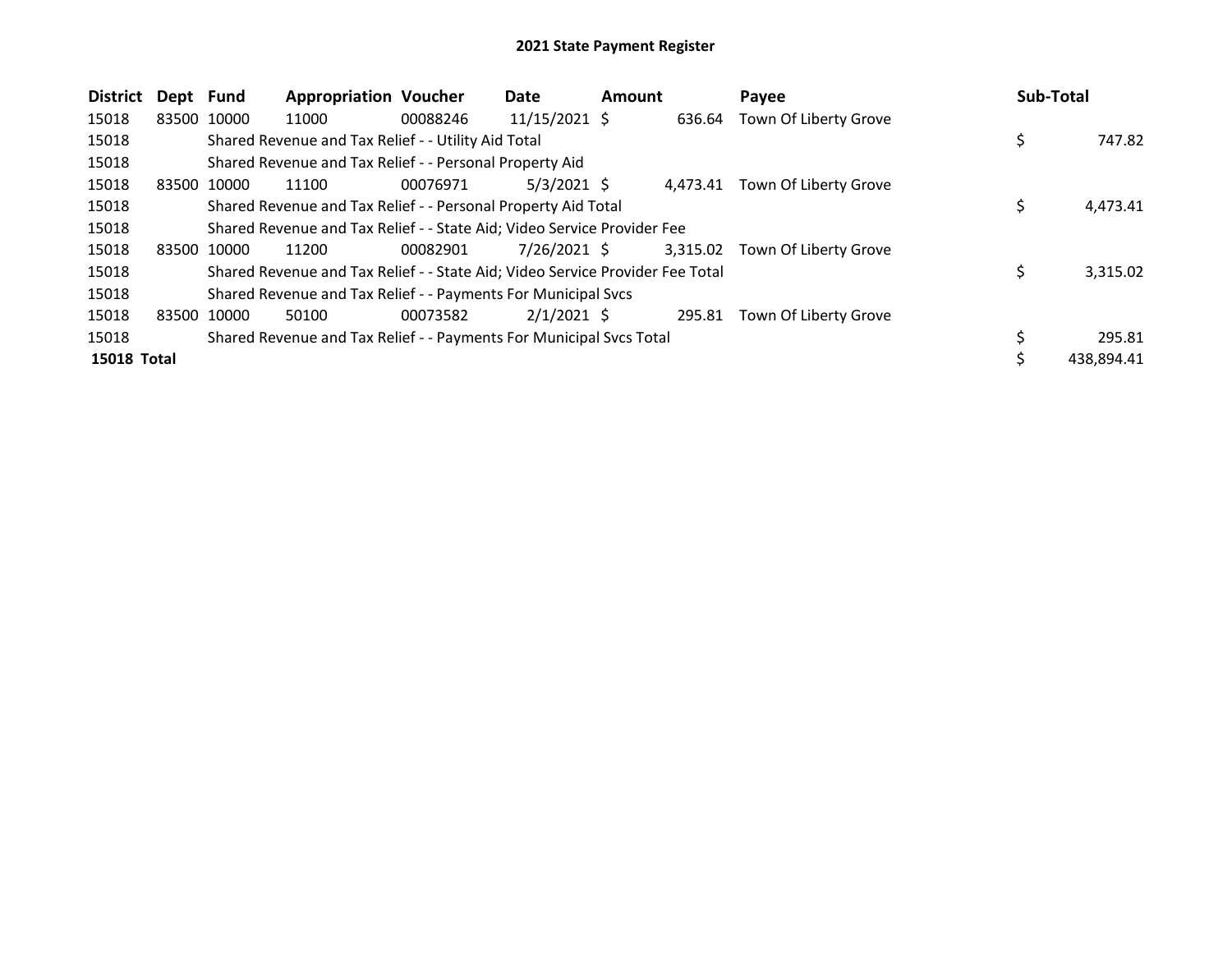| District Dept Fund |             | <b>Appropriation Voucher</b>                                       |          | Date           | <b>Amount</b> |            | Payee                          | Sub-Total |            |
|--------------------|-------------|--------------------------------------------------------------------|----------|----------------|---------------|------------|--------------------------------|-----------|------------|
| 15020              |             | Dept of Safety & Prof Services - - Fire Dues Distribution          |          |                |               |            |                                |           |            |
| 15020              | 16500 10000 | 22500                                                              | 00040656 | 7/16/2021 \$   |               | 12,357.57  | Nasewaupee, Town of            |           |            |
| 15020              |             | Dept of Safety & Prof Services - - Fire Dues Distribution Total    |          |                |               |            |                                | \$        | 12,357.57  |
| 15020              |             | Dept of Natural Resources - - Aids In Lieu Of Taxes - Gener        |          |                |               |            |                                |           |            |
| 15020              | 37000 10000 | 50300                                                              | 00458075 | $1/21/2021$ \$ |               | 626.70     | Nasewaupee, Town of            |           |            |
| 15020              | 37000 10000 | 50300                                                              | 00475132 | $4/21/2021$ \$ |               | 296.87     | Nasewaupee, Town of            |           |            |
| 15020              |             | Dept of Natural Resources - - Aids In Lieu Of Taxes - Gener Total  |          |                |               |            |                                | \$        | 923.57     |
| 15020              |             | Dept of Natural Resources - - Seg Earned                           |          |                |               |            |                                |           |            |
| 15020              | 37000 21200 | 100SE                                                              | 00456004 | $1/12/2021$ \$ |               | 7,034.53   | Nasewaupee, Town of            |           |            |
| 15020              |             | Dept of Natural Resources - - Seg Earned Total                     |          |                |               |            |                                | \$        | 7,034.53   |
| 15020              |             | Dept of Natural Resources - - Resaids - Cnty Forst, Cl & Mfl       |          |                |               |            |                                |           |            |
| 15020              | 37000 21200 | 57100                                                              | 00487626 | $6/14/2021$ \$ |               | 201.94     | Nasewaupee, Town of            |           |            |
| 15020              |             | Dept of Natural Resources - - Resaids - Cnty Forst, CI & Mfl Total |          |                |               |            |                                | \$        | 201.94     |
| 15020              |             | Dept of Natural Resources - - Aids In Lieu Of Taxes - Sum S        |          |                |               |            |                                |           |            |
| 15020              | 37000 21200 | 57900                                                              | 00475133 | $4/21/2021$ \$ |               | 918.34     | Nasewaupee, Town of            |           |            |
| 15020              |             | Dept of Natural Resources - - Aids In Lieu Of Taxes - Sum S Total  |          |                |               |            |                                | \$        | 918.34     |
| 15020              |             | WI Dept of Transportation - - Trns Aids To Mnc.-Sf                 |          |                |               |            |                                |           |            |
| 15020              | 39500 21100 | 19100                                                              | 00632094 | $1/4/2021$ \$  |               | 43,086.06  | Nasewaupee, Town of            |           |            |
| 15020              | 39500 21100 | 19100                                                              | 00667701 | $4/5/2021$ \$  |               | 43,086.06  | Nasewaupee, Town of            |           |            |
| 15020              | 39500 21100 | 19100                                                              | 00711189 | 7/6/2021 \$    |               | 43,086.06  | Nasewaupee, Town of            |           |            |
| 15020              | 39500 21100 | 19100                                                              | 00751748 | $10/4/2021$ \$ |               | 43,086.06  | Nasewaupee, Town of            |           |            |
| 15020              |             | WI Dept of Transportation - - Trns Aids To Mnc.-Sf Total           |          |                |               |            |                                | \$        | 172,344.24 |
| 15020              |             | WI Dept of Transportation - - Local Rds, Grants Sf                 |          |                |               |            |                                |           |            |
| 15020              | 39500 21100 | 27000                                                              | 00765018 | 10/22/2021 \$  |               | 119,425.00 | Nasewaupee, Town of            |           |            |
| 15020              |             | WI Dept of Transportation - - Local Rds, Grants Sf Total           |          |                |               |            |                                | \$        | 119,425.00 |
| 15020              |             | Department of Revenue - - Gifts And Grants                         |          |                |               |            |                                |           |            |
| 15020              | 56600 10000 | 12100                                                              | 00206538 | $6/25/2021$ \$ |               |            | 106,029.25 Nasewaupee, Town of |           |            |
| 15020              |             | Department of Revenue - - Gifts And Grants Total                   |          |                |               |            |                                | \$        | 106,029.25 |
| 15020              |             | Shared Revenue and Tax Relief - - County And Municipal Aid         |          |                |               |            |                                |           |            |
| 15020              | 83500 10000 | 10500                                                              | 00081148 | 7/26/2021 \$   |               | 3,380.12   | Nasewaupee, Town of            |           |            |
| 15020              | 83500 10000 | 10500                                                              | 00088247 | 11/15/2021 \$  |               | 19,153.99  | Nasewaupee, Town of            |           |            |
| 15020              |             | Shared Revenue and Tax Relief - - County And Municipal Aid Total   |          |                |               |            |                                | \$        | 22,534.11  |
| 15020              |             | Shared Revenue and Tax Relief - - Exempt Computer Aid              |          |                |               |            |                                |           |            |
| 15020              | 83500 10000 | 10900                                                              | 00083796 | 7/26/2021 \$   |               | 101.85     | Nasewaupee, Town of            |           |            |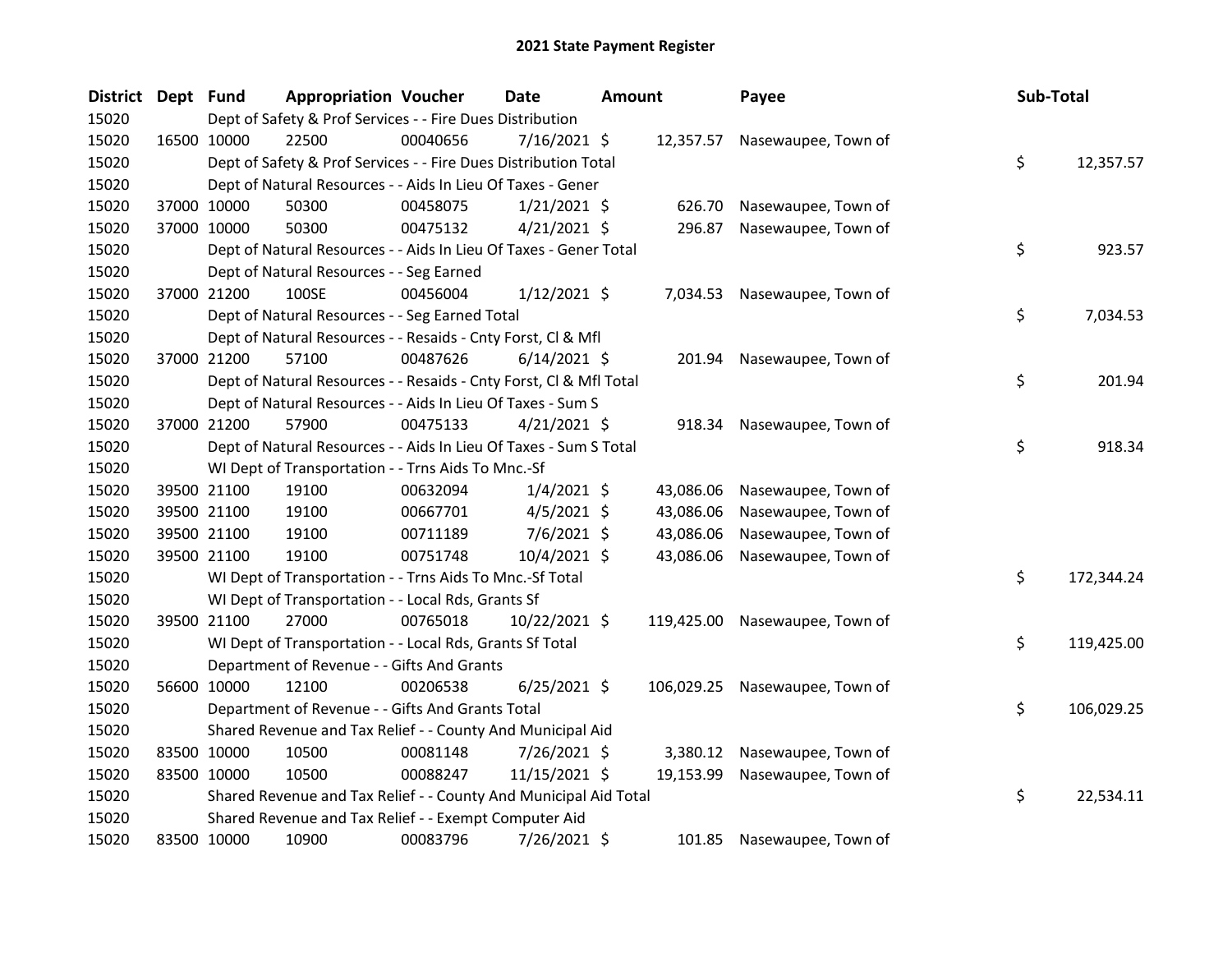| <b>District</b> | Dept Fund |             | <b>Appropriation Voucher</b>                                        |          | Date           | <b>Amount</b> |          | Payee               |    | Sub-Total |            |
|-----------------|-----------|-------------|---------------------------------------------------------------------|----------|----------------|---------------|----------|---------------------|----|-----------|------------|
| 15020           |           |             | Shared Revenue and Tax Relief - - Exempt Computer Aid Total         |          |                |               |          |                     | \$ |           | 101.85     |
| 15020           |           |             | Shared Revenue and Tax Relief - - Utility Aid                       |          |                |               |          |                     |    |           |            |
| 15020           | 83500     | 10000       | 11000                                                               | 00081148 | $7/26/2021$ \$ |               | 430.93   | Nasewaupee, Town of |    |           |            |
| 15020           |           | 83500 10000 | 11000                                                               | 00088247 | 11/15/2021 \$  |               | 2,484.07 | Nasewaupee, Town of |    |           |            |
| 15020           |           |             | Shared Revenue and Tax Relief - - Utility Aid Total                 |          |                |               |          |                     | \$ |           | 2,915.00   |
| 15020           |           |             | Shared Revenue and Tax Relief - - Personal Property Aid             |          |                |               |          |                     |    |           |            |
| 15020           | 83500     | 10000       | 11100                                                               | 00076972 | $5/3/2021$ \$  |               | 2,048.28 | Nasewaupee, Town of |    |           |            |
| 15020           |           |             | Shared Revenue and Tax Relief - - Personal Property Aid Total       |          |                |               |          |                     | \$ |           | 2,048.28   |
| 15020           |           |             | Shared Revenue and Tax Relief - - Payments For Municipal Svcs       |          |                |               |          |                     |    |           |            |
| 15020           |           | 83500 10000 | 50100                                                               | 00073583 | $2/1/2021$ \$  |               | 498.27   | Nasewaupee, Town of |    |           |            |
| 15020           |           |             | Shared Revenue and Tax Relief - - Payments For Municipal Svcs Total |          |                |               |          |                     | \$ |           | 498.27     |
| 15020           |           |             | Shared Revenue and Tax Relief - - Lottery & Gaming Credit           |          |                |               |          |                     |    |           |            |
| 15020           |           | 83500 52100 | 36300                                                               | 00074135 | $3/22/2021$ \$ |               | 947.81   | Nasewaupee, Town of |    |           |            |
| 15020           |           |             | Shared Revenue and Tax Relief - - Lottery & Gaming Credit Total     |          |                |               |          |                     | \$ |           | 947.81     |
| 15020 Total     |           |             |                                                                     |          |                |               |          |                     | Ś  |           | 448,279.76 |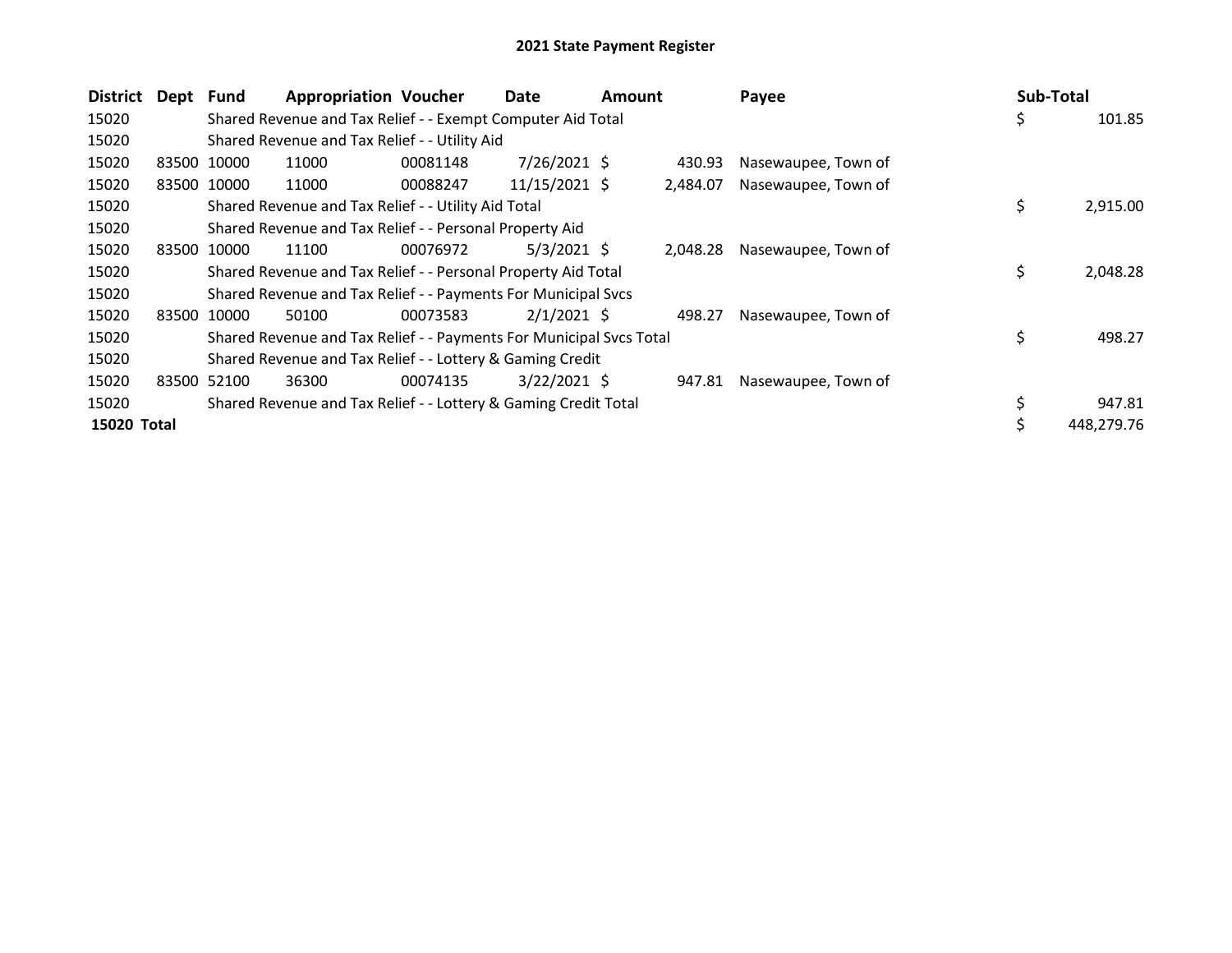| <b>District</b> | Dept Fund |             | <b>Appropriation Voucher</b>                                       |          | <b>Date</b>    | <b>Amount</b> |           | Payee                         | Sub-Total |            |
|-----------------|-----------|-------------|--------------------------------------------------------------------|----------|----------------|---------------|-----------|-------------------------------|-----------|------------|
| 15022           |           |             | Dept of Safety & Prof Services - - Fire Dues Distribution          |          |                |               |           |                               |           |            |
| 15022           |           | 16500 10000 | 22500                                                              | 00040657 | $7/16/2021$ \$ |               |           | 22,417.41 Town Of Sevastopol  |           |            |
| 15022           |           |             | Dept of Safety & Prof Services - - Fire Dues Distribution Total    |          |                |               |           |                               | \$        | 22,417.41  |
| 15022           |           |             | Dept of Natural Resources - - Aids In Lieu Of Taxes - Gener        |          |                |               |           |                               |           |            |
| 15022           |           | 37000 10000 | 50300                                                              | 00458099 | $1/21/2021$ \$ |               | 84.13     | Town Of Sevastopol            |           |            |
| 15022           |           | 37000 10000 | 50300                                                              | 00458100 | $1/21/2021$ \$ |               | 13,368.74 | Town Of Sevastopol            |           |            |
| 15022           |           | 37000 10000 | 50300                                                              | 00475516 | $4/21/2021$ \$ |               | 3,985.25  | Town Of Sevastopol            |           |            |
| 15022           |           | 37000 10000 | 50300                                                              | 00475518 | $4/21/2021$ \$ |               | 9.34      | Town Of Sevastopol            |           |            |
| 15022           |           |             | Dept of Natural Resources - - Aids In Lieu Of Taxes - Gener Total  |          |                |               |           |                               | \$        | 17,447.46  |
| 15022           |           |             | Dept of Natural Resources - - Resaids - Cnty Forst, Cl & Mfl       |          |                |               |           |                               |           |            |
| 15022           |           | 37000 21200 | 57100                                                              | 00487627 | $6/14/2021$ \$ |               |           | 322.94 Town Of Sevastopol     |           |            |
| 15022           |           |             | Dept of Natural Resources - - Resaids - Cnty Forst, Cl & Mfl Total |          |                |               |           |                               | \$        | 322.94     |
| 15022           |           |             | Dept of Natural Resources - - Aids In Lieu Of Taxes - Sum S        |          |                |               |           |                               |           |            |
| 15022           |           | 37000 21200 | 57900                                                              | 00475517 | $4/21/2021$ \$ |               |           | 18.32 Town Of Sevastopol      |           |            |
| 15022           |           |             | Dept of Natural Resources - - Aids In Lieu Of Taxes - Sum S Total  |          |                |               |           |                               | \$        | 18.32      |
| 15022           |           |             | WI Dept of Transportation - - Trns Aids To Mnc.-Sf                 |          |                |               |           |                               |           |            |
| 15022           |           | 39500 21100 | 19100                                                              | 00632095 | $1/4/2021$ \$  |               |           | 55,812.15 Town Of Sevastopol  |           |            |
| 15022           |           | 39500 21100 | 19100                                                              | 00667702 | $4/5/2021$ \$  |               | 55,812.15 | Town Of Sevastopol            |           |            |
| 15022           |           | 39500 21100 | 19100                                                              | 00711190 | $7/6/2021$ \$  |               | 55,812.15 | Town Of Sevastopol            |           |            |
| 15022           |           | 39500 21100 | 19100                                                              | 00751749 | $10/4/2021$ \$ |               |           | 55,812.15 Town Of Sevastopol  |           |            |
| 15022           |           |             | WI Dept of Transportation - - Trns Aids To Mnc.-Sf Total           |          |                |               |           |                               | \$        | 223,248.60 |
| 15022           |           |             | WI Dept of Transportation - - Loc Rd Imp Prg St Fd                 |          |                |               |           |                               |           |            |
| 15022           |           | 39500 21100 | 27800                                                              | 00660236 | $3/2/2021$ \$  |               |           | 20,000.00 Town Of Sevastopol  |           |            |
| 15022           |           |             | WI Dept of Transportation - - Loc Rd Imp Prg St Fd Total           |          |                |               |           |                               | \$        | 20,000.00  |
| 15022           |           |             | Department of Revenue - - Gifts And Grants                         |          |                |               |           |                               |           |            |
| 15022           |           | 56600 10000 | 12100                                                              | 00206539 | $6/25/2021$ \$ |               |           | 139,523.18 Town Of Sevastopol |           |            |
| 15022           |           |             | Department of Revenue - - Gifts And Grants Total                   |          |                |               |           |                               | \$        | 139,523.18 |
| 15022           |           |             | Shared Revenue and Tax Relief - - County And Municipal Aid         |          |                |               |           |                               |           |            |
| 15022           |           | 83500 10000 | 10500                                                              | 00081149 | 7/26/2021 \$   |               | 5,041.40  | Town Of Sevastopol            |           |            |
| 15022           |           | 83500 10000 | 10500                                                              | 00088248 | 11/15/2021 \$  |               |           | 28,567.92 Town Of Sevastopol  |           |            |
| 15022           |           |             | Shared Revenue and Tax Relief - - County And Municipal Aid Total   |          |                |               |           |                               | \$        | 33,609.32  |
| 15022           |           |             | Shared Revenue and Tax Relief - - Exempt Computer Aid              |          |                |               |           |                               |           |            |
| 15022           |           | 83500 10000 | 10900                                                              | 00083797 | 7/26/2021 \$   |               | 25.98     | Town Of Sevastopol            |           |            |
| 15022           |           |             | Shared Revenue and Tax Relief - - Exempt Computer Aid Total        |          |                |               |           |                               | \$        | 25.98      |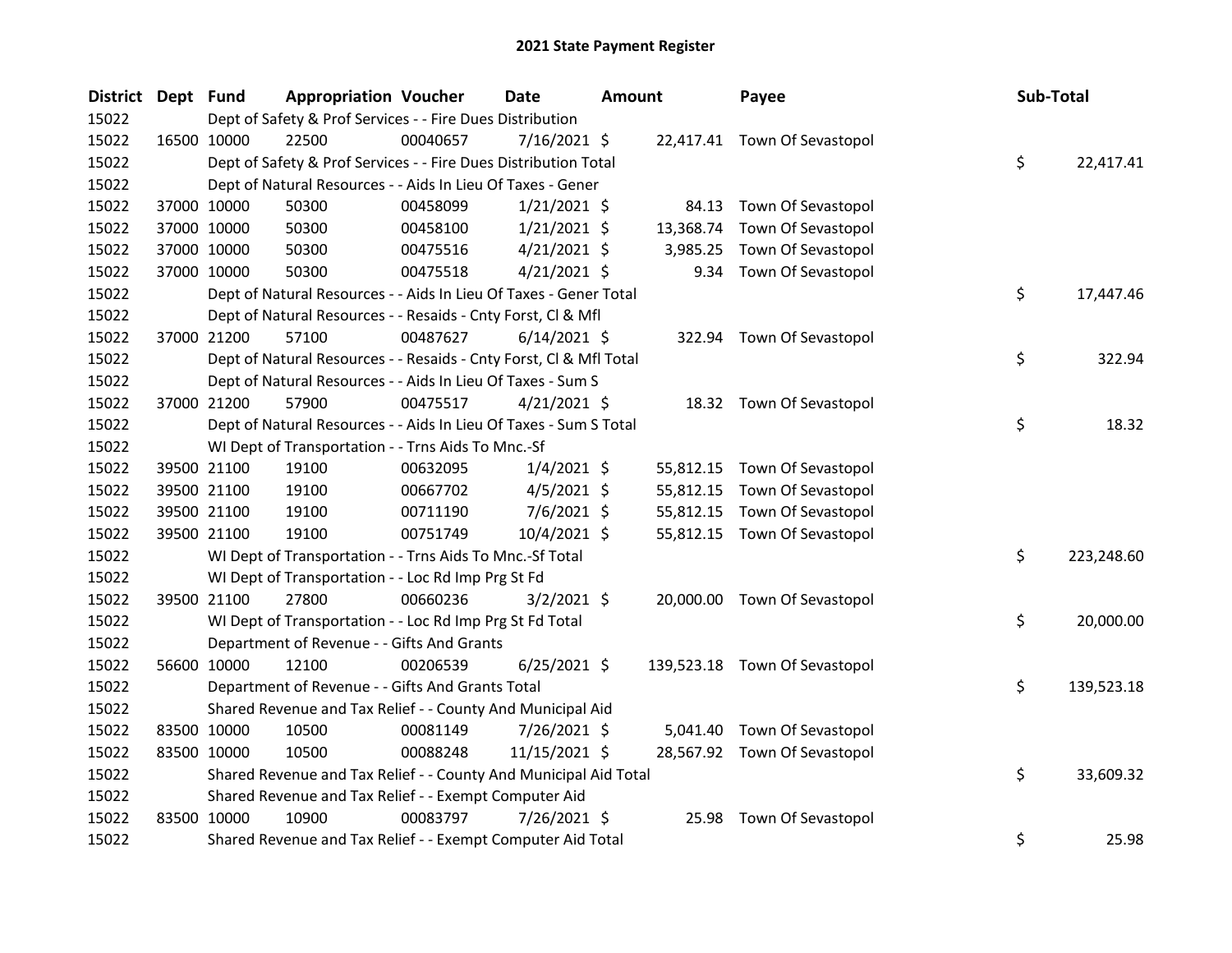| <b>District</b> | Dept  | Fund        | <b>Appropriation Voucher</b>                                                  |          | Date            | <b>Amount</b> |           | Payee              | Sub-Total |            |
|-----------------|-------|-------------|-------------------------------------------------------------------------------|----------|-----------------|---------------|-----------|--------------------|-----------|------------|
| 15022           |       |             | Shared Revenue and Tax Relief - - Utility Aid                                 |          |                 |               |           |                    |           |            |
| 15022           |       | 83500 10000 | 11000                                                                         | 00081149 | $7/26/2021$ \$  |               | 1.540.33  | Town Of Sevastopol |           |            |
| 15022           |       | 83500 10000 | 11000                                                                         | 00088248 | $11/15/2021$ \$ |               | 10,307.48 | Town Of Sevastopol |           |            |
| 15022           |       |             | Shared Revenue and Tax Relief - - Utility Aid Total                           |          |                 |               |           |                    | \$        | 11,847.81  |
| 15022           |       |             | Shared Revenue and Tax Relief - - Personal Property Aid                       |          |                 |               |           |                    |           |            |
| 15022           | 83500 | 10000       | 11100                                                                         | 00076973 | $5/3/2021$ \$   |               | 966.91    | Town Of Sevastopol |           |            |
| 15022           |       |             | Shared Revenue and Tax Relief - - Personal Property Aid Total                 |          |                 |               |           |                    | \$        | 966.91     |
| 15022           |       |             | Shared Revenue and Tax Relief - - State Aid; Video Service Provider Fee       |          |                 |               |           |                    |           |            |
| 15022           |       | 83500 10000 | 11200                                                                         | 00082902 | 7/26/2021 \$    |               | 7,129.14  | Town Of Sevastopol |           |            |
| 15022           |       |             | Shared Revenue and Tax Relief - - State Aid; Video Service Provider Fee Total |          |                 |               |           |                    | \$        | 7,129.14   |
| 15022           |       |             | Shared Revenue and Tax Relief - - Payments For Municipal Svcs                 |          |                 |               |           |                    |           |            |
| 15022           | 83500 | 10000       | 50100                                                                         | 00073584 | $2/1/2021$ \$   |               | 736.38    | Town Of Sevastopol |           |            |
| 15022           |       |             | Shared Revenue and Tax Relief - - Payments For Municipal Svcs Total           |          |                 |               |           |                    | \$        | 736.38     |
| 15022 Total     |       |             |                                                                               |          |                 |               |           |                    | \$.       | 477,293.45 |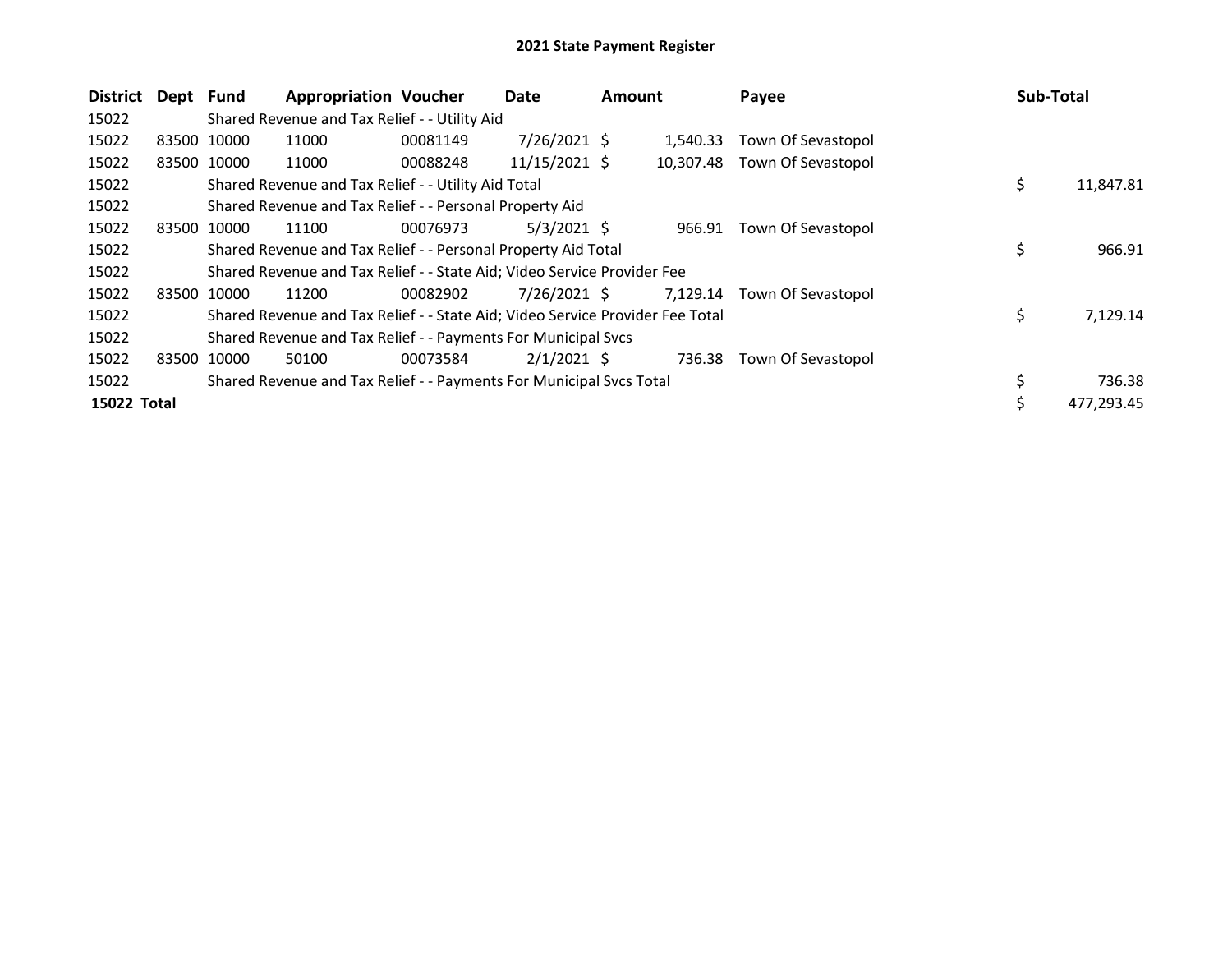| <b>District</b> | Dept Fund   |             | <b>Appropriation Voucher</b>                                       |          | <b>Date</b>    | <b>Amount</b> |           | Payee                          | Sub-Total |            |
|-----------------|-------------|-------------|--------------------------------------------------------------------|----------|----------------|---------------|-----------|--------------------------------|-----------|------------|
| 15024           |             |             | Dept of Safety & Prof Services - - Fire Dues Distribution          |          |                |               |           |                                |           |            |
| 15024           |             | 16500 10000 | 22500                                                              | 00040660 | $7/16/2021$ \$ |               |           | 5,211.64 Town Of Sturgeon Bay  |           |            |
| 15024           |             |             | Dept of Safety & Prof Services - - Fire Dues Distribution Total    |          |                |               |           |                                | \$        | 5,211.64   |
| 15024           |             |             | Dept of Natural Resources - - Aids In Lieu Of Taxes - Gener        |          |                |               |           |                                |           |            |
| 15024           |             | 37000 10000 | 50300                                                              | 00475165 | $4/21/2021$ \$ |               |           | 5.20 Town Of Sturgeon Bay      |           |            |
| 15024           |             |             | Dept of Natural Resources - - Aids In Lieu Of Taxes - Gener Total  |          |                |               |           |                                | \$        | 5.20       |
| 15024           |             |             | Dept of Natural Resources - - Resaids - Cnty Forst, Cl & Mfl       |          |                |               |           |                                |           |            |
| 15024           |             | 37000 21200 | 57100                                                              | 00487628 | $6/14/2021$ \$ |               |           | 302.00 Town Of Sturgeon Bay    |           |            |
| 15024           |             |             | Dept of Natural Resources - - Resaids - Cnty Forst, Cl & Mfl Total |          |                |               |           |                                | \$        | 302.00     |
| 15024           |             |             | WI Dept of Transportation - - Trns Aids To Mnc.-Sf                 |          |                |               |           |                                |           |            |
| 15024           |             | 39500 21100 | 19100                                                              | 00632096 | $1/4/2021$ \$  |               | 20,117.34 | Town Of Sturgeon Bay           |           |            |
| 15024           |             | 39500 21100 | 19100                                                              | 00667703 | $4/5/2021$ \$  |               | 20,117.34 | Town Of Sturgeon Bay           |           |            |
| 15024           |             | 39500 21100 | 19100                                                              | 00711191 | $7/6/2021$ \$  |               | 20,117.34 | Town Of Sturgeon Bay           |           |            |
| 15024           |             | 39500 21100 | 19100                                                              | 00751750 | 10/4/2021 \$   |               |           | 20,117.34 Town Of Sturgeon Bay |           |            |
| 15024           |             |             | WI Dept of Transportation - - Trns Aids To Mnc.-Sf Total           |          |                |               |           |                                | \$        | 80,469.36  |
| 15024           |             |             | Department of Revenue - - Gifts And Grants                         |          |                |               |           |                                |           |            |
| 15024           |             | 56600 10000 | 12100                                                              | 00206540 | $6/25/2021$ \$ |               |           | 43,437.45 Town Of Sturgeon Bay |           |            |
| 15024           |             |             | Department of Revenue - - Gifts And Grants Total                   |          |                |               |           |                                | \$        | 43,437.45  |
| 15024           |             |             | Shared Revenue and Tax Relief - - County And Municipal Aid         |          |                |               |           |                                |           |            |
| 15024           |             | 83500 10000 | 10500                                                              | 00081150 | $7/26/2021$ \$ |               |           | 1,878.37 Town Of Sturgeon Bay  |           |            |
| 15024           |             | 83500 10000 | 10500                                                              | 00088249 | 11/15/2021 \$  |               | 10,644.09 | Town Of Sturgeon Bay           |           |            |
| 15024           |             |             | Shared Revenue and Tax Relief - - County And Municipal Aid Total   |          |                |               |           |                                | \$        | 12,522.46  |
| 15024           |             |             | Shared Revenue and Tax Relief - - Exempt Computer Aid              |          |                |               |           |                                |           |            |
| 15024           |             | 83500 10000 | 10900                                                              | 00083798 | 7/26/2021 \$   |               |           | 9.35 Town Of Sturgeon Bay      |           |            |
| 15024           |             |             | Shared Revenue and Tax Relief - - Exempt Computer Aid Total        |          |                |               |           |                                | \$        | 9.35       |
| 15024           |             |             | Shared Revenue and Tax Relief - - Utility Aid                      |          |                |               |           |                                |           |            |
| 15024           |             | 83500 10000 | 11000                                                              | 00081150 | 7/26/2021 \$   |               | 3,631.34  | Town Of Sturgeon Bay           |           |            |
| 15024           | 83500 10000 |             | 11000                                                              | 00088249 | 11/15/2021 \$  |               |           | 22,718.87 Town Of Sturgeon Bay |           |            |
| 15024           |             |             | Shared Revenue and Tax Relief - - Utility Aid Total                |          |                |               |           |                                | \$        | 26,350.21  |
| 15024           |             |             | Shared Revenue and Tax Relief - - Personal Property Aid            |          |                |               |           |                                |           |            |
| 15024           | 83500 10000 |             | 11100                                                              | 00076974 | $5/3/2021$ \$  |               |           | 687.58 Town Of Sturgeon Bay    |           |            |
| 15024           |             |             | Shared Revenue and Tax Relief - - Personal Property Aid Total      |          |                |               |           |                                | \$        | 687.58     |
| 15024 Total     |             |             |                                                                    |          |                |               |           |                                | \$        | 168,995.25 |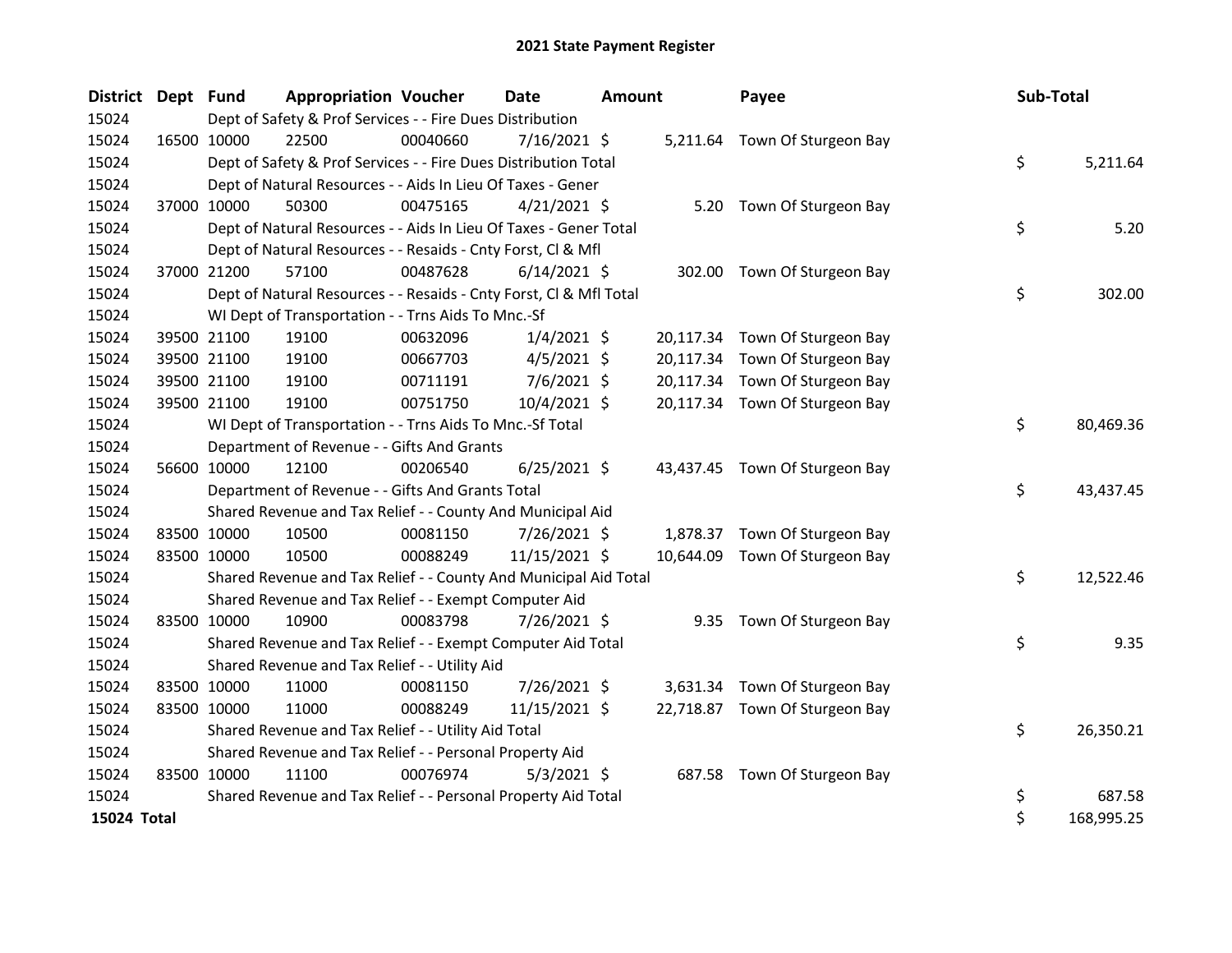| <b>District</b> | Dept Fund |                                                               | <b>Appropriation Voucher</b>                                         |          | Date           | <b>Amount</b> |           | Payee                   |  | Sub-Total |            |
|-----------------|-----------|---------------------------------------------------------------|----------------------------------------------------------------------|----------|----------------|---------------|-----------|-------------------------|--|-----------|------------|
| 15026           |           |                                                               | Dept of Safety & Prof Services - - Fire Dues Distribution            |          |                |               |           |                         |  |           |            |
| 15026           |           | 16500 10000                                                   | 22500                                                                | 00040661 | $7/16/2021$ \$ |               |           | 5,328.42 Town Of Union  |  |           |            |
| 15026           |           |                                                               | Dept of Safety & Prof Services - - Fire Dues Distribution Total      |          |                |               |           |                         |  | \$        | 5,328.42   |
| 15026           |           |                                                               | Dept of Natural Resources - - Resaids - Cnty Forst, Cl & Mfl         |          |                |               |           |                         |  |           |            |
| 15026           |           | 37000 21200                                                   | 57100                                                                | 00487629 | $6/14/2021$ \$ |               |           | 166.19 Town Of Union    |  |           |            |
| 15026           |           |                                                               | Dept of Natural Resources - - Resaids - Cnty Forst, CI & Mfl Total   |          |                |               |           |                         |  | \$        | 166.19     |
| 15026           |           |                                                               | WI Dept of Transportation - - Trns Aids To Mnc.-Sf                   |          |                |               |           |                         |  |           |            |
| 15026           |           | 39500 21100                                                   | 19100                                                                | 00632097 | $1/4/2021$ \$  |               | 24,640.08 | Town Of Union           |  |           |            |
| 15026           |           | 39500 21100                                                   | 19100                                                                | 00667704 | $4/5/2021$ \$  |               | 24,640.08 | Town Of Union           |  |           |            |
| 15026           |           | 39500 21100                                                   | 19100                                                                | 00711192 | 7/6/2021 \$    |               | 24,640.08 | Town Of Union           |  |           |            |
| 15026           |           | 39500 21100                                                   | 19100                                                                | 00751751 | 10/4/2021 \$   |               | 24,640.09 | Town Of Union           |  |           |            |
| 15026           |           |                                                               | WI Dept of Transportation - - Trns Aids To Mnc.-Sf Total             |          |                |               |           |                         |  | \$        | 98,560.33  |
| 15026           |           |                                                               | WI Dept of Transportation - - Supplemental Transportation Aids       |          |                |               |           |                         |  |           |            |
| 15026           |           | 39500 21100                                                   | 19600                                                                | 00633660 | $1/4/2021$ \$  |               | 17,393.00 | Town Of Union           |  |           |            |
| 15026           |           |                                                               | WI Dept of Transportation - - Supplemental Transportation Aids Total |          |                |               |           |                         |  | \$        | 17,393.00  |
| 15026           |           |                                                               | Department of Revenue - - Gifts And Grants                           |          |                |               |           |                         |  |           |            |
| 15026           |           | 56600 10000                                                   | 12100                                                                | 00206541 | $6/25/2021$ \$ |               |           | 52,072.61 Town Of Union |  |           |            |
| 15026           |           |                                                               | Department of Revenue - - Gifts And Grants Total                     |          |                |               |           |                         |  | \$        | 52,072.61  |
| 15026           |           |                                                               | Shared Revenue and Tax Relief - - County And Municipal Aid           |          |                |               |           |                         |  |           |            |
| 15026           |           | 83500 10000                                                   | 10500                                                                | 00081151 | $7/26/2021$ \$ |               |           | 1,415.42 Town Of Union  |  |           |            |
| 15026           |           | 83500 10000                                                   | 10500                                                                | 00088250 | 11/15/2021 \$  |               | 8,020.73  | Town Of Union           |  |           |            |
| 15026           |           |                                                               | Shared Revenue and Tax Relief - - County And Municipal Aid Total     |          |                |               |           |                         |  | \$        | 9,436.15   |
| 15026           |           |                                                               | Shared Revenue and Tax Relief - - Exempt Computer Aid                |          |                |               |           |                         |  |           |            |
| 15026           |           | 83500 10000                                                   | 10900                                                                | 00083799 | 7/26/2021 \$   |               | 2.08      | Town Of Union           |  |           |            |
| 15026           |           |                                                               | Shared Revenue and Tax Relief - - Exempt Computer Aid Total          |          |                |               |           |                         |  | \$        | 2.08       |
| 15026           |           |                                                               | Shared Revenue and Tax Relief - - Personal Property Aid              |          |                |               |           |                         |  |           |            |
| 15026           |           | 83500 10000                                                   | 11100                                                                | 00076975 | $5/3/2021$ \$  |               | 179.50    | Town Of Union           |  |           |            |
| 15026           |           | Shared Revenue and Tax Relief - - Personal Property Aid Total |                                                                      |          |                |               |           |                         |  | \$        | 179.50     |
| 15026 Total     |           |                                                               |                                                                      |          |                |               |           |                         |  | $\zeta$   | 183,138.28 |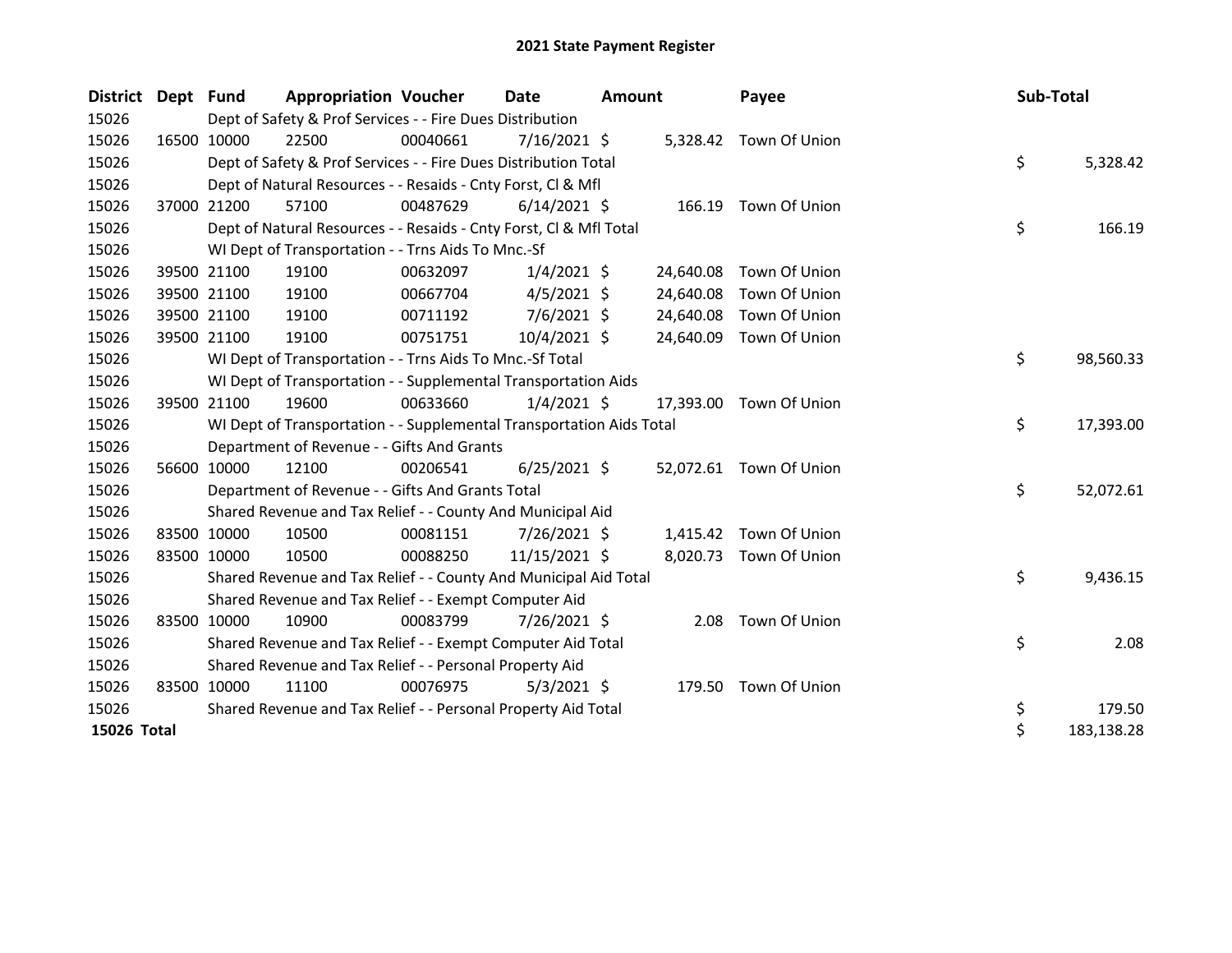| District Dept Fund |             | <b>Appropriation Voucher</b>                                       |          | <b>Date</b>    | <b>Amount</b> |           | Payee                       | Sub-Total |            |
|--------------------|-------------|--------------------------------------------------------------------|----------|----------------|---------------|-----------|-----------------------------|-----------|------------|
| 15028              |             | Dept of Safety & Prof Services - - Fire Dues Distribution          |          |                |               |           |                             |           |            |
| 15028              | 16500 10000 | 22500                                                              | 00040662 | 7/16/2021 \$   |               |           | 8,484.53 Town Of Washington |           |            |
| 15028              |             | Dept of Safety & Prof Services - - Fire Dues Distribution Total    |          |                |               |           |                             | \$        | 8,484.53   |
| 15028              |             | Dept of Natural Resources - - Aids In Lieu Of Taxes - Gener        |          |                |               |           |                             |           |            |
| 15028              | 37000 10000 | 50300                                                              | 00458164 | $1/21/2021$ \$ |               | 38,041.64 | Town Of Washington          |           |            |
| 15028              | 37000 10000 | 50300                                                              | 00476525 | $4/21/2021$ \$ |               |           | 2,037.11 Town Of Washington |           |            |
| 15028              |             | Dept of Natural Resources - - Aids In Lieu Of Taxes - Gener Total  |          |                |               |           |                             | \$        | 40,078.75  |
| 15028              |             | Dept of Natural Resources - - Gen Program Ops-State Funds          |          |                |               |           |                             |           |            |
| 15028              | 37000 21200 | 16100                                                              | 00465169 | $3/1/2021$ \$  |               | 177.00    | Town Of Washington          |           |            |
| 15028              | 37000 21200 | 16100                                                              | 00496248 | 7/16/2021 \$   |               | 576.00    | Town Of Washington          |           |            |
| 15028              | 37000 21200 | 16100                                                              | 00505015 | 8/26/2021 \$   |               | 408.00    | Town Of Washington          |           |            |
| 15028              | 37000 21200 | 16100                                                              | 00526842 | 12/30/2021 \$  |               | 829.74    | Town Of Washington          |           |            |
| 15028              |             | Dept of Natural Resources - - Gen Program Ops-State Funds Total    |          |                |               |           |                             | \$        | 1,990.74   |
| 15028              |             | Dept of Natural Resources - - Resaids - Cnty Forst, Cl & Mfl       |          |                |               |           |                             |           |            |
| 15028              | 37000 21200 | 57100                                                              | 00487630 | $6/14/2021$ \$ |               | 191.88    | Town Of Washington          |           |            |
| 15028              |             | Dept of Natural Resources - - Resaids - Cnty Forst, CI & Mfl Total |          |                |               |           |                             | \$        | 191.88     |
| 15028              |             | Dept of Natural Resources - - Aids In Lieu Of Taxes - Sum S        |          |                |               |           |                             |           |            |
| 15028              | 37000 21200 | 57900                                                              | 00476524 | $4/21/2021$ \$ |               |           | 62.63 Town Of Washington    |           |            |
| 15028              |             | Dept of Natural Resources - - Aids In Lieu Of Taxes - Sum S Total  |          |                |               |           |                             | \$        | 62.63      |
| 15028              |             | Dept of Natural Resources - - Solid Waste Management - Waste       |          |                |               |           |                             |           |            |
| 15028              | 37000 21700 | 49300                                                              | 00472515 | $4/13/2021$ \$ |               | 4,240.00  | Town Of Washington          |           |            |
| 15028              |             | Dept of Natural Resources - - Solid Waste Management - Waste Total |          |                |               |           |                             | \$        | 4,240.00   |
| 15028              |             | WI Dept of Transportation - - Trns Aids To Mnc.-Sf                 |          |                |               |           |                             |           |            |
| 15028              | 39500 21100 | 19100                                                              | 00632098 | $1/4/2021$ \$  |               | 37,784.07 | Town Of Washington          |           |            |
| 15028              | 39500 21100 | 19100                                                              | 00667705 | $4/5/2021$ \$  |               | 37,784.07 | Town Of Washington          |           |            |
| 15028              | 39500 21100 | 19100                                                              | 00711193 | 7/6/2021 \$    |               | 37,784.07 | Town Of Washington          |           |            |
| 15028              | 39500 21100 | 19100                                                              | 00751752 | 10/4/2021 \$   |               | 37,784.07 | Town Of Washington          |           |            |
| 15028              |             | WI Dept of Transportation - - Trns Aids To Mnc.-Sf Total           |          |                |               |           |                             | \$        | 151,136.28 |
| 15028              |             | Department of Justice - - Law Enforcement Train, Local             |          |                |               |           |                             |           |            |
| 15028              | 45500 10000 | 23100                                                              | 00106074 | 11/30/2021 \$  |               |           | 320.00 Town Of Washington   |           |            |
| 15028              |             | Department of Justice - - Law Enforcement Train, Local Total       |          |                |               |           |                             | \$        | 320.00     |
| 15028              |             | Department of Revenue - - Gifts And Grants                         |          |                |               |           |                             |           |            |
| 15028              | 56600 10000 | 12100                                                              | 00206542 | $6/25/2021$ \$ |               | 37,576.01 | Town Of Washington          |           |            |
| 15028              |             | Department of Revenue - - Gifts And Grants Total                   |          |                |               |           |                             | \$        | 37,576.01  |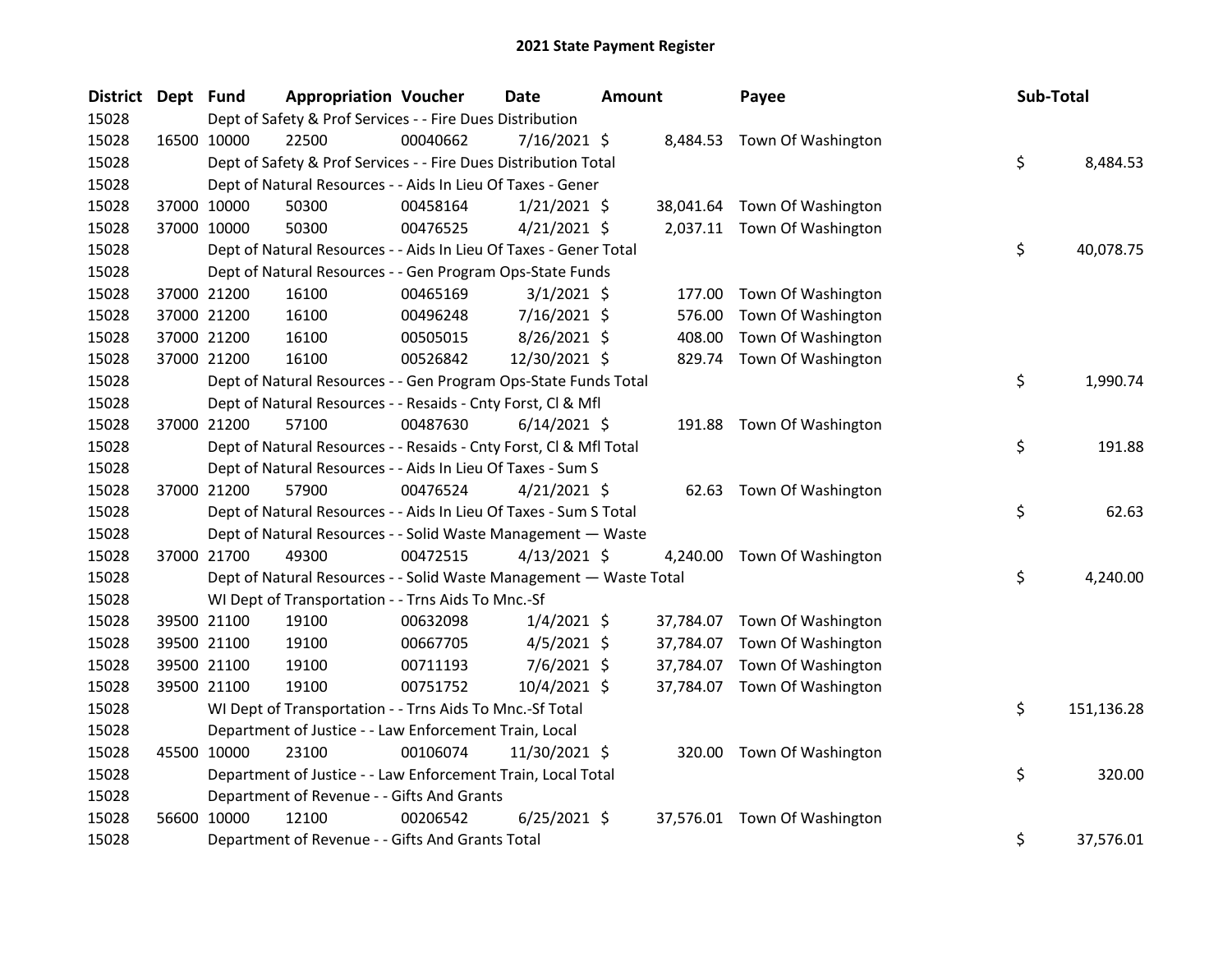| <b>District</b> | Dept Fund |             | <b>Appropriation Voucher</b>                                        |          | Date           | <b>Amount</b> |          | Payee              | <b>Sub-Total</b> |            |
|-----------------|-----------|-------------|---------------------------------------------------------------------|----------|----------------|---------------|----------|--------------------|------------------|------------|
| 15028           |           |             | Shared Revenue and Tax Relief - - Exempt Computer Aid               |          |                |               |          |                    |                  |            |
| 15028           |           | 83500 10000 | 10900                                                               | 00083800 | $7/26/2021$ \$ |               | 159.01   | Town Of Washington |                  |            |
| 15028           |           |             | Shared Revenue and Tax Relief - - Exempt Computer Aid Total         |          |                |               |          |                    | \$               | 159.01     |
| 15028           |           |             | Shared Revenue and Tax Relief - - Utility Aid                       |          |                |               |          |                    |                  |            |
| 15028           |           | 83500 10000 | 11000                                                               | 00081152 | $7/26/2021$ \$ |               | 1.302.87 | Town Of Washington |                  |            |
| 15028           |           | 83500 10000 | 11000                                                               | 00088251 | 11/15/2021 \$  |               | 7,873.92 | Town Of Washington |                  |            |
| 15028           |           |             | Shared Revenue and Tax Relief - - Utility Aid Total                 |          |                |               |          |                    | \$               | 9,176.79   |
| 15028           |           |             | Shared Revenue and Tax Relief - - Personal Property Aid             |          |                |               |          |                    |                  |            |
| 15028           |           | 83500 10000 | 11100                                                               | 00076976 | $5/3/2021$ \$  |               | 2,978.01 | Town Of Washington |                  |            |
| 15028           |           |             | Shared Revenue and Tax Relief - - Personal Property Aid Total       |          |                |               |          |                    | \$               | 2,978.01   |
| 15028           |           |             | Shared Revenue and Tax Relief - - Payments For Municipal Svcs       |          |                |               |          |                    |                  |            |
| 15028           |           | 83500 10000 | 50100                                                               | 00073585 | $2/1/2021$ \$  |               | 1.482.99 | Town Of Washington |                  |            |
| 15028           |           |             | Shared Revenue and Tax Relief - - Payments For Municipal Svcs Total |          |                |               |          |                    | \$               | 1,482.99   |
| 15028 Total     |           |             |                                                                     |          |                |               |          |                    | \$               | 257,877.62 |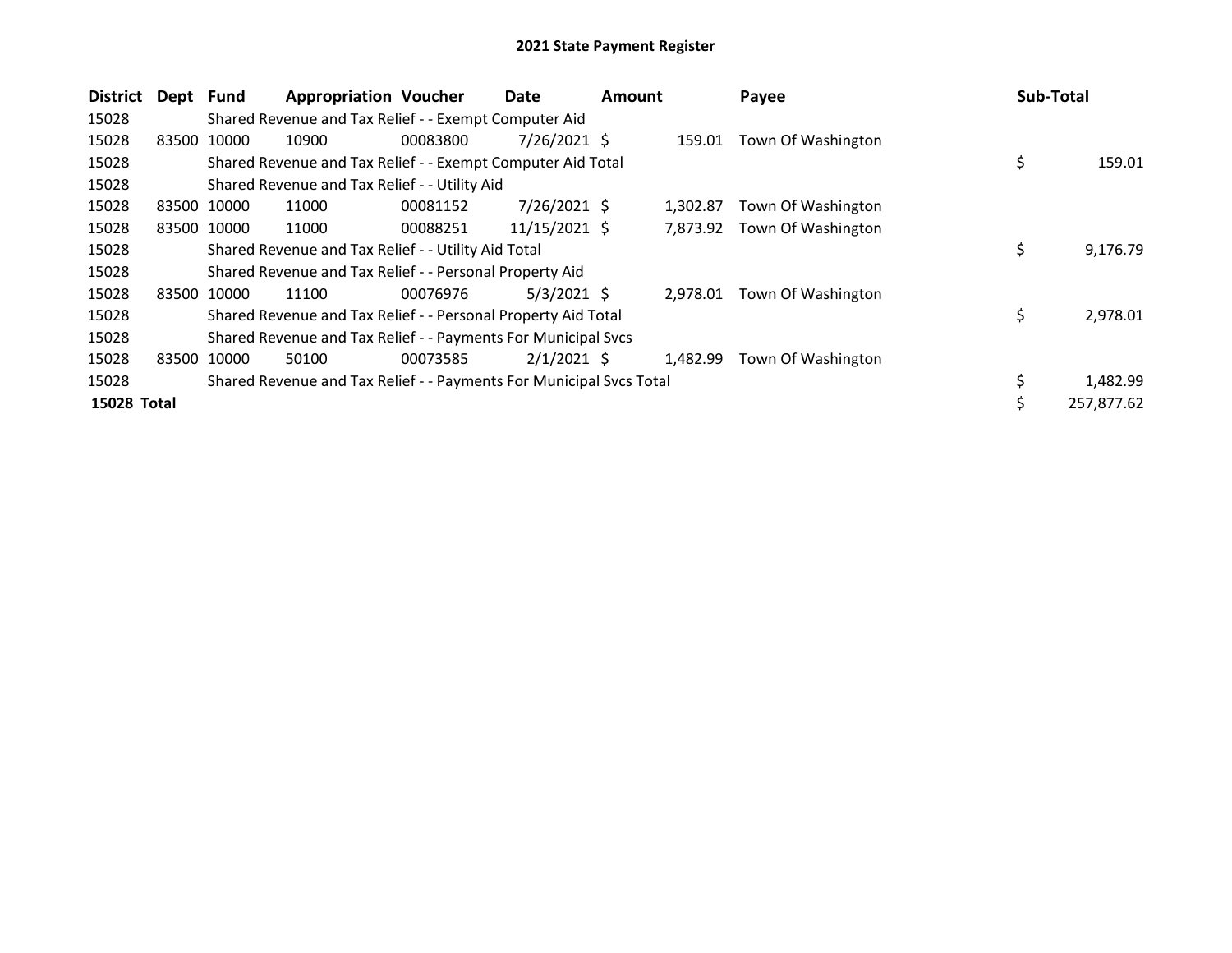| <b>District</b>    | Dept Fund |             | <b>Appropriation Voucher</b>                                     |          | <b>Date</b>    | <b>Amount</b> |           | Payee                            | Sub-Total |            |
|--------------------|-----------|-------------|------------------------------------------------------------------|----------|----------------|---------------|-----------|----------------------------------|-----------|------------|
| 15118              |           |             | Dept of Safety & Prof Services - - Fire Dues Distribution        |          |                |               |           |                                  |           |            |
| 15118              |           | 16500 10000 | 22500                                                            | 00040648 | $7/19/2021$ \$ |               |           | 13,110.04 Village Of Egg Harbor  |           |            |
| 15118              |           |             | Dept of Safety & Prof Services - - Fire Dues Distribution Total  |          |                |               |           |                                  | \$        | 13,110.04  |
| 15118              |           |             | Dept of Natural Resources - - Land Acquisition                   |          |                |               |           |                                  |           |            |
| 15118              | 37000     | 36300       | TA100                                                            | 00526357 | 12/23/2021 \$  |               |           | 249,000.00 Village Of Egg Harbor |           |            |
| 15118              |           |             | Dept of Natural Resources - - Land Acquisition Total             |          |                |               |           |                                  | \$        | 249,000.00 |
| 15118              |           |             | WI Dept of Transportation - - Trns Aids To Mnc.-Sf               |          |                |               |           |                                  |           |            |
| 15118              |           | 39500 21100 | 19100                                                            | 00632099 | $1/4/2021$ \$  |               | 14,290.59 | Village Of Egg Harbor            |           |            |
| 15118              |           | 39500 21100 | 19100                                                            | 00667706 | $4/5/2021$ \$  |               | 14,290.59 | Village Of Egg Harbor            |           |            |
| 15118              |           | 39500 21100 | 19100                                                            | 00711194 | $7/6/2021$ \$  |               | 14,290.59 | Village Of Egg Harbor            |           |            |
| 15118              |           | 39500 21100 | 19100                                                            | 00751753 | 10/4/2021 \$   |               | 14,290.60 | Village Of Egg Harbor            |           |            |
| 15118              |           |             | WI Dept of Transportation - - Trns Aids To Mnc.-Sf Total         |          |                |               |           |                                  | \$        | 57,162.37  |
| 15118              |           |             | Department of Revenue - - Gifts And Grants                       |          |                |               |           |                                  |           |            |
| 15118              | 56600     | 10000       | 12100                                                            | 00206543 | $6/25/2021$ \$ |               |           | 10,571.52 Village Of Egg Harbor  |           |            |
| 15118              |           |             | Department of Revenue - - Gifts And Grants Total                 |          |                |               |           |                                  | \$        | 10,571.52  |
| 15118              |           |             | Shared Revenue and Tax Relief - - County And Municipal Aid       |          |                |               |           |                                  |           |            |
| 15118              |           | 83500 10000 | 10500                                                            | 00081153 | 7/26/2021 \$   |               |           | 516.73 Village Of Egg Harbor     |           |            |
| 15118              |           | 83500 10000 | 10500                                                            | 00088252 | 11/15/2021 \$  |               |           | 2,928.11 Village Of Egg Harbor   |           |            |
| 15118              |           |             | Shared Revenue and Tax Relief - - County And Municipal Aid Total |          |                |               |           |                                  | \$        | 3,444.84   |
| 15118              |           |             | Shared Revenue and Tax Relief - - Exempt Computer Aid            |          |                |               |           |                                  |           |            |
| 15118              |           | 83500 10000 | 10900                                                            | 00083801 | $7/26/2021$ \$ |               |           | 347.11 Village Of Egg Harbor     |           |            |
| 15118              |           |             | Shared Revenue and Tax Relief - - Exempt Computer Aid Total      |          |                |               |           |                                  | \$        | 347.11     |
| 15118              |           |             | Shared Revenue and Tax Relief - - Personal Property Aid          |          |                |               |           |                                  |           |            |
| 15118              | 83500     | 10000       | 11100                                                            | 00076977 | $5/3/2021$ \$  |               |           | 2,104.01 Village Of Egg Harbor   |           |            |
| 15118              |           |             | Shared Revenue and Tax Relief - - Personal Property Aid Total    |          |                |               |           |                                  | \$        | 2,104.01   |
| <b>15118 Total</b> |           |             |                                                                  |          |                |               |           |                                  | \$        | 335,739.89 |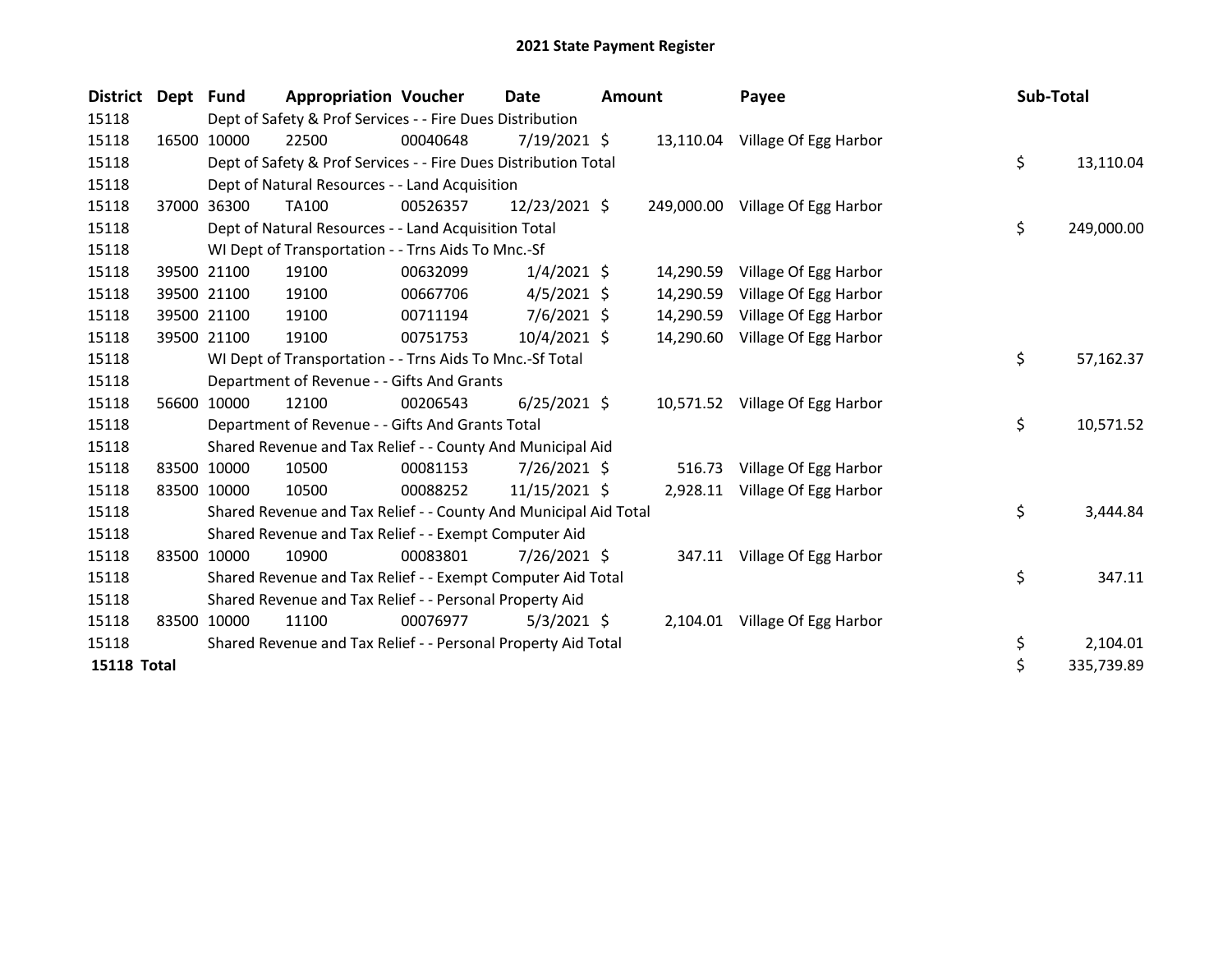| District Dept Fund |             |                                                                    | <b>Appropriation Voucher</b> | Date           | Amount |           | Payee                        | Sub-Total |           |
|--------------------|-------------|--------------------------------------------------------------------|------------------------------|----------------|--------|-----------|------------------------------|-----------|-----------|
| 15121              |             | Dept of Safety & Prof Services - - Fire Dues Distribution          |                              |                |        |           |                              |           |           |
| 15121              |             | 22500<br>16500 10000                                               | 00040649                     | $7/16/2021$ \$ |        |           | 11,428.95 Village Of Ephraim |           |           |
| 15121              |             | Dept of Safety & Prof Services - - Fire Dues Distribution Total    |                              |                |        |           |                              | \$        | 11,428.95 |
| 15121              |             | Dept of Natural Resources - - Aids In Lieu Of Taxes - Gener        |                              |                |        |           |                              |           |           |
| 15121              |             | 37000 10000<br>50300                                               | 00458086                     | $1/21/2021$ \$ |        |           | 6,487.09 Village Of Ephraim  |           |           |
| 15121              |             | Dept of Natural Resources - - Aids In Lieu Of Taxes - Gener Total  |                              |                |        |           |                              | \$        | 6,487.09  |
| 15121              |             | Dept of Natural Resources - - Gen Program Ops-State Funds          |                              |                |        |           |                              |           |           |
| 15121              |             | 37000 21200<br>16100                                               | 00458670                     | $1/27/2021$ \$ |        | 142.29    | Village Of Ephraim           |           |           |
| 15121              |             | 37000 21200<br>16100                                               | 00458672                     | $1/27/2021$ \$ |        | 1.17      | Village Of Ephraim           |           |           |
| 15121              |             | 37000 21200<br>16100                                               | 00496255                     | 7/9/2021 \$    |        | 75.00     | Village Of Ephraim           |           |           |
| 15121              |             | 37000 21200<br>16100                                               | 00526754                     | 12/29/2021 \$  |        |           | 125.00 Village Of Ephraim    |           |           |
| 15121              |             | Dept of Natural Resources - - Gen Program Ops-State Funds Total    |                              |                |        |           |                              | \$        | 343.46    |
| 15121              |             | Dept of Natural Resources - - Resaids - Cnty Forst, Cl & Mfl       |                              |                |        |           |                              |           |           |
| 15121              |             | 37000 21200<br>57100                                               | 00487631                     | $6/14/2021$ \$ |        |           | 10.30 Village Of Ephraim     |           |           |
| 15121              |             | Dept of Natural Resources - - Resaids - Cnty Forst, Cl & Mfl Total |                              |                |        |           |                              | \$        | 10.30     |
| 15121              |             | Dept of Natural Resources - - Rec & Resource Aids, Fed             |                              |                |        |           |                              |           |           |
| 15121              |             | 37000 21200<br>58300                                               | 00467479                     | $3/18/2021$ \$ |        |           | 788.96 Village Of Ephraim    |           |           |
| 15121              |             | Dept of Natural Resources - - Rec & Resource Aids, Fed Total       |                              |                |        |           |                              | \$        | 788.96    |
| 15121              |             | WI Dept of Transportation - - Trns Aids To Mnc.-Sf                 |                              |                |        |           |                              |           |           |
| 15121              |             | 39500 21100<br>19100                                               | 00632100                     | $1/4/2021$ \$  |        |           | 12,820.69 Village Of Ephraim |           |           |
| 15121              |             | 19100<br>39500 21100                                               | 00667707                     | $4/5/2021$ \$  |        | 12,820.69 | Village Of Ephraim           |           |           |
| 15121              |             | 39500 21100<br>19100                                               | 00711195                     | $7/6/2021$ \$  |        | 12,820.69 | Village Of Ephraim           |           |           |
| 15121              |             | 19100<br>39500 21100                                               | 00751754                     | 10/4/2021 \$   |        |           | 12,820.71 Village Of Ephraim |           |           |
| 15121              |             | WI Dept of Transportation - - Trns Aids To Mnc.-Sf Total           |                              |                |        |           |                              | \$        | 51,282.78 |
| 15121              |             | Department of Revenue - - Gifts And Grants                         |                              |                |        |           |                              |           |           |
| 15121              |             | 56600 10000<br>12100                                               | 00206544                     | $6/25/2021$ \$ |        |           | 14,653.60 Village Of Ephraim |           |           |
| 15121              |             | Department of Revenue - - Gifts And Grants Total                   |                              |                |        |           |                              | \$        | 14,653.60 |
| 15121              |             | Shared Revenue and Tax Relief - - County And Municipal Aid         |                              |                |        |           |                              |           |           |
| 15121              |             | 83500 10000<br>10500                                               | 00081154                     | 7/26/2021 \$   |        |           | 584.32 Village Of Ephraim    |           |           |
| 15121              |             | 83500 10000<br>10500                                               | 00088253                     | 11/15/2021 \$  |        |           | 3,311.13 Village Of Ephraim  |           |           |
| 15121              |             | Shared Revenue and Tax Relief - - County And Municipal Aid Total   |                              |                |        |           |                              | \$        | 3,895.45  |
| 15121              |             | Shared Revenue and Tax Relief - - Exempt Computer Aid              |                              |                |        |           |                              |           |           |
| 15121              | 83500 10000 | 10900                                                              | 00083802                     | 7/26/2021 \$   |        |           | 142.37 Village Of Ephraim    |           |           |
| 15121              |             | Shared Revenue and Tax Relief - - Exempt Computer Aid Total        |                              |                |        |           |                              | \$        | 142.37    |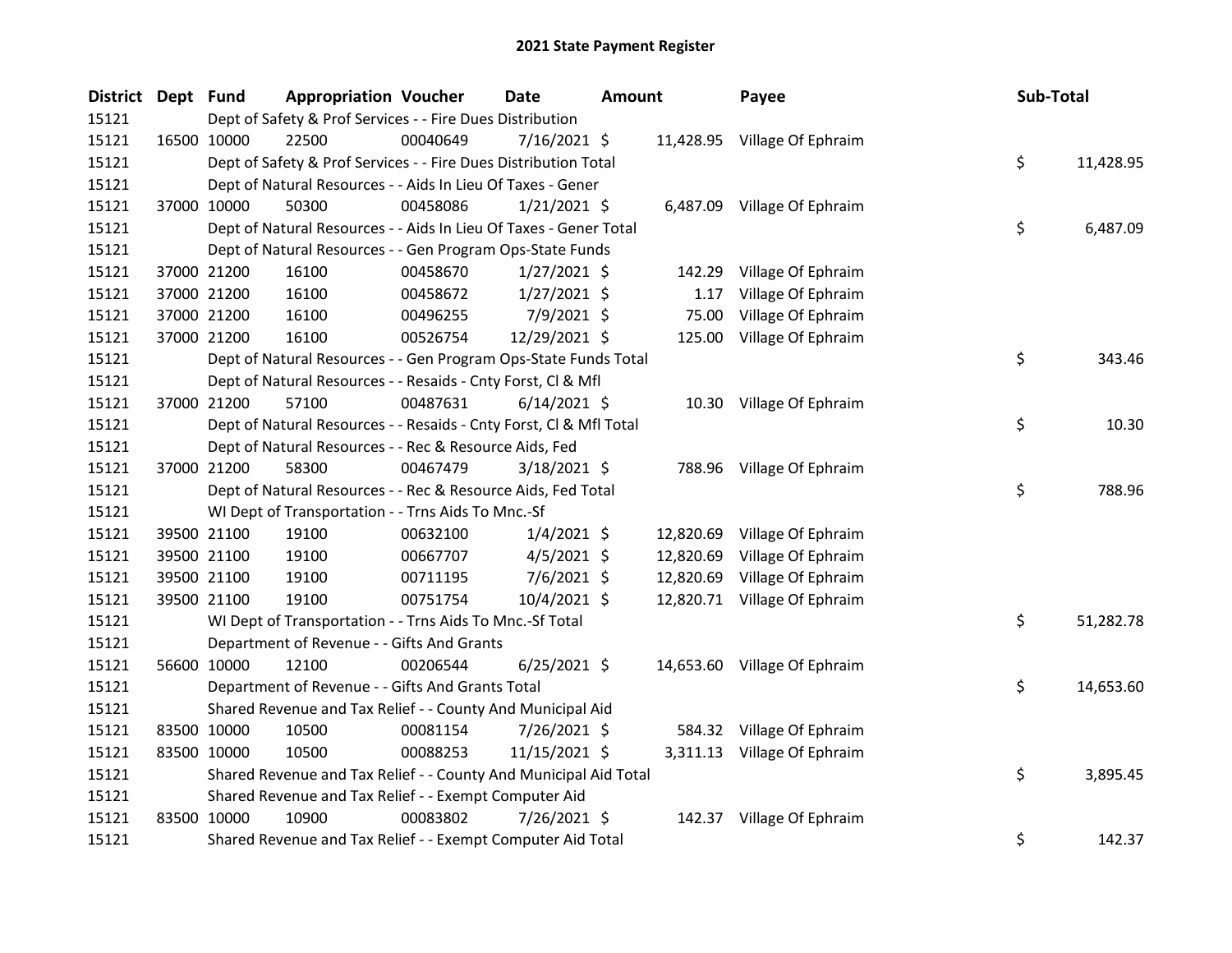| District Dept Fund |             | <b>Appropriation Voucher</b>                                                  |          | Date          | <b>Amount</b> |          | Payee              | Sub-Total |           |
|--------------------|-------------|-------------------------------------------------------------------------------|----------|---------------|---------------|----------|--------------------|-----------|-----------|
| 15121              |             | Shared Revenue and Tax Relief - - Personal Property Aid                       |          |               |               |          |                    |           |           |
| 15121              | 83500 10000 | 11100                                                                         | 00076978 | $5/3/2021$ \$ |               | 2.264.70 | Village Of Ephraim |           |           |
| 15121              |             | Shared Revenue and Tax Relief - - Personal Property Aid Total                 |          |               | 2,264.70      |          |                    |           |           |
| 15121              |             | Shared Revenue and Tax Relief - - State Aid; Video Service Provider Fee       |          |               |               |          |                    |           |           |
| 15121              | 83500 10000 | 11200                                                                         | 00082903 | 7/26/2021 \$  |               | 2.773.44 | Village Of Ephraim |           |           |
| 15121              |             | Shared Revenue and Tax Relief - - State Aid; Video Service Provider Fee Total |          |               |               |          |                    |           | 2.773.44  |
| 15121 Total        |             |                                                                               |          |               |               |          |                    |           | 94,071.10 |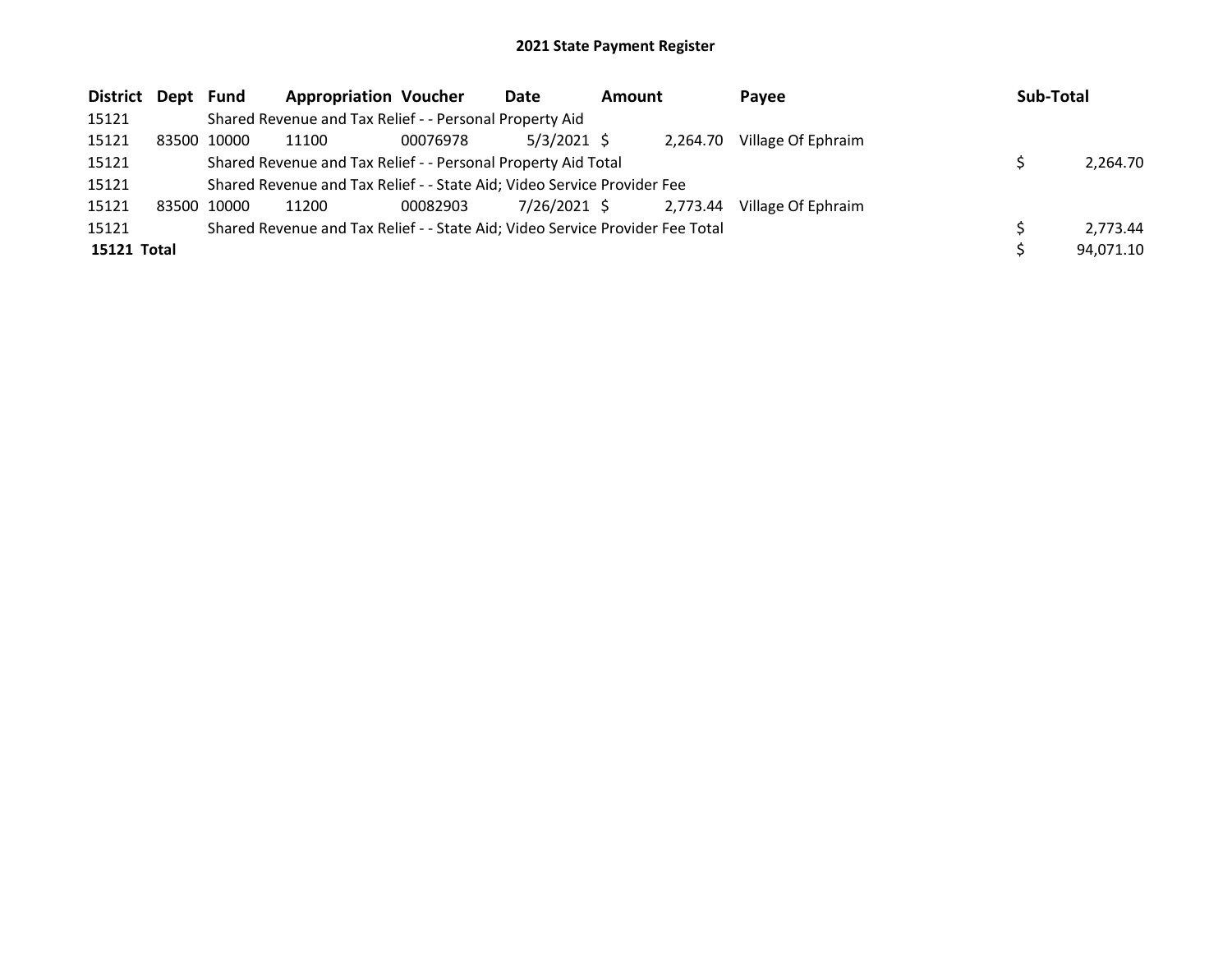| <b>District</b> | Dept Fund |                                            | <b>Appropriation Voucher</b>                                     |          | <b>Date</b>    | <b>Amount</b> |           | Payee                            | Sub-Total |           |
|-----------------|-----------|--------------------------------------------|------------------------------------------------------------------|----------|----------------|---------------|-----------|----------------------------------|-----------|-----------|
| 15127           |           |                                            | Dept of Safety & Prof Services - - Fire Dues Distribution        |          |                |               |           |                                  |           |           |
| 15127           |           | 16500 10000                                | 22500                                                            | 00040651 | $7/16/2021$ \$ |               |           | 1,063.53 Village of Forestville  |           |           |
| 15127           |           |                                            | Dept of Safety & Prof Services - - Fire Dues Distribution Total  |          |                |               |           |                                  | \$        | 1,063.53  |
| 15127           |           |                                            | WI Dept of Transportation - - Trns Aids To Mnc.-Sf               |          |                |               |           |                                  |           |           |
| 15127           |           | 39500 21100                                | 19100                                                            | 00632101 | $1/4/2021$ \$  |               |           | 2,076.12 Village of Forestville  |           |           |
| 15127           |           | 39500 21100                                | 19100                                                            | 00667708 | $4/5/2021$ \$  |               | 2,076.12  | Village of Forestville           |           |           |
| 15127           |           | 39500 21100                                | 19100                                                            | 00711196 | $7/6/2021$ \$  |               | 2,076.12  | Village of Forestville           |           |           |
| 15127           |           | 39500 21100                                | 19100                                                            | 00751755 | 10/4/2021 \$   |               |           | 2,076.12 Village of Forestville  |           |           |
| 15127           |           |                                            | WI Dept of Transportation - - Trns Aids To Mnc.-Sf Total         |          |                |               |           |                                  | \$        | 8,304.48  |
| 15127           |           |                                            | WI Dept of Transportation - - Loc Rd Imp Prg St Fd               |          |                |               |           |                                  |           |           |
| 15127           |           | 39500 21100                                | 27800                                                            | 00769282 | $11/2/2021$ \$ |               |           | 7,829.92 Village of Forestville  |           |           |
| 15127           |           |                                            | WI Dept of Transportation - - Loc Rd Imp Prg St Fd Total         |          |                |               |           |                                  | \$        | 7,829.92  |
| 15127           |           | Department of Revenue - - Gifts And Grants |                                                                  |          |                |               |           |                                  |           |           |
| 15127           |           | 56600 10000                                | 12100                                                            | 00206545 | $6/25/2021$ \$ |               | 21,352.39 | Village of Forestville           |           |           |
| 15127           |           |                                            | Department of Revenue - - Gifts And Grants Total                 |          |                |               |           |                                  | \$        | 21,352.39 |
| 15127           |           |                                            | Shared Revenue and Tax Relief - - County And Municipal Aid       |          |                |               |           |                                  |           |           |
| 15127           |           | 83500 10000                                | 10500                                                            | 00081155 | 7/26/2021 \$   |               | 8,343.54  | Village of Forestville           |           |           |
| 15127           |           | 83500 10000                                | 10500                                                            | 00088254 | 11/15/2021 \$  |               |           | 52,202.85 Village of Forestville |           |           |
| 15127           |           |                                            | Shared Revenue and Tax Relief - - County And Municipal Aid Total |          |                |               |           |                                  | \$        | 60,546.39 |
| 15127           |           |                                            | Shared Revenue and Tax Relief - - Exempt Computer Aid            |          |                |               |           |                                  |           |           |
| 15127           |           | 83500 10000                                | 10900                                                            | 00083803 | 7/26/2021 \$   |               |           | 11.43 Village of Forestville     |           |           |
| 15127           |           |                                            | Shared Revenue and Tax Relief - - Exempt Computer Aid Total      |          |                |               |           |                                  | \$        | 11.43     |
| 15127           |           |                                            | Shared Revenue and Tax Relief - - Personal Property Aid          |          |                |               |           |                                  |           |           |
| 15127           | 83500     | 10000                                      | 11100                                                            | 00076979 | $5/3/2021$ \$  |               |           | 220.03 Village of Forestville    |           |           |
| 15127           |           |                                            | Shared Revenue and Tax Relief - - Personal Property Aid Total    |          |                |               |           |                                  | \$        | 220.03    |
| 15127 Total     |           |                                            |                                                                  |          |                |               |           |                                  | \$        | 99,328.17 |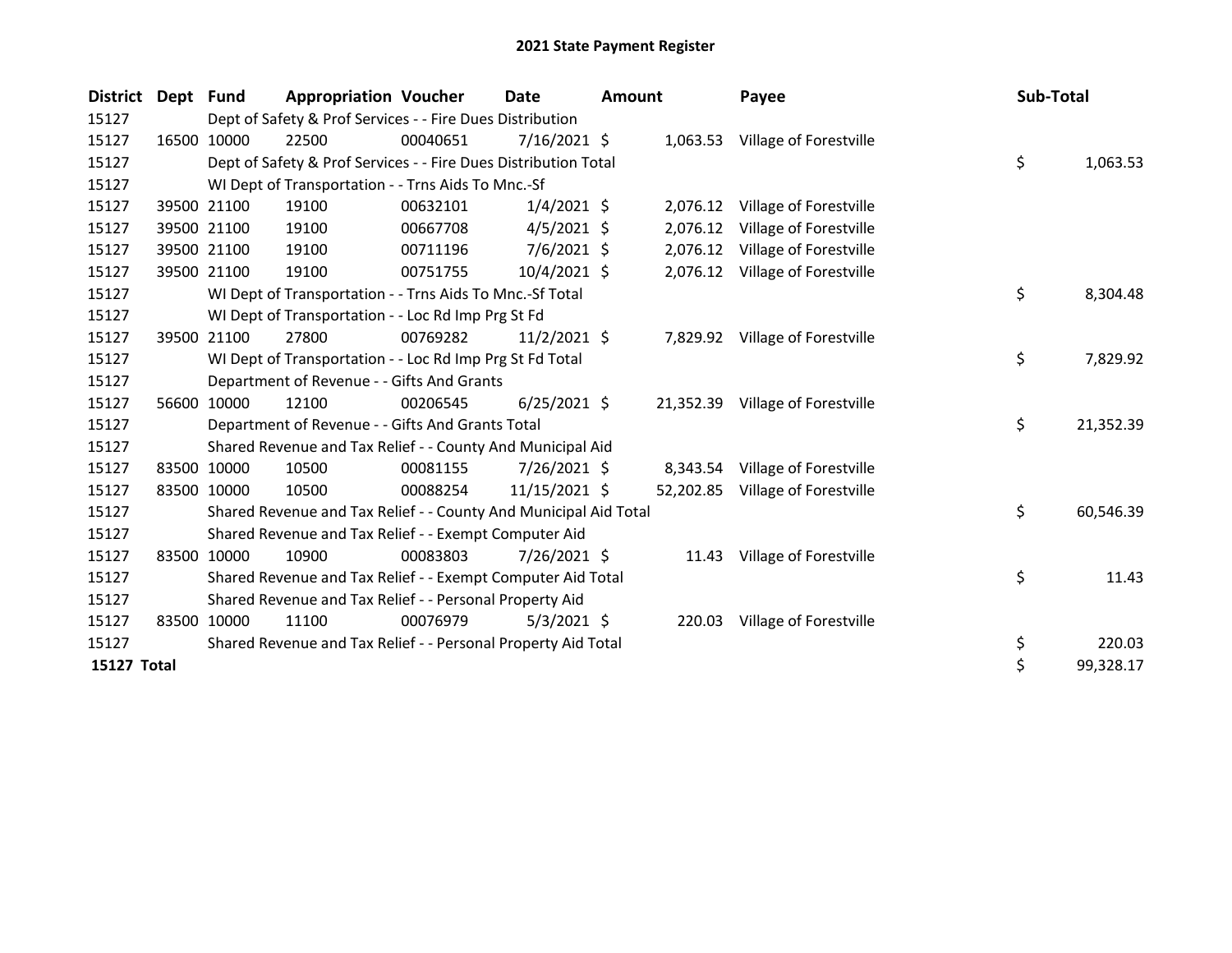| District Dept Fund |             | <b>Appropriation Voucher</b>                                          |          | <b>Date</b>    | <b>Amount</b> |  | Payee                           |  | Sub-Total |            |
|--------------------|-------------|-----------------------------------------------------------------------|----------|----------------|---------------|--|---------------------------------|--|-----------|------------|
| 15181              |             | Dept of Safety & Prof Services - - Fire Dues Distribution             |          |                |               |  |                                 |  |           |            |
| 15181              | 16500 10000 | 22500                                                                 | 00040658 | $7/16/2021$ \$ |               |  | 16,944.97 Village of Sister Bay |  |           |            |
| 15181              |             | Dept of Safety & Prof Services - - Fire Dues Distribution Total       |          |                |               |  |                                 |  | \$        | 16,944.97  |
| 15181              |             | Dept of Natural Resources - - Resaids - Cnty Forst, Cl & Mfl          |          |                |               |  |                                 |  |           |            |
| 15181              | 37000 21200 | 57100                                                                 | 00487632 | $6/14/2021$ \$ |               |  | 4.00 Village of Sister Bay      |  |           |            |
| 15181              |             | Dept of Natural Resources - - Resaids - Cnty Forst, Cl & Mfl Total    |          |                |               |  |                                 |  | \$        | 4.00       |
| 15181              |             | Dept of Natural Resources - - Land Acquisition                        |          |                |               |  |                                 |  |           |            |
| 15181              | 37000 36300 | <b>TA100</b>                                                          | 00504619 | 8/25/2021 \$   |               |  | 91,041.25 Village of Sister Bay |  |           |            |
| 15181              |             | Dept of Natural Resources - - Land Acquisition Total                  |          |                |               |  |                                 |  | \$        | 91,041.25  |
| 15181              |             | WI Dept of Transportation - - Trns Aids To Mnc.-Sf                    |          |                |               |  |                                 |  |           |            |
| 15181              | 39500 21100 | 19100                                                                 | 00632102 | $1/4/2021$ \$  |               |  | 29,170.43 Village of Sister Bay |  |           |            |
| 15181              | 39500 21100 | 19100                                                                 | 00667709 | $4/5/2021$ \$  |               |  | 29,170.43 Village of Sister Bay |  |           |            |
| 15181              | 39500 21100 | 19100                                                                 | 00711197 | 7/6/2021 \$    |               |  | 29,170.43 Village of Sister Bay |  |           |            |
| 15181              | 39500 21100 | 19100                                                                 | 00751756 | 10/4/2021 \$   |               |  | 29,170.44 Village of Sister Bay |  |           |            |
| 15181              |             | WI Dept of Transportation - - Trns Aids To Mnc.-Sf Total              |          |                |               |  |                                 |  | \$        | 116,681.73 |
| 15181              |             | Department of Revenue - - Gifts And Grants                            |          |                |               |  |                                 |  |           |            |
| 15181              | 56600 10000 | 12100                                                                 | 00206546 | $6/25/2021$ \$ |               |  | 48,932.55 Village of Sister Bay |  |           |            |
| 15181              |             | Department of Revenue - - Gifts And Grants Total                      |          |                |               |  |                                 |  | \$        | 48,932.55  |
| 15181              |             | Shared Revenue and Tax Relief - - Expenditure Restraint Program       |          |                |               |  |                                 |  |           |            |
| 15181              | 83500 10000 | 10100                                                                 | 00081156 | 7/26/2021 \$   |               |  | 25,748.70 Village of Sister Bay |  |           |            |
| 15181              |             | Shared Revenue and Tax Relief - - Expenditure Restraint Program Total |          |                |               |  |                                 |  | \$        | 25,748.70  |
| 15181              |             | Shared Revenue and Tax Relief - - County And Municipal Aid            |          |                |               |  |                                 |  |           |            |
| 15181              | 83500 10000 | 10500                                                                 | 00081156 | 7/26/2021 \$   |               |  | 1,355.40 Village of Sister Bay  |  |           |            |
| 15181              | 83500 10000 | 10500                                                                 | 00088255 | 11/15/2021 \$  |               |  | 7,680.57 Village of Sister Bay  |  |           |            |
| 15181              |             | Shared Revenue and Tax Relief - - County And Municipal Aid Total      |          |                |               |  |                                 |  | \$        | 9,035.97   |
| 15181              |             | Shared Revenue and Tax Relief - - Exempt Computer Aid                 |          |                |               |  |                                 |  |           |            |
| 15181              | 83500 10000 | 10900                                                                 | 00083804 | 7/26/2021 \$   |               |  | 787.75 Village of Sister Bay    |  |           |            |
| 15181              | 83500 10000 | 10900                                                                 | 00085740 | 7/26/2021 \$   |               |  | 1,088.22 Village of Sister Bay  |  |           |            |
| 15181              |             | Shared Revenue and Tax Relief - - Exempt Computer Aid Total           |          |                |               |  |                                 |  | \$        | 1,875.97   |
| 15181              |             | Shared Revenue and Tax Relief - - Personal Property Aid               |          |                |               |  |                                 |  |           |            |
| 15181              | 83500 10000 | 11100                                                                 | 00078835 | $5/3/2021$ \$  |               |  | 8,065.43 Village of Sister Bay  |  |           |            |
| 15181              |             | Shared Revenue and Tax Relief - - Personal Property Aid Total         |          |                |               |  |                                 |  | \$        | 8,065.43   |
| 15181              |             | Shared Revenue and Tax Relief - - Premier Resort Areas Tax            |          |                |               |  |                                 |  |           |            |
| 15181              | 83500 10000 | 43400                                                                 | 00073945 | 2/26/2021 \$   |               |  | 30,736.84 Village of Sister Bay |  |           |            |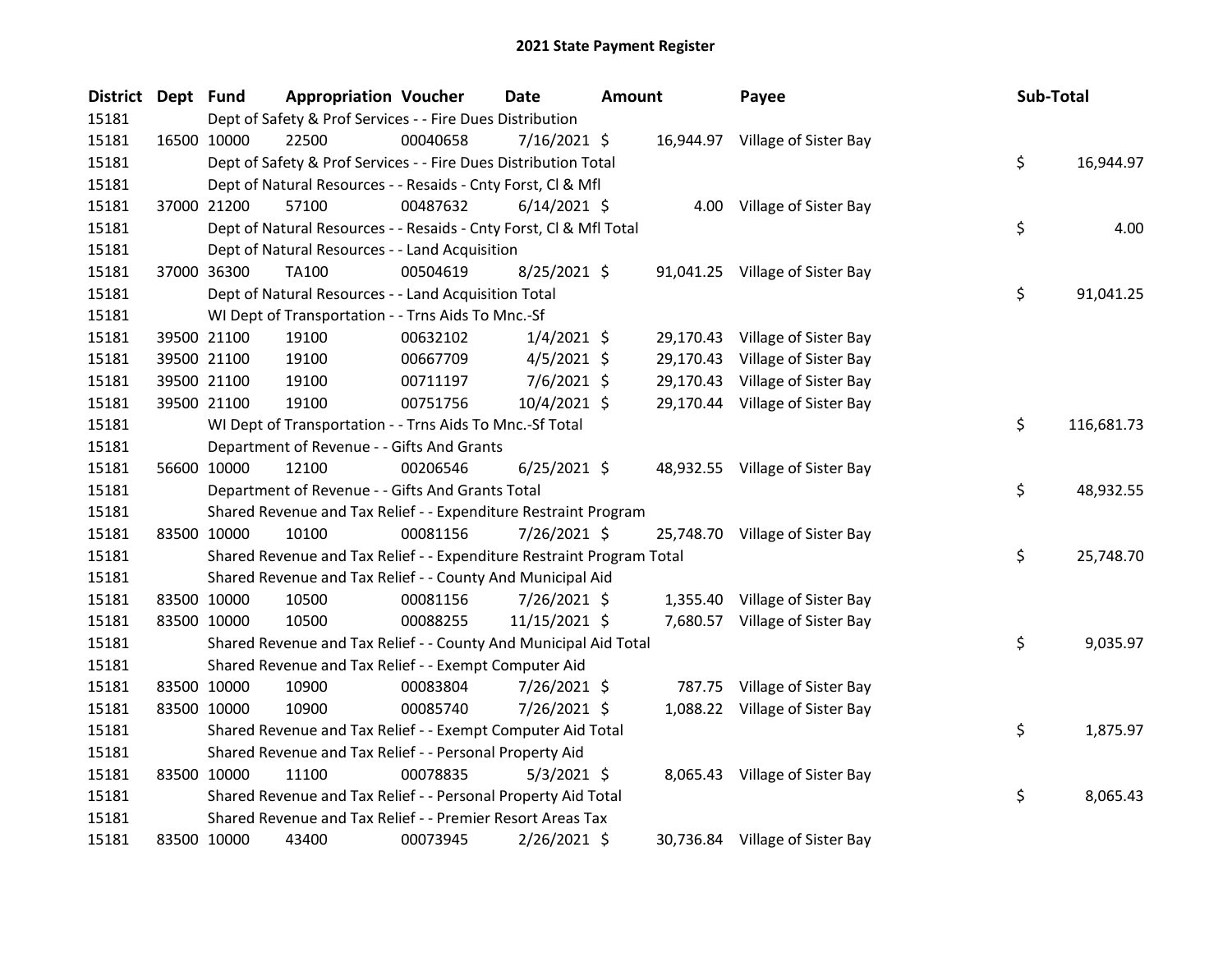| District Dept Fund |             | <b>Appropriation Voucher</b>                                     |          | Date           | Amount |            | Pavee                 | Sub-Total  |
|--------------------|-------------|------------------------------------------------------------------|----------|----------------|--------|------------|-----------------------|------------|
| 15181              | 83500 10000 | 43400                                                            | 00079905 | $5/28/2021$ \$ |        | 23,272.53  | Village of Sister Bay |            |
| 15181              | 83500 10000 | 43400                                                            | 00086725 | $8/20/2021$ \$ |        | 5.922.39   | Village of Sister Bay |            |
| 15181              | 83500 10000 | 43400                                                            | 00086741 | $8/31/2021$ \$ |        | 82,177.23  | Village of Sister Bay |            |
| 15181              | 83500 10000 | 43400                                                            | 00089742 | 11/30/2021 \$  |        | 147.747.77 | Village of Sister Bay |            |
| 15181              |             | Shared Revenue and Tax Relief - - Premier Resort Areas Tax Total |          |                |        |            |                       | 289,856.76 |
| 15181 Total        |             |                                                                  |          |                |        |            |                       | 608,187.33 |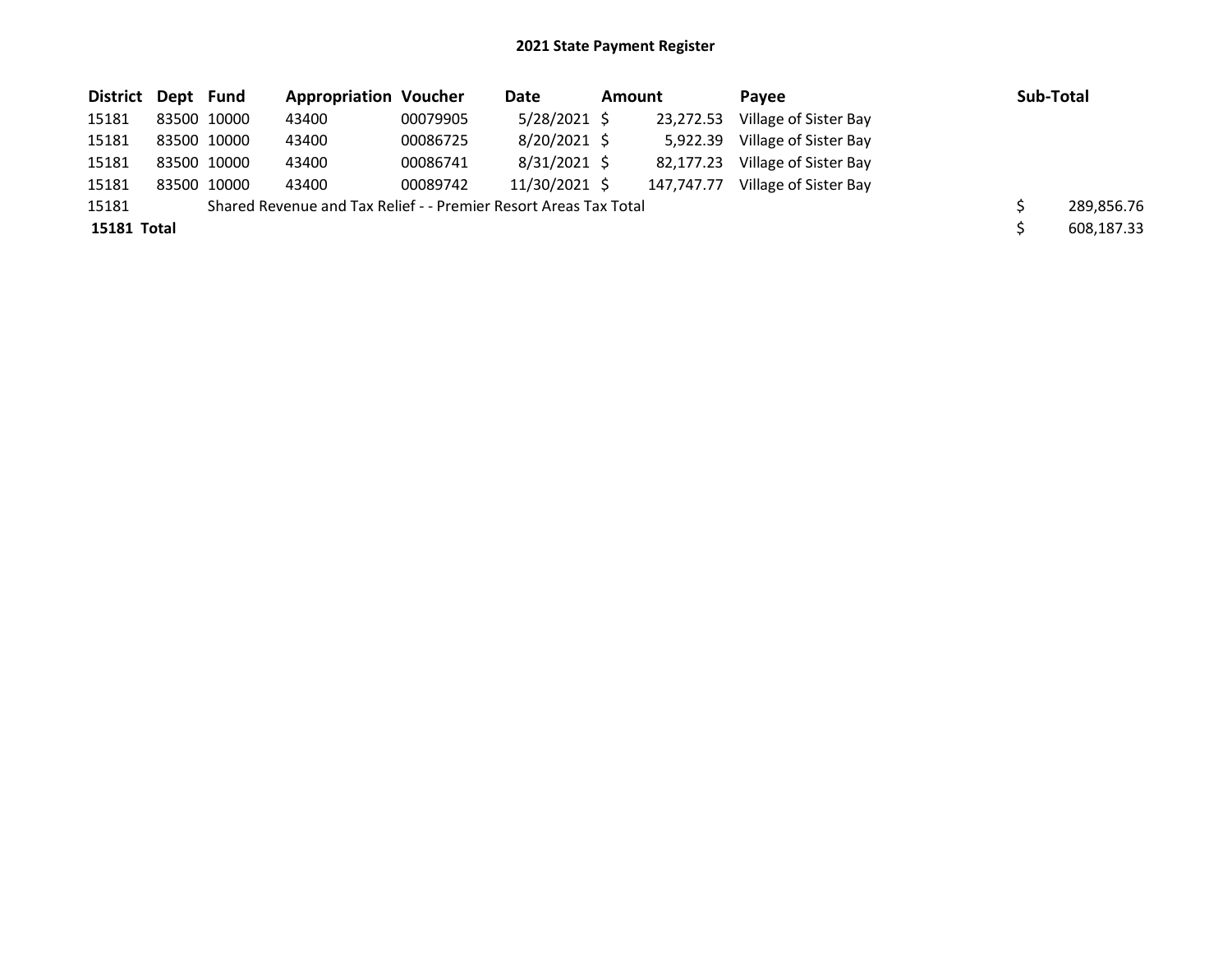| District Dept Fund |             | <b>Appropriation Voucher</b>                                       |          | <b>Date</b>    | <b>Amount</b> |            | Payee                           | Sub-Total |            |
|--------------------|-------------|--------------------------------------------------------------------|----------|----------------|---------------|------------|---------------------------------|-----------|------------|
| 15281              |             | Dept of Safety & Prof Services - - Fire Dues Distribution          |          |                |               |            |                                 |           |            |
| 15281              | 16500 10000 | 22500                                                              | 00040659 | $7/16/2021$ \$ |               |            | 40,945.55 City Of Sturgeon Bay  |           |            |
| 15281              |             | Dept of Safety & Prof Services - - Fire Dues Distribution Total    |          |                |               |            |                                 | \$        | 40,945.55  |
| 15281              |             | Dept of Natural Resources - - Aids In Lieu Of Taxes - Gener        |          |                |               |            |                                 |           |            |
| 15281              | 37000 10000 | 50300                                                              | 00458138 | $1/21/2021$ \$ |               | 1,854.96   | City Of Sturgeon Bay            |           |            |
| 15281              | 37000 10000 | 50300                                                              | 00458139 | $1/21/2021$ \$ |               | 2,829.95   | City Of Sturgeon Bay            |           |            |
| 15281              | 37000 10000 | 50300                                                              | 00476079 | $4/21/2021$ \$ |               | 9.26       | City Of Sturgeon Bay            |           |            |
| 15281              | 37000 10000 | 50300                                                              | 00476080 | $4/21/2021$ \$ |               | 189.78     | City Of Sturgeon Bay            |           |            |
| 15281              |             | Dept of Natural Resources - - Aids In Lieu Of Taxes - Gener Total  |          |                |               |            |                                 | \$        | 4,883.95   |
| 15281              |             | Dept of Natural Resources - - GPO -Federal Funds                   |          |                |               |            |                                 |           |            |
| 15281              | 37000 21200 | 38100                                                              | 00466891 | $3/12/2021$ \$ |               |            | 1,179.21 City Of Sturgeon Bay   |           |            |
| 15281              |             | Dept of Natural Resources - - GPO -Federal Funds Total             |          |                |               |            |                                 | \$        | 1,179.21   |
| 15281              |             | Dept of Natural Resources - - Enf A - Boating Enforcement          |          |                |               |            |                                 |           |            |
| 15281              | 37000 21200 | 55000                                                              | 00466891 | $3/12/2021$ \$ |               |            | 2,429.23 City Of Sturgeon Bay   |           |            |
| 15281              |             | Dept of Natural Resources - - Enf A - Boating Enforcement Total    |          |                |               |            |                                 | \$        | 2,429.23   |
| 15281              |             | Dept of Natural Resources - - Resaids - Cnty Forst, Cl & Mfl       |          |                |               |            |                                 |           |            |
| 15281              | 37000 21200 | 57100                                                              | 00487633 | $6/14/2021$ \$ |               |            | 10.60 City Of Sturgeon Bay      |           |            |
| 15281              |             | Dept of Natural Resources - - Resaids - Cnty Forst, Cl & Mfl Total |          |                |               |            |                                 | \$        | 10.60      |
| 15281              |             | Dept of Natural Resources - - Wildlife Abat & Control Grants       |          |                |               |            |                                 |           |            |
| 15281              | 37000 21200 | 58000                                                              | 00521740 | 11/24/2021 \$  |               |            | 3,411.50 City Of Sturgeon Bay   |           |            |
| 15281              |             | Dept of Natural Resources - - Wildlife Abat & Control Grants Total |          |                |               |            |                                 | \$        | 3,411.50   |
| 15281              |             | Dept of Natural Resources - - Land Acquisition                     |          |                |               |            |                                 |           |            |
| 15281              | 37000 36300 | <b>TA100</b>                                                       | 00526596 | 12/29/2021 \$  |               |            | 217,841.00 City Of Sturgeon Bay |           |            |
| 15281              |             | Dept of Natural Resources - - Land Acquisition Total               |          |                |               |            |                                 | \$        | 217,841.00 |
| 15281              |             | WI Dept of Transportation - - Trns Aids To Mnc.-Sf                 |          |                |               |            |                                 |           |            |
| 15281              | 39500 21100 | 19100                                                              | 00632103 | $1/4/2021$ \$  |               | 147,925.02 | City Of Sturgeon Bay            |           |            |
| 15281              | 39500 21100 | 19100                                                              | 00667710 | $4/5/2021$ \$  |               | 147,925.02 | City Of Sturgeon Bay            |           |            |
| 15281              | 39500 21100 | 19100                                                              | 00711198 | $7/6/2021$ \$  |               | 147,925.02 | City Of Sturgeon Bay            |           |            |
| 15281              | 39500 21100 | 19100                                                              | 00751757 | 10/4/2021 \$   |               | 147,925.04 | City Of Sturgeon Bay            |           |            |
| 15281              |             | WI Dept of Transportation - - Trns Aids To Mnc.-Sf Total           |          |                |               |            |                                 | \$        | 591,700.10 |
| 15281              |             | WI Dept of Transportation - - Loc Trns Facl Implfd                 |          |                |               |            |                                 |           |            |
| 15281              | 39500 21100 | 27600                                                              | 00791413 | 12/27/2021 \$  |               |            | 200,000.00 City Of Sturgeon Bay |           |            |
| 15281              |             | WI Dept of Transportation - - Loc Trns Facl Implfd Total           |          |                |               |            |                                 | \$        | 200,000.00 |
| 15281              |             | WI Dept of Transportation - - Loc Rd Imp Prg St Fd                 |          |                |               |            |                                 |           |            |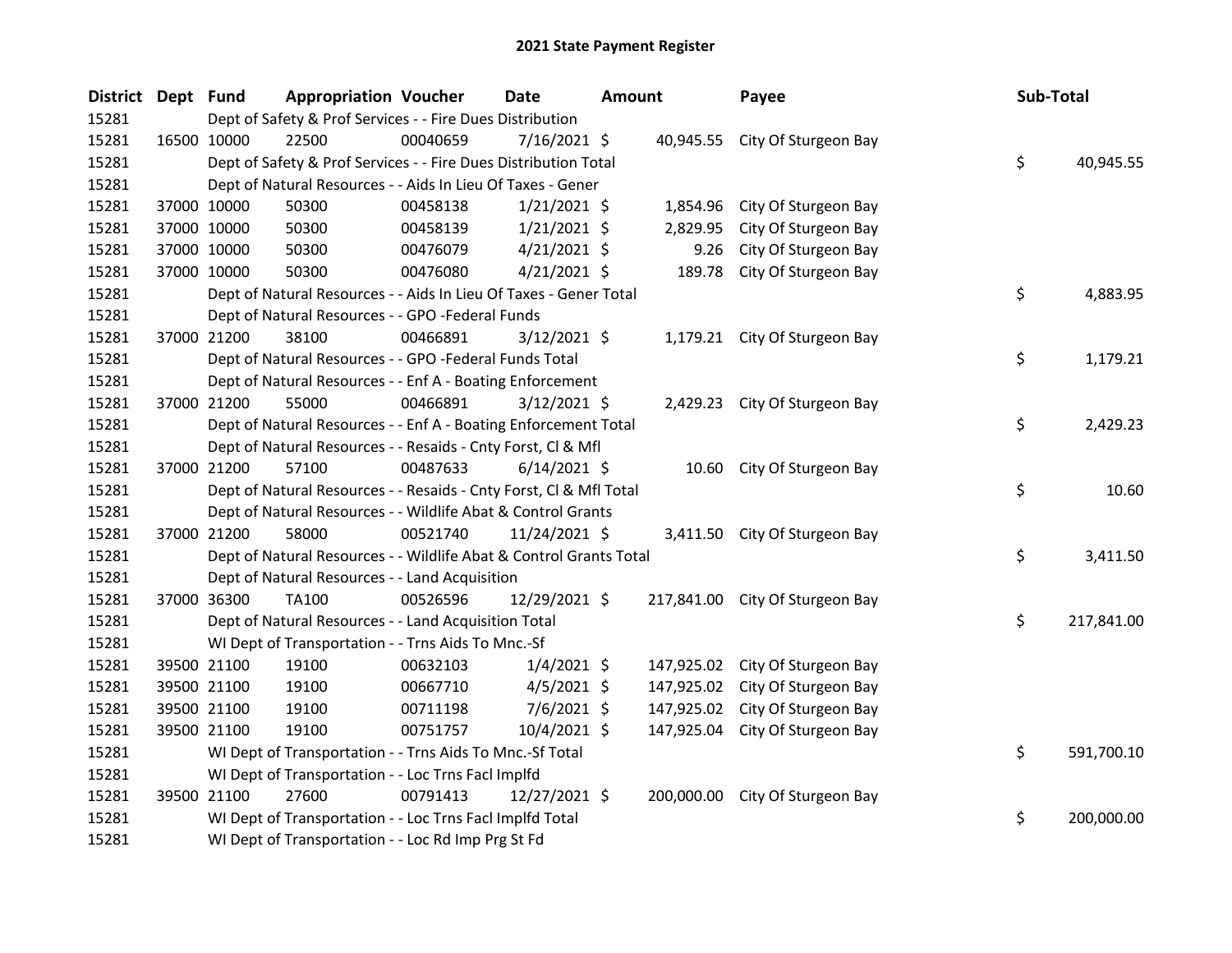| <b>District</b> | Dept Fund   |             | <b>Appropriation Voucher</b>                                                  |          | <b>Date</b>    | <b>Amount</b> |            | Payee                           | Sub-Total |            |
|-----------------|-------------|-------------|-------------------------------------------------------------------------------|----------|----------------|---------------|------------|---------------------------------|-----------|------------|
| 15281           | 39500 21100 |             | 27800                                                                         | 00792353 | 12/30/2021 \$  |               | 41,186.43  | City Of Sturgeon Bay            |           |            |
| 15281           |             |             | WI Dept of Transportation - - Loc Rd Imp Prg St Fd Total                      |          |                |               |            |                                 | \$        | 41,186.43  |
| 15281           |             |             | Department of Justice - - Officer training reimbursement                      |          |                |               |            |                                 |           |            |
| 15281           |             | 45500 10000 | 21400                                                                         | 00106107 | 11/29/2021 \$  |               |            | 3,040.00 City Of Sturgeon Bay   |           |            |
| 15281           |             |             | Department of Justice - - Officer training reimbursement Total                |          |                |               |            |                                 | \$        | 3,040.00   |
| 15281           |             |             | Department of Military Affairs - - Federal Aid, Homeland Security             |          |                |               |            |                                 |           |            |
| 15281           |             | 46500 10000 | 35000                                                                         | 00092315 | $4/9/2021$ \$  |               | 10,220.00  | City Of Sturgeon Bay            |           |            |
| 15281           |             |             | Department of Military Affairs - - Federal Aid, Homeland Security Total       |          |                |               |            |                                 | \$        | 10,220.00  |
| 15281           |             |             | Department of Revenue - - Gifts And Grants                                    |          |                |               |            |                                 |           |            |
| 15281           | 56600 10000 |             | 12100                                                                         | 00206547 | $6/25/2021$ \$ |               |            | 467,554.43 City Of Sturgeon Bay |           |            |
| 15281           |             |             | Department of Revenue - - Gifts And Grants Total                              |          |                |               |            |                                 | \$        | 467,554.43 |
| 15281           |             |             | Shared Revenue and Tax Relief - - Expenditure Restraint Program               |          |                |               |            |                                 |           |            |
| 15281           |             | 83500 10000 | 10100                                                                         | 00081157 | 7/26/2021 \$   |               | 197,098.04 | City Of Sturgeon Bay            |           |            |
| 15281           |             |             | Shared Revenue and Tax Relief - - Expenditure Restraint Program Total         |          |                |               |            |                                 | \$        | 197,098.04 |
| 15281           |             |             | Shared Revenue and Tax Relief - - County And Municipal Aid                    |          |                |               |            |                                 |           |            |
| 15281           |             | 83500 10000 | 10500                                                                         | 00081157 | 7/26/2021 \$   |               | 108,105.93 | City Of Sturgeon Bay            |           |            |
| 15281           |             | 83500 10000 | 10500                                                                         | 00088256 | 11/15/2021 \$  |               | 612,600.28 | City Of Sturgeon Bay            |           |            |
| 15281           |             |             | Shared Revenue and Tax Relief - - County And Municipal Aid Total              |          |                |               |            |                                 | \$        | 720,706.21 |
| 15281           |             |             | Shared Revenue and Tax Relief - - Exempt Computer Aid                         |          |                |               |            |                                 |           |            |
| 15281           |             | 83500 10000 | 10900                                                                         | 00083805 | 7/26/2021 \$   |               | 24,466.16  | City Of Sturgeon Bay            |           |            |
| 15281           |             | 83500 10000 | 10900                                                                         | 00085741 | 7/26/2021 \$   |               |            | 33,188.41 City Of Sturgeon Bay  |           |            |
| 15281           |             |             | Shared Revenue and Tax Relief - - Exempt Computer Aid Total                   |          |                |               |            |                                 | \$        | 57,654.57  |
| 15281           |             |             | Shared Revenue and Tax Relief - - Utility Aid                                 |          |                |               |            |                                 |           |            |
| 15281           |             | 83500 10000 | 11000                                                                         | 00081157 | 7/26/2021 \$   |               | 3,575.60   | City Of Sturgeon Bay            |           |            |
| 15281           |             | 83500 10000 | 11000                                                                         | 00088256 | 11/15/2021 \$  |               | 22,846.32  | City Of Sturgeon Bay            |           |            |
| 15281           |             |             | Shared Revenue and Tax Relief - - Utility Aid Total                           |          |                |               |            |                                 | \$        | 26,421.92  |
| 15281           |             |             | Shared Revenue and Tax Relief - - Personal Property Aid                       |          |                |               |            |                                 |           |            |
| 15281           |             | 83500 10000 | 11100                                                                         | 00076980 | $5/3/2021$ \$  |               |            | 45,920.81 City Of Sturgeon Bay  |           |            |
| 15281           |             | 83500 10000 | 11100                                                                         | 00078836 | $5/3/2021$ \$  |               |            | 72,678.36 City Of Sturgeon Bay  |           |            |
| 15281           |             |             | Shared Revenue and Tax Relief - - Personal Property Aid Total                 |          |                |               |            |                                 | \$        | 118,599.17 |
| 15281           |             |             | Shared Revenue and Tax Relief - - State Aid; Video Service Provider Fee       |          |                |               |            |                                 |           |            |
| 15281           | 83500 10000 |             | 11200                                                                         | 00082904 | 7/26/2021 \$   |               | 30,322.20  | City Of Sturgeon Bay            |           |            |
| 15281           |             |             | Shared Revenue and Tax Relief - - State Aid; Video Service Provider Fee Total |          |                |               |            |                                 | \$        | 30,322.20  |
| 15281           |             |             | Shared Revenue and Tax Relief - - Payments For Municipal Svcs                 |          |                |               |            |                                 |           |            |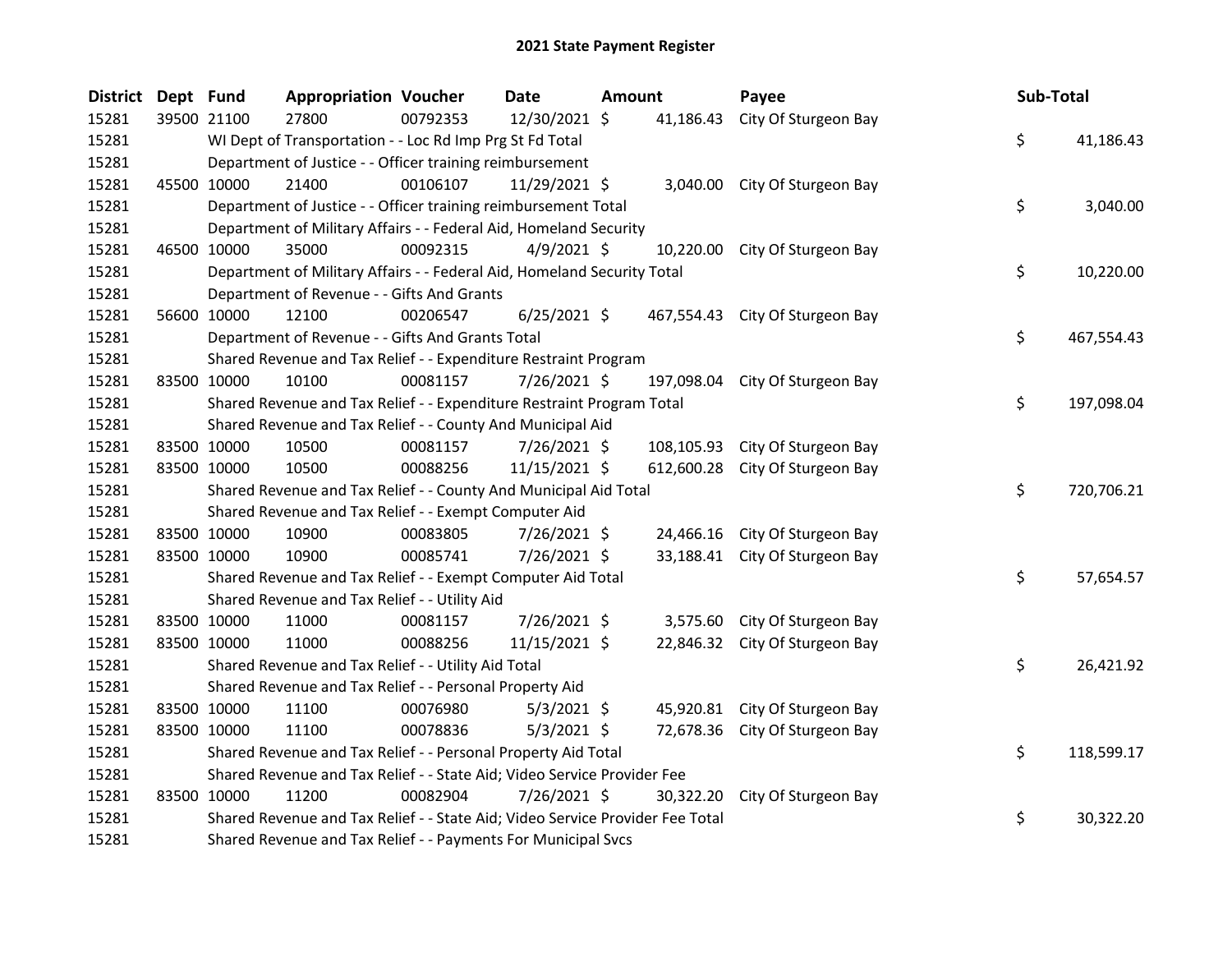| District Dept Fund |                                                                     | <b>Appropriation Voucher</b> |          | Date           | Amount |  | Pavee                          |  | Sub-Total    |  |
|--------------------|---------------------------------------------------------------------|------------------------------|----------|----------------|--------|--|--------------------------------|--|--------------|--|
| 15281              | 83500 10000                                                         | 50100                        | 00073586 | $2/1/2021$ \$  |        |  | 6,056.48 City Of Sturgeon Bay  |  |              |  |
| 15281              | Shared Revenue and Tax Relief - - Payments For Municipal Svcs Total |                              |          |                |        |  |                                |  | 6,056.48     |  |
| 15281              | Shared Revenue and Tax Relief - - Lottery & Gaming Credit           |                              |          |                |        |  |                                |  |              |  |
| 15281              | 83500 52100                                                         | 36300                        | 00074136 | $3/22/2021$ \$ |        |  | 27,988.68 City Of Sturgeon Bay |  |              |  |
| 15281              | Shared Revenue and Tax Relief - - Lottery & Gaming Credit Total     |                              |          |                |        |  |                                |  | 27,988.68    |  |
| 15281 Total        |                                                                     |                              |          |                |        |  |                                |  | 2,769,249.27 |  |